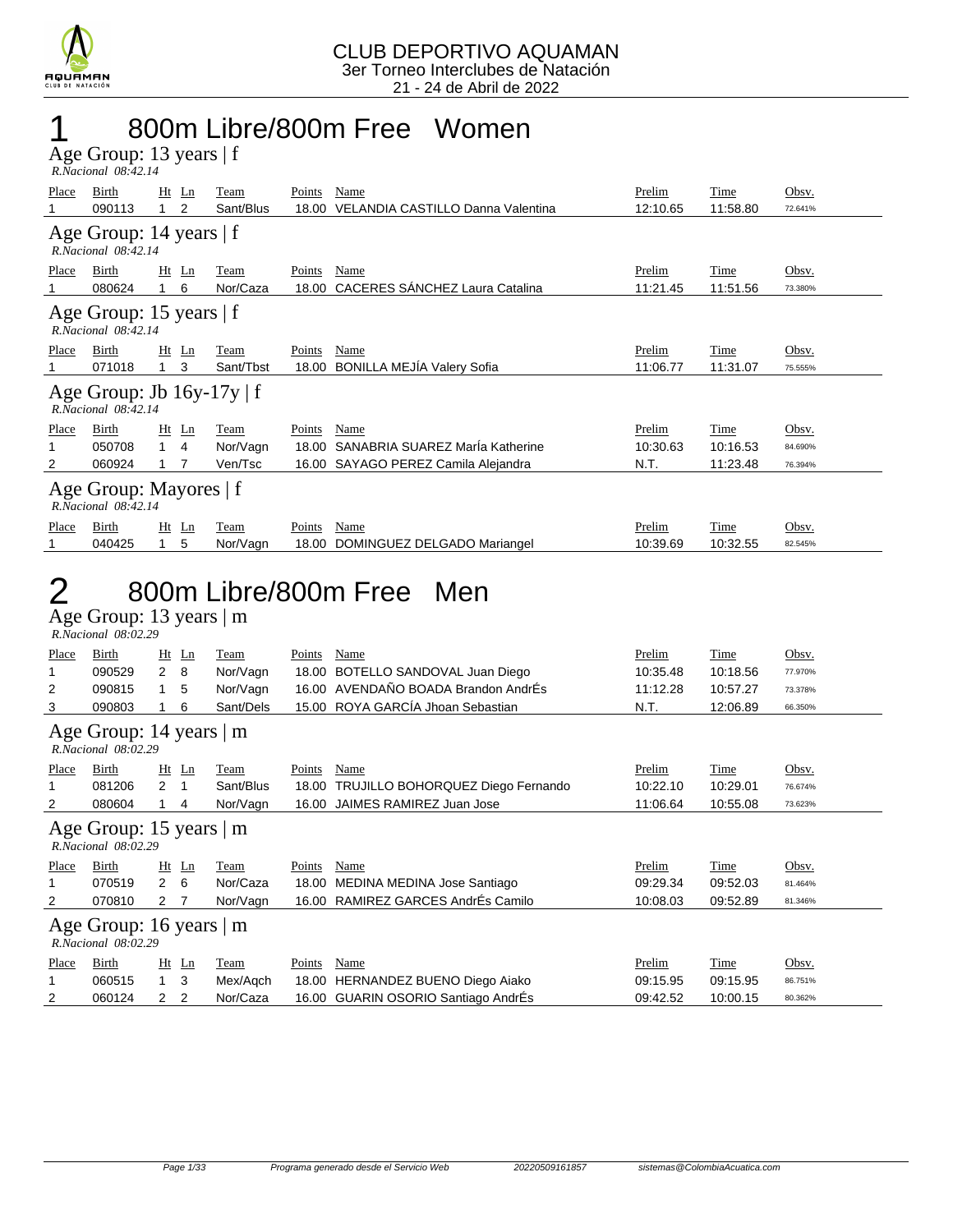

# $2$  800m Libre/800m Free Men

|                                                                                  | Age Group: Jb $17y-18y \mid m$ |  |
|----------------------------------------------------------------------------------|--------------------------------|--|
| $P_{11}$ $P_{22}$ $P_{33}$ $P_{14}$ $P_{15}$ $P_{16}$ $P_{17}$ $P_{18}$ $P_{19}$ |                                |  |

| R.Nacional 08:02.29 |  |
|---------------------|--|

| Place                                              | <b>Birth</b> | $Ht$ Ln     | Team     | Points<br>Name                      | Prelim   | <b>Time</b> | Obsv.   |  |  |  |
|----------------------------------------------------|--------------|-------------|----------|-------------------------------------|----------|-------------|---------|--|--|--|
|                                                    | 040420       | $2 \quad 4$ | Nor/Vagn | 18.00 AREVALO PINTO Fredy Alejandro | 08:44.07 | 09:07.86    | 88.032% |  |  |  |
|                                                    | 040416       | 2 3         | Nor/Vagn | 16.00 ARIAS LARGO Angel Joseph      | 09:11.78 | 09:18.87    | 86.297% |  |  |  |
| Age Group: Mayores   m<br>$R. Nacional$ $08:02.29$ |              |             |          |                                     |          |             |         |  |  |  |
| Place                                              | Birth        | Ht Ln       | Team     | Name<br>Points                      | Prelim   | Time        | Obsv.   |  |  |  |
|                                                    | 870628       | 2 5         | Nor/Vagn | 18.00 CARRILLO ROZO David           | 08:50.66 | 09:07.42    | 88.102% |  |  |  |
|                                                    |              |             |          |                                     |          |             |         |  |  |  |

## 3 50m Espalda/50m Back Women

### Age Group: 10 years | f

|                   |    | R.Nacional 00:28.11 |  |
|-------------------|----|---------------------|--|
| D <sub>0.00</sub> | D: |                     |  |

| Place                                            | Birth                                            | Ht             | Ln             | Team      | Points | Name                                     | Prelim   | Time     | Obsv.   |  |  |  |
|--------------------------------------------------|--------------------------------------------------|----------------|----------------|-----------|--------|------------------------------------------|----------|----------|---------|--|--|--|
| 1                                                | 120928                                           | 3              | 1              | Sant/Tbst | 18.00  | <b>CONTRERAS HERNANDEZ Valeria Sofia</b> | N.T.     | 00:46.91 | 59.923% |  |  |  |
| 2                                                | 120820                                           | 1              | 3              | Ven/Unet  |        | 16.00 ROJAS RAMIREZ Laura Sofia          | N.T.     | 00:49.89 | 56.344% |  |  |  |
| 3                                                | 120521                                           | 1              | 6              | Ven/Unet  |        | 15.00 GARCIA MALDONADO Angie Gabriela    | N.T.     | 00:50.47 | 55.696% |  |  |  |
|                                                  | Age Group: 11 years   f<br>R.Nacional 00:28.11   |                |                |           |        |                                          |          |          |         |  |  |  |
| Place                                            | Birth                                            | Ht Ln          |                | Team      | Points | Name                                     | Prelim   | Time     | Obsv.   |  |  |  |
| 1                                                | 110824                                           | 4              | 1              | Ven/Unet  |        | 18.00 SUAREZ CHACON Natalia Sophia       | N.T.     | 01:11.76 | 39.172% |  |  |  |
| Age Group: 12 years   f<br>R.Nacional 00:28.11   |                                                  |                |                |           |        |                                          |          |          |         |  |  |  |
| Place                                            | Birth                                            | $Ht$ Ln        |                | Team      | Points | <b>Name</b>                              | Prelim   | Time     | Obsv.   |  |  |  |
| 1                                                | 101029                                           | 3              | 2              | Sant/Tbst |        | 18.00 MONTENEGRO BLANCO Valery Sofia     | 00:49.28 | 00:46.50 | 60.452% |  |  |  |
| 2                                                | 100515                                           | 4              | $\overline{7}$ | Col/Cdi   |        | 16.00 TRIANA RAMOS Sarah Sofia           | N.T.     | 00:46.60 | 60.322% |  |  |  |
| 3                                                | 100701                                           | 4              | $\overline{2}$ | Sant/Tbst |        | 15.00 CORDOBA GOMEZ Isabella             | 00:47.87 | 00:48.34 | 58.151% |  |  |  |
| Age Group: 13 years   f<br>R.Nacional 00:28.11   |                                                  |                |                |           |        |                                          |          |          |         |  |  |  |
| Place                                            | Birth                                            | $Ht$ Ln        |                | Team      | Points | Name                                     | Prelim   | Time     | Obsv.   |  |  |  |
| 1                                                | 090125                                           | 3              | 4              | Ven/Xnt   |        | 18.00 RAMIREZ GUTIERREZ Keilly Yojana    | 00:34.83 | 00:34.79 | 80.799% |  |  |  |
| 2                                                | 091203                                           | 3              | 5              | Sant/Tbst |        | 16.00 VALDIVIESO ALVAREZ Mariana         | 00:36.56 | 00:35.71 | 78.717% |  |  |  |
| 3                                                | 090113                                           | $\overline{2}$ | 3              | Sant/Blus |        | 15.00 VELANDIA CASTILLO Danna Valentina  | 00:40.47 | 00:40.38 | 69.614% |  |  |  |
| 4                                                | 090703                                           | 3              | 6              | Nor/Vagn  |        | 14.00 LEAL GONZÁLEZ Hanna Sophia         | 00:42.24 | 00:43.35 | 64.844% |  |  |  |
| 5                                                | 090907                                           | 2              | 8              | Nor/Vagn  |        | 13.00 CHAPARRO TRUJILLO Marla Belen      | N.T.     | 00:45.81 | 61.362% |  |  |  |
| 6                                                | 090625                                           | 2              | 6              | Sant/Tbst |        | 12.00 SILVA BALAGUERA Leidy Daniela      | 00:44.76 | 00:46.32 | 60.687% |  |  |  |
| 7                                                | 090626                                           | $\overline{2}$ | 2              | Nor/Cdmn  |        | 11.00 RAMIREZ PARADA Salome              | 00:55.56 | 00:48.00 | 58.562% |  |  |  |
| Age Group: 14 years $ f $<br>R.Nacional 00:28.11 |                                                  |                |                |           |        |                                          |          |          |         |  |  |  |
| <u>Place</u>                                     | <b>Birth</b>                                     | Ht             | Ln             | Team      | Points | Name                                     | Prelim   | Time     | Obsv.   |  |  |  |
| 1                                                | 081201                                           | $\overline{2}$ | 1              | Ven/Xnt   |        | 18.00 RANGEL GUILLEN Marliany            | N.T.     | 00:38.44 | 73.127% |  |  |  |
|                                                  | Age Group: 15 years $ f $<br>R.Nacional 00:28.11 |                |                |           |        |                                          |          |          |         |  |  |  |
| Place                                            | Birth                                            | $Ht$ Ln        |                | Team      | Points | Name                                     | Prelim   | Time     | Obsv.   |  |  |  |
| 1                                                | 071220                                           | 4              | 5              | Nor/Caza  |        | 18.00 RANGEL LIZCANO Juana Valentina     | 00:35.74 | 00:37.53 | 74.900% |  |  |  |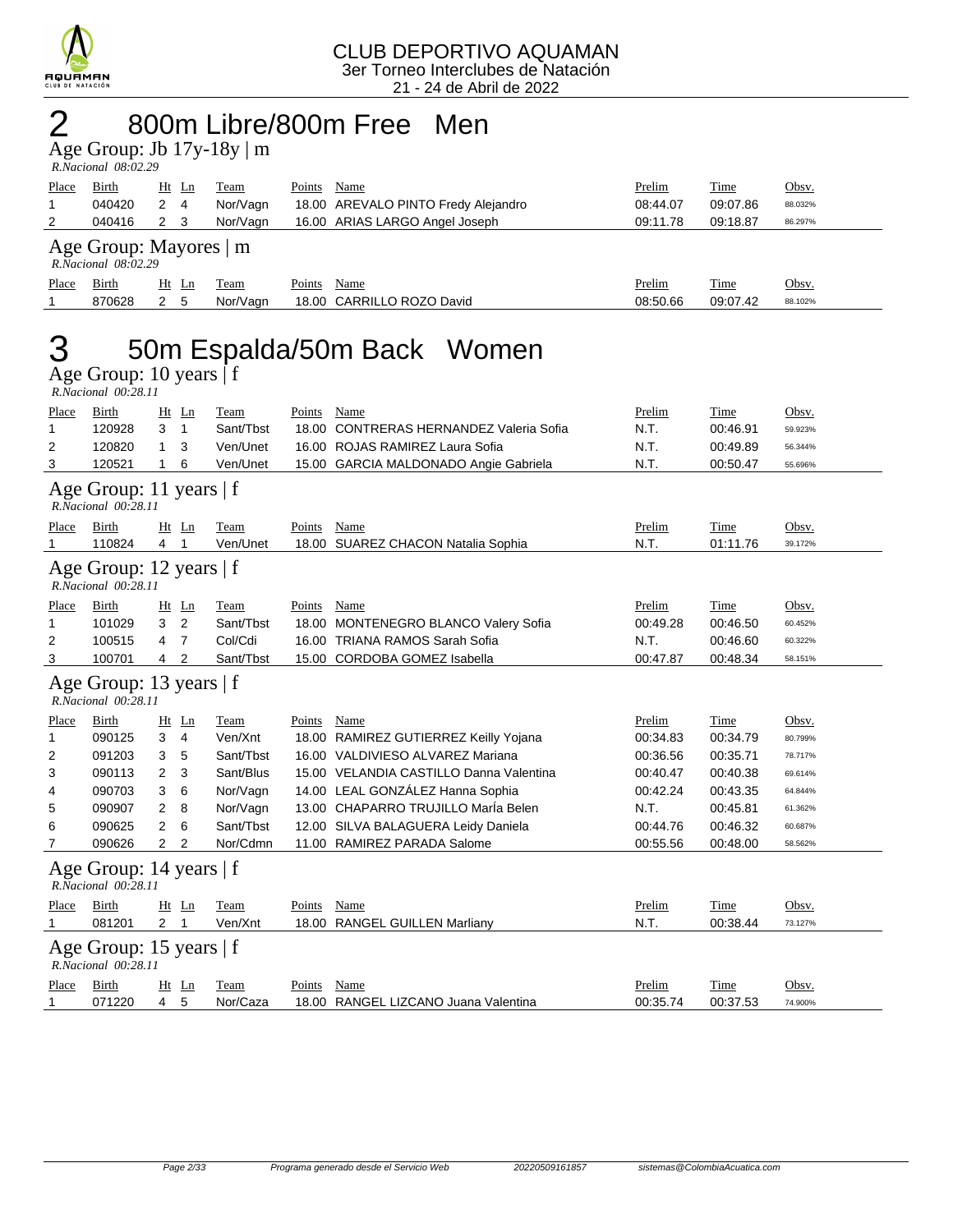

# 50m Espalda/50m Back Women

Age Group: Jb 16y-17y | f

| R.Nacional 00:28.11 |  |
|---------------------|--|

| Place                  | Birth  |   | $Ht$ Ln | Team     | Points | Name                                  | Prelim   | <b>Time</b> | Obsv.   |  |
|------------------------|--------|---|---------|----------|--------|---------------------------------------|----------|-------------|---------|--|
|                        | 061210 | 4 | - 3     | Nor/Spns |        | 18.00 JAIMES HERNANDEZ Laura Sofia    | 00:37.49 | 00:37.38    | 75.201% |  |
| 2                      | 050708 | 3 |         | Nor/Vagn |        | 16.00 SANABRIA SUAREZ MarÍa Katherine | N.T.     | 00:37.50    | 74.960% |  |
| 3                      | 051212 | 2 | 5       | Nor/Caza |        | 15.00 MEDINA MEDINA María Jimena      | 00:36.73 | 00:38.38    | 73.241% |  |
| $\overline{4}$         | 060825 | 4 | - 6     | Ven/Unet |        | 14.00 SILVA SALAZAR Salome            | 00:41.22 | 00:38.79    | 72.467% |  |
| 5                      | 050101 | 2 |         | Nor/Vagn |        | 13.00 CASTAÑO MONROY Natalia          | N.T.     | 00:38.93    | 72.207% |  |
| 6                      | 051017 |   | 5       | Ven/Unet |        | 12.00 BURITICA MORALES Laura          | N.T.     | 00:43.02    | 65.342% |  |
| Age Group: Mayores   f |        |   |         |          |        |                                       |          |             |         |  |

#### *R.Nacional 00:28.11*

|       | 1.1940.00140 00.20.11 |         |          |                                  |                                       |  |  |  |  |  |  |  |
|-------|-----------------------|---------|----------|----------------------------------|---------------------------------------|--|--|--|--|--|--|--|
| Place | <b>Birth</b>          | Ht Ln   | Team     | Name<br>Points                   | <b>Time</b><br>Prelim<br><u>Obsv.</u> |  |  |  |  |  |  |  |
|       | 020320                | -4<br>4 | Nor/Vagn | 18.00 MACH GIL Fabiana Andreina  | 00:34.21<br>00:34.67<br>82.169%       |  |  |  |  |  |  |  |
|       | 020225                | 4       | Mex/Agch | 16.00 DUARTE MUÑOZ Zyanya Lizeth | 00:34.85<br>00:34.85<br>80.660%       |  |  |  |  |  |  |  |
|       | 030918                | 2 4     | Nor/Spns | 15.00 CASTAÑO MONROY Juliana     | 00:35.56<br>00:34.86<br>79.049%       |  |  |  |  |  |  |  |

## 50m Espalda/50m Back Men

Age Group: 11 years | m

 *R.Nacional 00:25.71* 

| Place | <b>Birth</b>                                | Ht Ln |     | Team      | Points | Name                                      | <b>Prelim</b> | <b>Time</b> | Obsv.   |  |  |  |
|-------|---------------------------------------------|-------|-----|-----------|--------|-------------------------------------------|---------------|-------------|---------|--|--|--|
|       | 110810                                      | 3     | - 6 | Sant/Tbst |        | 18.00 CONTRERAS HERNANDEZ Elessar Gabriel | 00:44.93      | 00:43.66    | 58.887% |  |  |  |
| 2     | 110203                                      | 3 2   |     | Nor/Cdmn  |        | 16.00 ALVARES PEDRAZA Angel AndrÉs        | 00:45.81      | 00:45.77    | 56.172% |  |  |  |
| -3    | 110825                                      | 2 5   |     | Nor/Spns  |        | 15.00 PARADA QUINTERO Andres Gabriel      | 00:48.49      | 00:48.82    | 52.663% |  |  |  |
|       | Age Group: $12 \text{ years} \mid \text{m}$ |       |     |           |        |                                           |               |             |         |  |  |  |

### *R.Nacional 00:25.71*

| Place          | Birth  |             | $Ht$ Ln        | Team      | Points | Name                                    | Prelim   | Time     | Obsv.   |  |  |
|----------------|--------|-------------|----------------|-----------|--------|-----------------------------------------|----------|----------|---------|--|--|
| $\mathbf{1}$   | 100418 | 6           |                | Sant/Aqua |        | 18.00 GONZALEZ RODRIGUEZ Elkin Santiago | 00:39.45 | 00:38.10 | 67.480% |  |  |
| 2              | 100120 |             | 6              | Nor/Caza  |        | 16.00 RUIZ MONCADA Angel Elian          | N.T.     | 00:38.48 | 66.814% |  |  |
| 3              | 100224 |             | $\overline{2}$ | Nor/Vagn  |        | 15.00 VEGA ARIAS Andrey Santiago        | N.T.     | 00:42.69 | 60.225% |  |  |
| 4              | 100205 | 3           | - 8            | Nor/Agns  |        | 14.00 CARRERO PENALOZA Nicolas Esteban  | 00:47.70 | 00:44.09 | 58.313% |  |  |
| 5              | 100106 | 3           | -1             | Ven/Unet  |        | 13.00 ZAMBRANO MENDEZ Jesus Osney       | 00:47.51 | 00:46.05 | 55.831% |  |  |
| 6              | 100524 | $2 \quad 3$ |                | Nor/Caza  |        | 12.00 OLIVEROS DELGADO Luis Alejandro   | 00:49.59 | 00:48.35 | 53.175% |  |  |
| $\overline{7}$ | 100329 | 2           | $\overline{7}$ | Nor/Cdmn  |        | 11.00 ROJAS ROJAS Cristian Alejandro    | 00:53.72 | 00:51.65 | 49.777% |  |  |
| 8              | 100703 |             |                | Ven/Unet  |        | 10.00 RIVERO PARRA Jesus Alfonso        | N.T.     | 00:57.17 | 44.971% |  |  |

### Age Group: 13 years | m

| R.Nacional 00:25.71 |        |                |                            |           |        |                                      |          |          |         |
|---------------------|--------|----------------|----------------------------|-----------|--------|--------------------------------------|----------|----------|---------|
| Place               | Birth  |                | $Ht$ Ln                    | Team      | Points | Name                                 | Prelim   | Time     | Obsv.   |
|                     | 090306 | 4              | $\overline{\phantom{0}}^2$ | Sant/Cats |        | 18.00 LOPEZ PEREZ Elber Javier       | 00:39.38 | 00:36.32 | 70.787% |
| 2                   | 090921 | 6 6            |                            | Sant/Aqua |        | 16.00 RAVELO FLOREZ David Santiago   | 00:37.67 | 00:36.91 | 69.656% |
| 3                   | 091128 | 4              | $\overline{1}$             | Sant/Aqua |        | 15.00 SANTOS MARTÍNEZ Isaac Mauricio | 00:41.47 | 00:37.89 | 67.854% |
| $\overline{4}$      | 090129 | 3 <sub>5</sub> |                            | Nor/Vagn  |        | 14.00 RINCONES CORDOBA Alejandro     | 00:43.85 | 00:39.79 | 64.614% |
| 5                   | 090612 | 5 8            |                            | Nor/Agns  |        | 13.00 PEÑARANDA SARABIA Jose David   | 00:42.27 | 00:41.17 | 62.448% |
| 6                   | 091208 | 4 8            |                            | Sant/Tbst |        | 12.00 RODRIGUEZ VALENCIA Jeronimo    | 00:42.60 | 00:41.33 | 62.207% |
| 7                   | 090613 | 3              | $\overline{7}$             | Sant/Tbst |        | 11.00 BUITRAGO ORTIZ Jose Manuel     | 00:46.48 | 00:44.64 | 57.594% |
| 8                   | 090327 | 2 <sub>2</sub> |                            | Nor/Cdmn  |        | 10.00 QUINTERO RAMON Angel David     | 00:52.72 | 00:48.50 | 53.010% |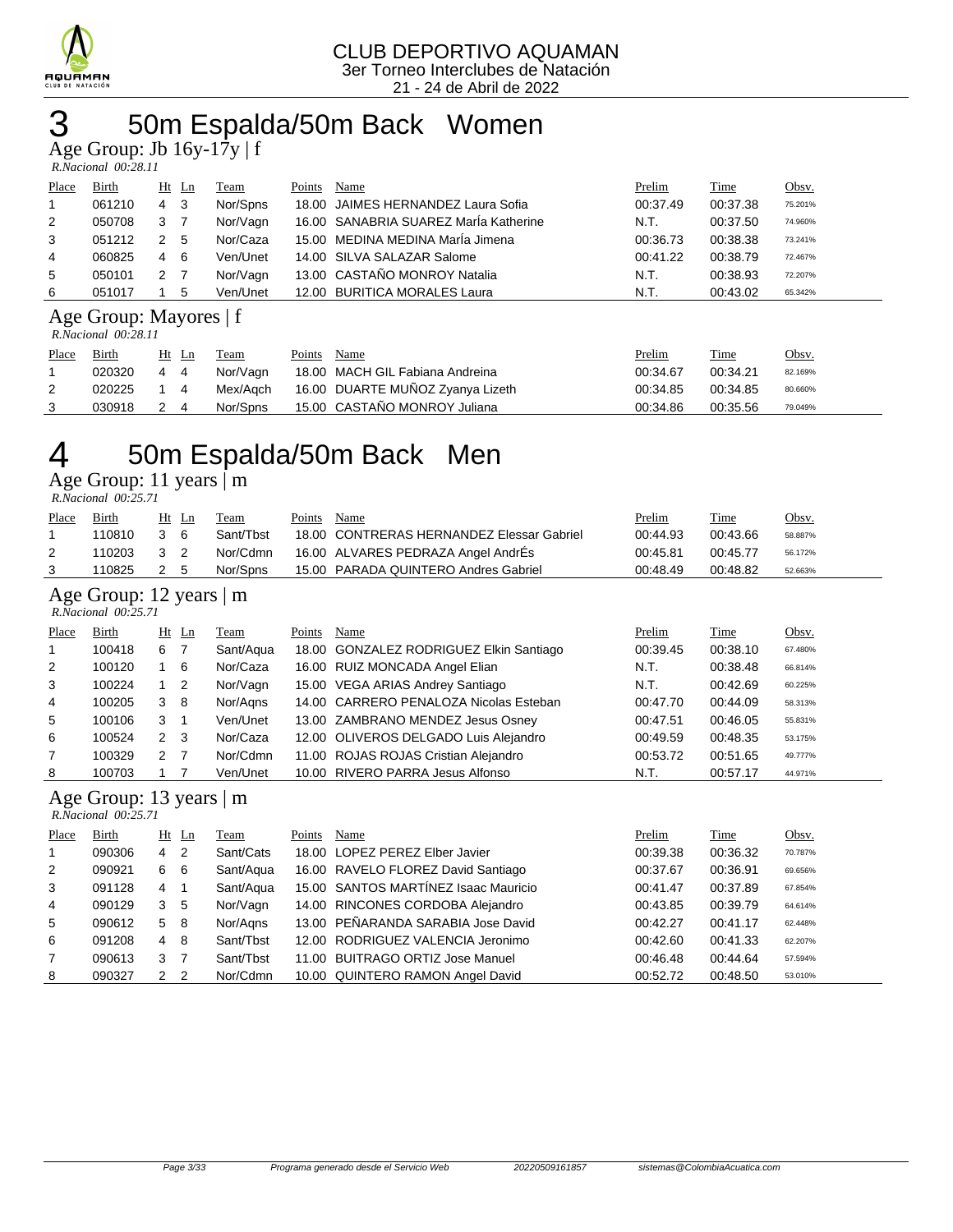

### 4 50m Espalda/50m Back Men

Age Group: 14 years | m

|                | $R. Nacional$ 00:25.71                                |                |                |           |        |                                            |          |          |         |
|----------------|-------------------------------------------------------|----------------|----------------|-----------|--------|--------------------------------------------|----------|----------|---------|
| Place          | Birth                                                 |                | $Ht$ Ln        | Team      | Points | Name                                       | Prelim   | Time     | Obsv.   |
|                | 080724                                                | 6              | -8             | Ven/Unet  | 18.00  | RAMIREZ SALAZAR David Alexander            | 00:41.98 | 00:37.89 | 67.854% |
| $\overline{2}$ | 080925                                                | 5              |                | Nor/Vagn  |        | 16.00 TORRES PICON Cristhofer Alexander    | 00:40.99 | 00:38.48 | 66.814% |
| 3              | 080209                                                | 5 7            |                | Nor/Agns  |        | 15.00 RUIZ MARCIALES Julian David Snneider | 00:40.00 | 00:40.47 | 63.529% |
| 4              | 080614                                                | 3 <sub>3</sub> |                | Nor/Caza  |        | 14.00 PORTILLO QUINTERO Johnny Eduardo     | 00:44.06 | 00:42.56 | 60.409% |
| 5              | 080509                                                | 2              | $\overline{4}$ | Sant/Tbst |        | 13.00 CHAPARRO ALMEIDA Jose Andres         | 00:48.39 | 00:46.87 | 54.854% |
| 6              | 081012                                                | $\overline{2}$ | - 6            | Nor/Cdmn  |        | 12.00 HERNANDES GUERRERO AndrÉs Sebastian  | 00:50.94 | 00:51.97 | 49.471% |
|                | 080314                                                | 3              | -4             | Sant/Blus |        | LEGRO MORA Gianfranco                      | 00:43.37 | No Show  |         |
|                | Age Group: 15 years $ m $<br>$R. Nacional$ $00:25.71$ |                |                |           |        |                                            |          |          |         |
| Place          | Birth                                                 | $Ht$ Ln        |                | Team      | Points | Name                                       | Prelim   | Time     | Obsv.   |
|                | 070727                                                | $2 \quad 8$    |                | Ven/Unet  | 18.00  | <b>BURITICA MORALES Miguel Angel</b>       | N.T.     | 00:33.77 | 76.133% |
| 2              | 071215                                                |                | 3              | Sant/Unio |        | 16.00 FRANCO FONSECA AndrEs Felipe         | N.T.     | 00:34.44 | 74.652% |

| $\epsilon$   | 0/1213 |     |                | Sanvunio  | 10.00 FRANCO FONSECA ANDIES FEIIDE       | IV.1.    | <b>UU.34.44</b> | 74.002% |
|--------------|--------|-----|----------------|-----------|------------------------------------------|----------|-----------------|---------|
| $\mathbf{3}$ | 071221 | 6   | $\overline{2}$ | Nor/Cdmn  | 15.00 PUENTES TORREZ Juan                | 00:39.19 | 00:34.73        | 74.028% |
| 4            | 071204 | 6   | - 3            | Sant/Blus | 14.00 ACEVEDO FONSECA Juan Ignacio       | 00:35.59 | 00:34.80        | 73.879% |
| 5            | 070311 | 5 3 |                | Nor/Vagn  | 13.00 MORA GAVIRIA David Santiago        | 00:35.76 | 00:35.15        | 73.144% |
| 6            | 070914 | 4 3 |                | Nor/Vagn  | 12.00 HERRERA PALACIO Miquel Angel       | 00:37.43 | 00:35.52        | 72.382% |
|              | 071211 | 5 2 |                | Nor/Aans  | 11.00 RODRIGUEZ JULIO Richard Emmanuel   | 00:39.23 | 00:37.14        | 69.225% |
| 8            | 070131 | 5   | - 6            | Nor/Cdmn  | 10.00 SEPÚLVEDA BUENO PHELPS Juan Felipe | 00:37.78 | 00:38.17        | 67.357% |

#### Age Group: 16 years | m

| R.Nacional 00:25.71 |  |
|---------------------|--|
|                     |  |

| Place | Birth  |     | Ht Ln | Team     | Points | Name                                    | Prelim   | Time     | Obsv.   |
|-------|--------|-----|-------|----------|--------|-----------------------------------------|----------|----------|---------|
|       | 060105 | 6   | - 5   | Nor/Caza |        | 18.00 ISCALA JURADO Sebastian           | 00:32.67 | 00:32.91 | 78.122% |
|       | 060927 | 4 5 |       | Nor/Spns |        | 16.00 CAPACHO MC CORMICK David Santiago | 00:34.90 | 00:33.53 | 76.678% |
|       | 061019 | 61  |       | Nor/Cdmn |        | 15.00 GARAVITO MORA Salvador            | 00:40.31 | 00:37.77 | 68.070% |
|       | 060530 | 4   | -6    | Nor/Caza |        | 14.00 RUIZ MONCADA Fabian Jheriel       | 00:38.16 | 00:38.12 | 67.445% |

#### Age Group: Jb 17y-18y | m

|       | R. Nacional 00:25.71 |           |       |          |        |                                   |          |             |              |
|-------|----------------------|-----------|-------|----------|--------|-----------------------------------|----------|-------------|--------------|
| Place | Birth                |           | Ht Ln | Team     | Points | Name                              | Prelim   | <b>Time</b> | <u>Obsv.</u> |
|       | 050406               | $1\quad5$ |       | Nor/Caza |        | 18.00 RIOS PEÑA Santiago          | N.T.     | 00:33.68    | 76.336%      |
|       | 050929               | 47        |       | Nor/Vagn |        | 16.00 PINEDA PINZON David Gerardo | 00:40.13 | 00:39.53    | 65.039%      |

### Age Group: Mayores | m

 *R.Nacional 00:25.71* 

| Place          | Birth  | Ht Ln |                | Team      | Points | Name                                 | Prelim   | Time     | Obsv.   |
|----------------|--------|-------|----------------|-----------|--------|--------------------------------------|----------|----------|---------|
|                | 031116 | 4     | 4              | Sant/Tbst |        | 18.00 MUJICA SÁNCHEZ Carlos Santiago | 00:31.61 | 00:30.04 | 85.586% |
| 2              | 020804 |       | -4             | Sant/Tbst |        | 16.00 VALBUENA CORTES Sergio David   | N.T.     | 00:30.11 | 85.387% |
| 3              | 031006 | 6     | -4             | Nor/Spns  |        | 15.00 TORRES LIZARAZO Faiber Dubal   | 00:30.60 | 00:30.51 | 84.267% |
| $\overline{4}$ | 990811 |       |                | Nor/Caza  |        | 14.00 CHAVEZ HERRERA Felipe          | N.T.     | 00:31.07 | 82.749% |
| 5              | 870628 | 5     | $\overline{4}$ | Nor/Vagn  |        | 13.00 CARRILLO ROZO David            | 00:30.68 | 00:32.20 | 79.845% |
| 6              | 031222 | 5     | -5             | Nor/Spns  |        | 12.00 GUZMAN GOMEZ Ronald Alejandro  | 00:33.37 | 00:32.81 | 78.360% |

# 5 100m Libre/100m Free Women

Age Group: 10 years | f  *R.Nacional 00:55.21* 

| Place | Birth  | Ht<br>Ln | eam      | Points | Name                                  | Prelim | Time     | Obsv.   |
|-------|--------|----------|----------|--------|---------------------------------------|--------|----------|---------|
|       | 120521 |          | Ven/Unet |        | 18.00 GARCIA MALDONADO Angie Gabriela | - N.T. | 01:27.77 | 62.903% |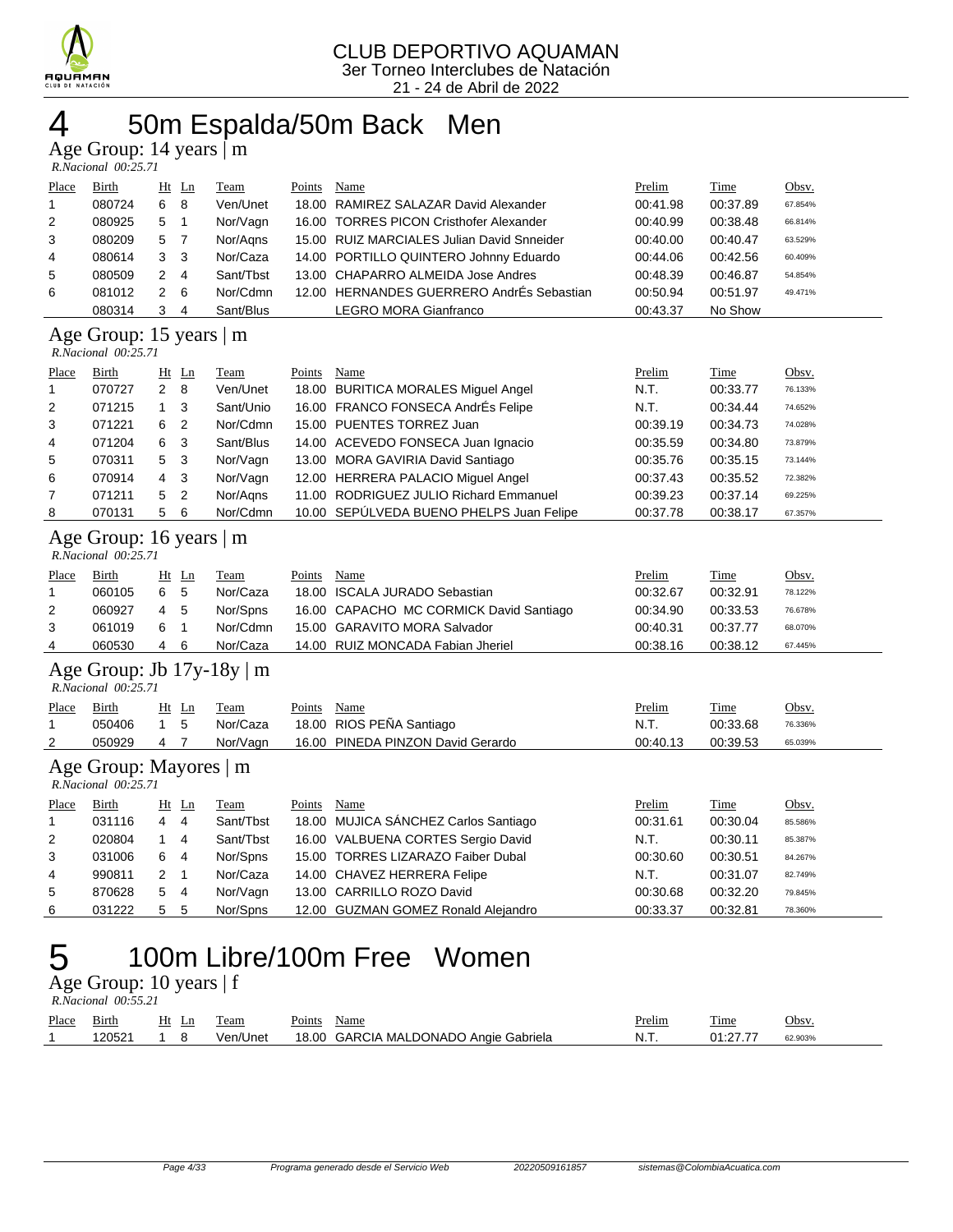

# 5 100m Libre/100m Free Women

Age Group: 11 years | f  *R.Nacional 00:55.21* 

| <b>Place</b><br>1<br>2<br>3 | <u>Birth</u><br>110207<br>110117<br>110824       | 3<br>$\mathbf{1}$<br>1 | $Ht$ Ln<br>1<br>7<br>1    | <b>Team</b><br>Nor/Cdmn<br>Col/Cdi<br>Ven/Unet | Points Name   | 18.00 DIAZ SEGURA Karol Giser<br>16.00 ANACONA CEBALLOS Laura Stephania<br>15.00 SUAREZ CHACON Natalia Sophia | Prelim<br>01:20.60<br>N.T.<br>N.T. | Time<br>01:15.33<br>01:31.37<br>02:04.06 | Obsv.<br>73.291%<br>60.425%<br>44.503% |
|-----------------------------|--------------------------------------------------|------------------------|---------------------------|------------------------------------------------|---------------|---------------------------------------------------------------------------------------------------------------|------------------------------------|------------------------------------------|----------------------------------------|
|                             | Age Group: 12 years   f<br>R.Nacional 00:55.21   |                        |                           |                                                |               |                                                                                                               |                                    |                                          |                                        |
| Place<br>1                  | Birth<br>100515                                  | $\mathbf{1}$           | $Ht$ Ln<br>$\overline{2}$ | Team<br>Col/Cdi                                | Points        | Name<br>18.00 TRIANA RAMOS Sarah Sofia                                                                        | <u>Prelim</u><br>N.T.              | Time<br>01:26.38                         | Obsv.<br>63.915%                       |
| 2                           | 101223                                           | 2                      | 4                         | Ven/Unet                                       |               | 16.00 ANAYA HERNANDEZ Scarleth Nickol                                                                         | 01:27.29                           | 01:27.29                                 | 63.249%                                |
| 3                           | 100701                                           | $\overline{2}$         | 5                         | Sant/Tbst                                      |               | 15.00 CORDOBA GOMEZ Isabella                                                                                  | 01:30.66                           | 01:29.37                                 | 61.777%                                |
| 4                           | 101029                                           | $\overline{2}$         | 3                         | Sant/Tbst                                      |               | 14.00 MONTENEGRO BLANCO Valery Sofia                                                                          | 01:38.45                           | 01:33.75                                 | 58.891%                                |
|                             | Age Group: 13 years   f<br>R.Nacional 00:55.21   |                        |                           |                                                |               |                                                                                                               |                                    |                                          |                                        |
| <u>Place</u>                | Birth                                            |                        | $Ht$ Ln                   | <b>Team</b>                                    | Points        | <b>Name</b>                                                                                                   | Prelim                             | <b>Time</b>                              | Obsv.                                  |
| 1                           | 090703                                           | 3                      | 3                         | Nor/Vagn                                       |               | 18.00 LEAL GONZÁLEZ Hanna Sophia                                                                              | 01:15.36                           | 01:14.85                                 | 73.761%                                |
| 2                           | 090907                                           | 3                      | 2                         | Nor/Vagn                                       |               | 16.00 CHAPARRO TRUJILLO Marla Belen                                                                           | 01:18.71                           | 01:19.09                                 | 69.807%                                |
| 3                           | 090825                                           | 1                      | 3                         | Col/Cdi                                        |               | 15.00 VARGAS RUIZ Samantha Isabella                                                                           | N.T.                               | 01:22.38                                 | 67.019%                                |
| 4                           | 090625                                           | 3                      | 8                         | Sant/Tbst                                      |               | 14.00 SILVA BALAGUERA Leidy Daniela                                                                           | 01:25.13                           | 01:22.46                                 | 66.954%                                |
| 5                           | 090612                                           | 2                      | 6                         | Ven/Unet                                       |               | 13.00 CAÑA TORRES Alma Victoria                                                                               | 01:40.39                           | 01:28.67                                 | 62.265%                                |
| 6                           | 091214                                           | 1                      | 6                         | Col/Cdi                                        |               | 12.00 FRANCESCONI RINCON Eilyn Natalia                                                                        | N.T.                               | 01:30.32                                 | 61.127%                                |
| 7                           | 090626                                           | $\overline{2}$         | 2                         | Nor/Cdmn                                       |               | 11.00 RAMIREZ PARADA Salome                                                                                   | 01:51.62                           | 01:39.19                                 | 55.661%                                |
|                             | Age Group: 14 years   f<br>R.Nacional 00:55.21   |                        |                           |                                                |               |                                                                                                               |                                    |                                          |                                        |
| <u>Place</u>                | <b>Birth</b>                                     |                        | $Ht$ Ln                   | Team                                           | Points        | <b>Name</b>                                                                                                   | Prelim                             | <b>Time</b>                              | Obsv.                                  |
| 1                           | 080719                                           | 3                      | 4                         | Sant/Cats                                      |               | 18.00 JIMENEZ MAYORGA Marla Juliana                                                                           | 01:11.69                           | 01:11.30                                 | 77.433%                                |
| 2                           | 080624                                           | 3                      | 5                         | Nor/Caza                                       |               | 16.00 CACERES SÁNCHEZ Laura Catalina                                                                          | 01:14.12                           | 01:17.74                                 | 71.019%                                |
|                             | Age Group: 15 years   f<br>R.Nacional 00:55.21   |                        |                           |                                                |               |                                                                                                               |                                    |                                          |                                        |
| <u>Place</u>                | <b>Birth</b>                                     |                        | $Ht$ Ln                   | <b>Team</b>                                    | <b>Points</b> | <b>Name</b>                                                                                                   | Prelim                             | <b>Time</b>                              | Obsv.                                  |
| 1                           | 071018                                           | 4                      | 8                         | Sant/Tbst                                      |               | 18.00 BONILLA MEJÍA Valery Sofia                                                                              | 01:10.14                           | 01:10.70                                 | 78.091%                                |
| 2                           | 070323                                           | 4                      | $\overline{1}$            | Sant/Mars                                      |               | 16.00 MIRANDA RANGEL Ana Sofia                                                                                | 01:09.97                           | 01:11.49                                 | 77.228%                                |
| 3                           | 070402                                           | 2                      | 8                         | Mex/Aqch                                       |               | 15.00 CERVANTES BARRERA Dana Camila                                                                           | N.T.                               | 01:16.62                                 | 72.057%                                |
| 4                           | 071220                                           | $\mathbf{1}$           | 5                         | Nor/Caza                                       |               | 14.00 RANGEL LIZCANO Juana Valentina                                                                          | N.T.                               | 01:19.27                                 | 69.648%                                |
|                             | Age Group: Jb 16y-17y   f<br>R.Nacional 00:55.21 |                        |                           |                                                |               |                                                                                                               |                                    |                                          |                                        |
| <b>Place</b>                | <u>Birth</u>                                     |                        | <u>Ht Ln</u>              | <b>Team</b>                                    | <b>Points</b> | <b>Name</b>                                                                                                   | Prelim                             | <b>Time</b>                              | Obsv.                                  |
| 1                           | 060114                                           | 4                      | 4                         | Nor/Alop                                       |               | 18.00 LAZARO CACERES Sandra Viviana                                                                           | 01:02.72                           | 01:04.10                                 | 86.131%                                |
| 2                           | 051212                                           | 4                      | 6                         | Nor/Caza                                       |               | 16.00 MEDINA MEDINA Maria Jimena                                                                              | 01:07.17                           | 01:08.95                                 | 80.073%                                |
| 3                           | 050419                                           | 4                      | 3                         | Nor/Vagn                                       |               | 15.00 ANGARITA FUENTES Sofia                                                                                  | 01:05.51                           | 01:11.70                                 | 77.001%                                |
| 4                           | 051118                                           | 3                      | 6                         | Ven/Unet                                       |               | 14.00 ANAYA HERNANDEZ Mariana                                                                                 | 01:17.61                           | 01:13.44                                 | 75.177%                                |
| 5                           | 051017                                           | $\overline{2}$         | $\overline{7}$            | Ven/Unet                                       |               | 13.00 BURITICA MORALES Laura                                                                                  | N.T.                               | 01:18.27                                 | 70.538%                                |
|                             | 060126                                           | $\overline{2}$         | $\mathbf 1$               | Col/Cdi                                        |               | HERNANDEZ BAUTISTA Danna Sofia                                                                                | N.T.                               | Disqualified                             | sw4.4                                  |
|                             | Age Group: Mayores   f<br>R.Nacional 00:55.21    |                        |                           |                                                |               |                                                                                                               |                                    |                                          |                                        |
| <b>Place</b>                | <b>Birth</b>                                     |                        | <u>Ht Ln</u>              | <b>Team</b>                                    | Points        | Name                                                                                                          | Prelim                             | Time                                     | Obsv.                                  |
| 1                           | 020320                                           | $\overline{4}$         | 5                         | Nor/Vagn                                       |               | 18.00 MACH GIL Fabiana Andreina                                                                               | 01:05.50                           | 01:04.94                                 | 85.017%                                |
| 2                           | 030918                                           | 4                      | $\overline{c}$            | Nor/Spns                                       |               | 16.00 CASTAÑO MONROY Juliana                                                                                  | 01:07.47                           | 01:08.87                                 | 80.166%                                |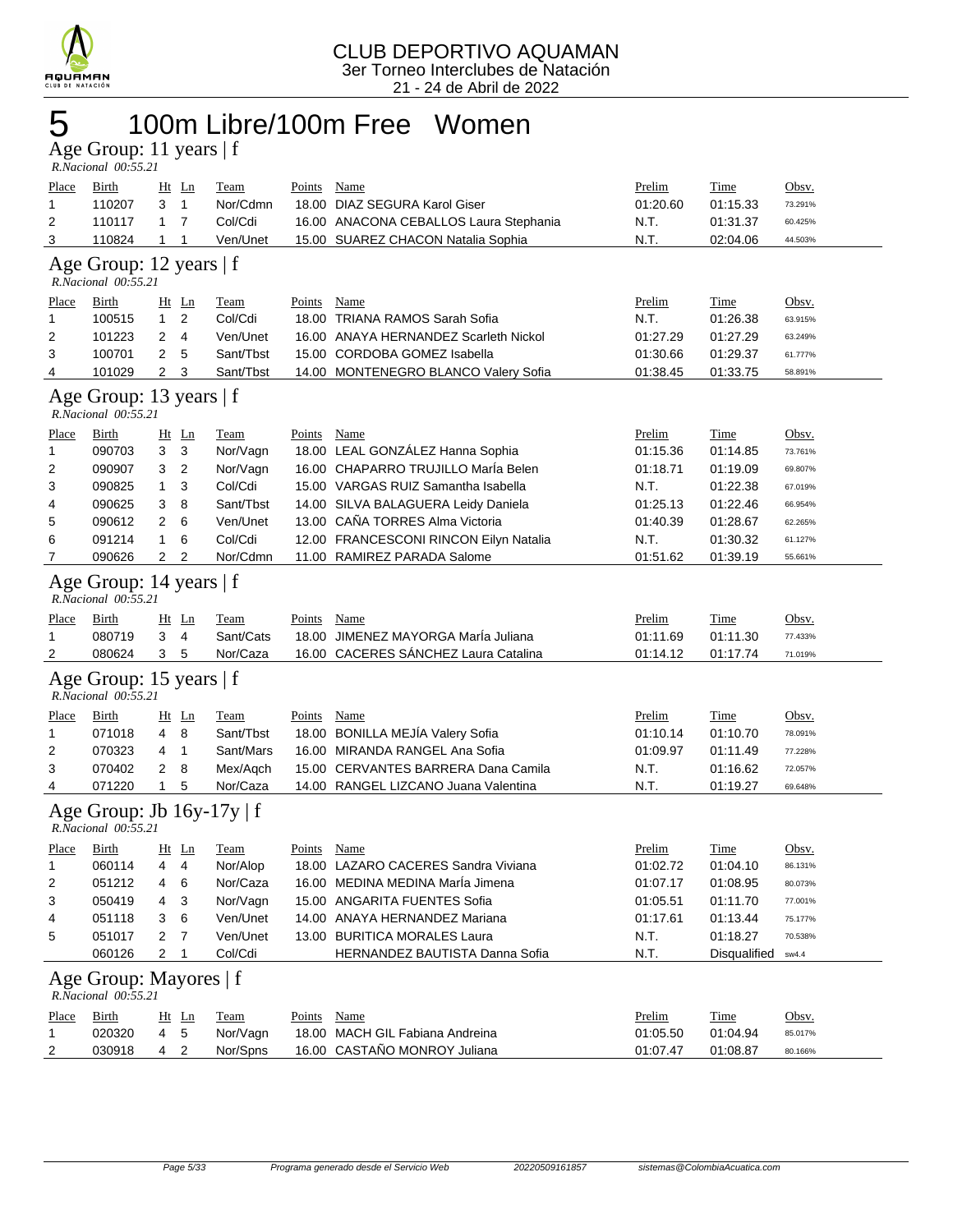

### 100m Libre/100m Free Men Age Group: 11 years | m

|       | R.Nacional 00:50.26 |   |         |           |        |                                           |          |          |         |
|-------|---------------------|---|---------|-----------|--------|-------------------------------------------|----------|----------|---------|
| Place | Birth               |   | $Ht$ Ln | Team      | Points | Name                                      | Prelim   | Time     | Obsv.   |
|       | 110428              | 3 | -6      | Nor/Cdmn  |        | 18.00 PLATA PABON Duvan Santiago          | 01:28.14 | 01:18.55 | 63.985% |
| 2     | 110810              | 3 | 4       | Sant/Tbst |        | 16.00 CONTRERAS HERNANDEZ Elessar Gabriel | 01:22.50 | 01:21.24 | 61.866% |
| 3     | 110702              |   |         | Col/Cdi   |        | 15.00 CORREA DIAZ Carlos Jeronimo         | N.T.     | 01:25.62 | 58.701% |
| 4     | 110203              | 3 |         | Nor/Cdmn  |        | 14.00 ALVARES PEDRAZA Angel AndrÉs        | 01:28.42 | 01:26.28 | 58.252% |
| 5     | 110825              | 3 | 2       | Nor/Spns  |        | 13.00 PARADA QUINTERO Andres Gabriel      | 01:28.22 | 01:29.20 | 56.345% |
|       |                     |   |         |           |        |                                           |          |          |         |

Age Group: 12 years | m

 *R.Nacional 00:50.26* 

|       | 1011000000000000000000 |                |                |           |        |                                          |          |          |         |
|-------|------------------------|----------------|----------------|-----------|--------|------------------------------------------|----------|----------|---------|
| Place | Birth                  |                | $Ht$ Ln        | Team      | Points | Name                                     | Prelim   | Time     | Obsv.   |
| 1     | 100426                 | 5 6            |                | Nor/Spns  |        | 18.00 CORREDOR DIAZ Santiago David       | 01:09.71 | 01:09.97 | 71.831% |
| 2     | 100418                 | 4              | $\overline{1}$ | Nor/Caza  |        | 16.00 OCHOA ARIZA Jeronimo               | 01:19.97 | 01:14.62 | 67.355% |
| 3     | 100913                 | 2 <sub>5</sub> |                | Nor/Vagn  |        | 15.00 RIVERA VILLAMIZAR David Alejandro  | 01:40.77 | 01:16.97 | 65.298% |
| 4     | 100524                 | $1\quad 6$     |                | Nor/Caza  |        | 14.00 OLIVEROS DELGADO Luis Alejandro    | N.T.     | 01:18.57 | 63.968% |
| 5     | 100106                 | 3              | - 1            | Ven/Unet  |        | 13.00 ZAMBRANO MENDEZ Jesus Osney        | 01:28.55 | 01:18.98 | 63.636% |
| 6     | 100407                 | $1 \quad 3$    |                | Col/Cdi   |        | 12.00 MORENO VARGAS Juan David           | N.T.     | 01:20.86 | 62.157% |
| 7     | 100329                 | 1              | 5              | Nor/Cdmn  |        | 11.00 ROJAS ROJAS Cristian Alejandro     | N.T.     | 01:25.47 | 58.804% |
| 8     | 100724                 | 3              | - 8            | Sant/Tbst |        | 10.00 ROMERO QUINTERO Andres Felipe      | 01:31.84 | 01:28.74 | 56.637% |
| 9     | 100703                 | $\mathbf{1}$   | $\overline{2}$ | Ven/Unet  |        | 8.00 RIVERO PARRA Jesus Alfonso          | N.T.     | 01:37.36 | 51.623% |
|       | 100727                 | 2 <sub>3</sub> |                | Nor/Cdmn  |        | <b>GOMEZ CONTRERAS Grabiel Alejandro</b> | 01:52.02 | No Show  |         |

### Age Group: 13 years | m

| R.Nacional 00:50.26 |  |
|---------------------|--|
|                     |  |

| Place          | Birth  |   | $Ht$ Ln        | Team      | Points | Name                                 | Prelim   | Time     | Obsv.   |
|----------------|--------|---|----------------|-----------|--------|--------------------------------------|----------|----------|---------|
|                | 090529 |   | - 8            | Nor/Vagn  |        | 18.00 BOTELLO SANDOVAL Juan Diego    | 01:06.75 | 01:05.80 | 76.383% |
| 2              | 090211 | 6 | -5             | Nor/Vagn  |        | 16.00 PEREZ HURTADO Juan Esteban     | 01:07.11 | 01:06.24 | 75.876% |
| 3              | 090306 | 5 |                | Sant/Cats |        | 15.00 LOPEZ PEREZ Elber Javier       | 01:10.60 | 01:09.00 | 72.841% |
| $\overline{4}$ | 091128 | 5 | - 2            | Sant/Aqua |        | 14.00 SANTOS MARTINEZ Isaac Mauricio | 01:10.09 | 01:09.85 | 71.954% |
| 5              | 090603 | 4 | 4              | Sant/Blus |        | 13.00 MORENO ARANGO NicolAs Santiago | 01:12.85 | 01:10.32 | 71.473% |
| 6              | 090129 | 4 | $\overline{7}$ | Nor/Vagn  |        | 12.00 RINCONES CORDOBA Alejandro     | 01:17.19 | 01:11.67 | 70.127% |
| $\overline{7}$ | 091208 | 4 | -8             | Sant/Tbst |        | 11.00 RODRIGUEZ VALENCIA Jeronimo    | 01:22.41 | 01:15.11 | 66.915% |
| 8              | 090613 | 3 | 5              | Sant/Tbst |        | 10.00 BUITRAGO ORTIZ Jose Manuel     | 01:24.30 | 01:18.15 | 64.312% |
| 9              | 090612 | 3 | -3             | Ven/Unet  |        | 8.00 CAÑA TORRES Alejandro Jose      | 01:27.70 | 01:18.79 | 63.790% |
| 10             | 090327 |   | 4              | Nor/Cdmn  |        | 7.00 QUINTERO RAMON Angel David      | N.T.     | 01:44.18 | 48.243% |

#### Age Group: 14 years | m

|                | $R. Nacional$ 00:50.26 |                |                |           |        |                                            |          |          |         |
|----------------|------------------------|----------------|----------------|-----------|--------|--------------------------------------------|----------|----------|---------|
| Place          | Birth                  |                | $Ht$ Ln        | Team      | Points | Name                                       | Prelim   | Time     | Obsv.   |
| 1              | 080925                 | 6              | - 6            | Nor/Vagn  |        | 18.00 TORRES PICON Cristhofer Alexander    | 01:07.92 | 01:06.01 | 76.140% |
| 2              | 081206                 | 5              | $\overline{4}$ | Sant/Blus |        | 16.00 TRUJILLO BOHORQUEZ Diego Fernando    | 01:09.33 | 01:08.33 | 73.555% |
| 3              | 080724                 | 6              | -8             | Ven/Unet  |        | 15.00 RAMIREZ SALAZAR David Alexander      | 01:09.22 | 01:10.23 | 71.565% |
| $\overline{4}$ | 080209                 | 4              | - 3            | Nor/Agns  |        | 14.00 RUIZ MARCIALES Julian David Snneider | 01:14.37 | 01:10.66 | 71.129% |
| 5              | 080604                 | 5 <sub>5</sub> |                | Nor/Vagn  |        | 13.00 JAIMES RAMIREZ Juan Jose             | 01:09.42 | 01:11.13 | 70.659% |
| 6              | 080209                 | $2 \quad 1$    |                | Ven/Unet  |        | 12.00 SILVA SALAZAR Sebastian              | N.T.     | 01:11.37 | 70.422% |
| 7              | 080314                 | 5 7            |                | Sant/Blus |        | 11.00 LEGRO MORA Gianfranco                | 01:10.32 | 01:13.74 | 68.158% |
| 8              | 080614                 | 4              | $\overline{2}$ | Nor/Caza  |        | 10.00 PORTILLO QUINTERO Johnny Eduardo     | 01:17.13 | 01:18.14 | 64.320% |
| 9              | 080509                 | $4\quad 6$     |                | Sant/Tbst |        | 8.00 CHAPARRO ALMEIDA Jose Andres          | 01:15.27 | 01:19.00 | 63.620% |
| 10             | 080913                 | $2 \quad 8$    |                | Col/Cdi   |        | 7.00 HERRERA CERON Erick Santiago          | N.T.     | 01:22.05 | 61.255% |
| 11             | 081012                 | 2              | 4              | Nor/Cdmn  |        | 6.00 HERNANDES GUERRERO AndrÉs Sebastian   | 01:33.46 | 01:32.74 | 54.195% |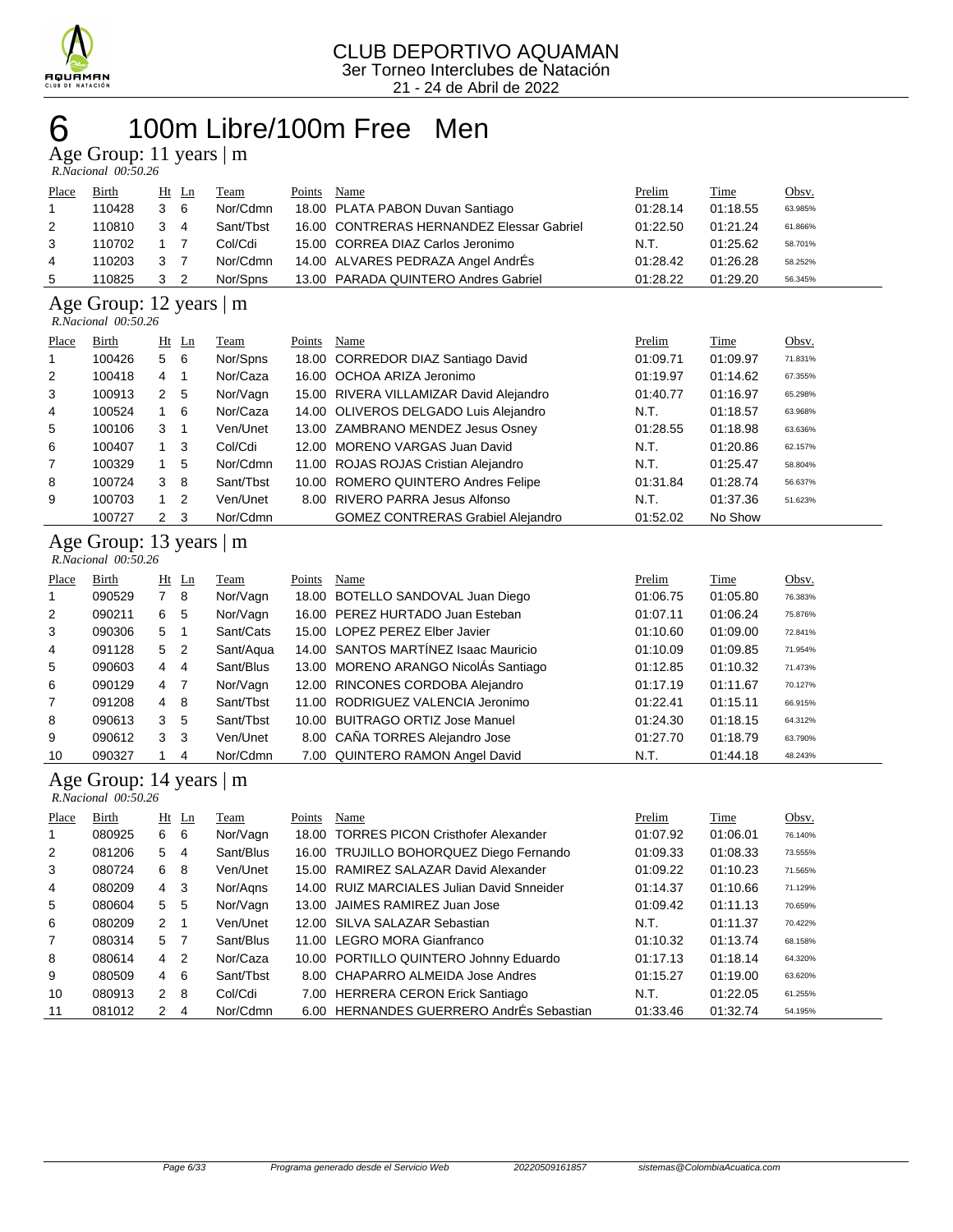

### 100m Libre/100m Free Men

Age Group: 15 years | m

|                | $R. Nacional$ 00:50.26 |                |                |           |        |                                          |          |                     |         |
|----------------|------------------------|----------------|----------------|-----------|--------|------------------------------------------|----------|---------------------|---------|
| Place          | Birth                  | $Ht$ Ln        |                | Team      | Points | Name                                     | Prelim   | Time                | Obsv.   |
| $\mathbf{1}$   | 070519                 | 7 4            |                | Nor/Caza  |        | 18.00 MEDINA MEDINA Jose Santiago        | 01:00.01 | 01:00.43            | 83.171% |
| 2              | 071221                 | 6 4            |                | Nor/Cdmn  |        | 16.00 PUENTES TORREZ Juan                | 01:06.84 | 01:04.08            | 78.433% |
| 3              | 070810                 | 7 <sub>7</sub> |                | Nor/Vagn  |        | 15.00 RAMIREZ GARCES AndrÉs Camilo       | 01:06.28 | 01:06.27            | 75.841% |
| $\overline{4}$ | 070731                 | 7 <sub>1</sub> |                | Sant/Thun |        | 14.00 VILLAMIZAR AVILA NicolAs Esteban   | 01:06.45 | 01:06.39            | 75.704% |
| 5              | 070131                 | 6              | - 1            | Nor/Cdmn  |        | 13.00 SEPÚLVEDA BUENO PHELPS Juan Felipe | 01:06.67 | 01:06.67            | 75.386% |
| 6              | 071204                 | 6              | $\overline{7}$ | Sant/Blus |        | 12.00 ACEVEDO FONSECA Juan Ignacio       | 01:08.80 | 01:07.90            | 74.021% |
| $\overline{7}$ | 071211                 | 5 8            |                | Nor/Aans  |        | 11.00 RODRIGUEZ JULIO Richard Emmanuel   | 01:11.68 | 01:10.60            | 71.190% |
|                | 070727                 | $\mathcal{P}$  |                | Ven/Unet  |        | <b>BURITICA MORALES Miquel Angel</b>     | N.T.     | <b>Disqualified</b> | sw4.4   |

#### Age Group: 16 years | m

 *R.Nacional 00:50.26* 

|       | 1.1.1  |   |                |           |        |                                     |          |          |         |
|-------|--------|---|----------------|-----------|--------|-------------------------------------|----------|----------|---------|
| Place | Birth  |   | Ht Ln          | Team      | Points | Name                                | Prelim   | Time     | Obsv.   |
|       | 060105 | 8 |                | Nor/Caza  |        | 18.00 ISCALA JURADO Sebastian       | 00:58.77 | 01:00.63 | 82.896% |
| 2     | 060124 | 8 |                | Nor/Caza  |        | 16.00 GUARIN OSORIO Santiago AndrÉs | 00:58.87 | 01:01.82 | 81.301% |
| 3     | 060530 |   | $\overline{2}$ | Nor/Caza  |        | 15.00 RUIZ MONCADA Fabian Jheriel   | 01:06.14 | 01:06.23 | 75.887% |
| 3     | 060511 | 5 | - 3            | Sant/Dels |        | 15.00 VEGA SOLER Tomas Felipe       | 01:09.45 | 01:06.23 | 75.887% |
| 5     | 061019 | 6 | -2             | Nor/Cdmn  |        | 13.00 GARAVITO MORA Salvador        | 01:08.42 | 01:10.05 | 71.749% |
| 6     | 060804 |   | $\overline{2}$ | Col/Cdi   |        | 12.00 ZAMBRANO COSME Tomas Felipe   | N.T.     | 01:16.89 | 65.366% |
|       |        |   |                |           |        |                                     |          |          |         |

#### Age Group: Jb 17y-18y | m  *R.Nacional 00:50.26*

| Place | Birth  | Ht Ln |   | Team      | Points | Name                              | <b>Prelim</b> | <u>Time</u> | <u>Obsv.</u> |
|-------|--------|-------|---|-----------|--------|-----------------------------------|---------------|-------------|--------------|
|       | 040727 | 8     | 4 | Nor/Caza  |        | 18.00 BARRAGAN VERA Kevin         | 00:53.81      | 00:55.45    | 90.640%      |
| 2     | 050108 | 88    |   | Sant/Thst |        | 16.00 GOMEZ CHACON David Mauricio | 00:59.07      | 00.59.39    | 84.627%      |
|       | 040903 | 76    |   | Nor/Spns  |        | 15.00 REYES VILLARREAL Luis David | 01:02.57      | 01:03.11    | 79.639%      |
|       | 050929 | 6 3   |   | Nor/Vagn  |        | 14.00 PINEDA PINZON David Gerardo | 01:07.70      | 01:06.33    | 75.773%      |

### Age Group: Mayores | m

| R.Nacional 00:50.26 |  |
|---------------------|--|
|                     |  |
|                     |  |
|                     |  |
|                     |  |

| Place          | Birth  |   | $Ht$ Ln        | Team                 | Points | Name                                  | Prelim   | Time     | Obsv.   |
|----------------|--------|---|----------------|----------------------|--------|---------------------------------------|----------|----------|---------|
|                | 001228 | 8 | 5              | Ant/H <sub>20a</sub> |        | 18.00 MOLINARES VALENCIA Diego Aldair | 00:54.19 | 00:53.20 | 94.474% |
| 2              | 990811 | 8 | -3             | Nor/Caza             |        | 16.00 CHAVEZ HERRERA Felipe           | 00:54.93 | 00:55.30 | 90.886% |
| 3              | 031110 | 8 | - 6            | Nor/Caza             |        | 15.00 VALLEJO FERNANDEZ Jhon Santiago | 00:56.93 | 00:56.25 | 89.351% |
| $\overline{4}$ | 031116 |   | - 3            | Sant/Tbst            |        | 14.00 MUJICA SÁNCHEZ Carlos Santiago  | 01:02.06 | 00:57.98 | 86.685% |
| 5              | 031006 | 8 | $\overline{2}$ | Nor/Spns             |        | 13.00 TORRES LIZARAZO Faiber Dubal    | 00:58.38 | 00:58.20 | 86.357% |
| 6              | 030620 | 2 | - 6            | Nor/Spns             |        | 12.00 GONZÁLEZ DEPABLOS Jesus Daniel  | N.T.     | 01:00.02 | 83.739% |
| $\overline{7}$ | 031028 |   | 5              | Ven/Unet             |        | 11.00 BECERRA MEDINA Omar Daniel      | 01:01.30 | 01:00.49 | 83.088% |
| 8              | 800801 | 4 | -5             | Nor/Liga             |        | 10.00 RAMIREZ GALVIS Andres Eduardo   | 01:10.22 | 01:10.22 | 71.575% |

## 200m Comb.Ind/200m Medley Women

Age Group: 10 years | f  *R.Nacional 02:17.56* 

| Place    | Birth  | Ht<br>Ln | Team      | Points | Name                                    | <u>Prelim</u> | Time     | Obsv.   |
|----------|--------|----------|-----------|--------|-----------------------------------------|---------------|----------|---------|
|          | 120928 |          | Sant/Thst |        | 18.00 CONTRERAS HERNANDEZ Valeria Sofia | N.T.          | 03:51.11 | 59.521% |
| <u>_</u> | 120820 |          | Ven/Unet  |        | 16.00 ROJAS RAMIREZ Laura Sofia         | N.T.          | 04:12.70 | 54.436% |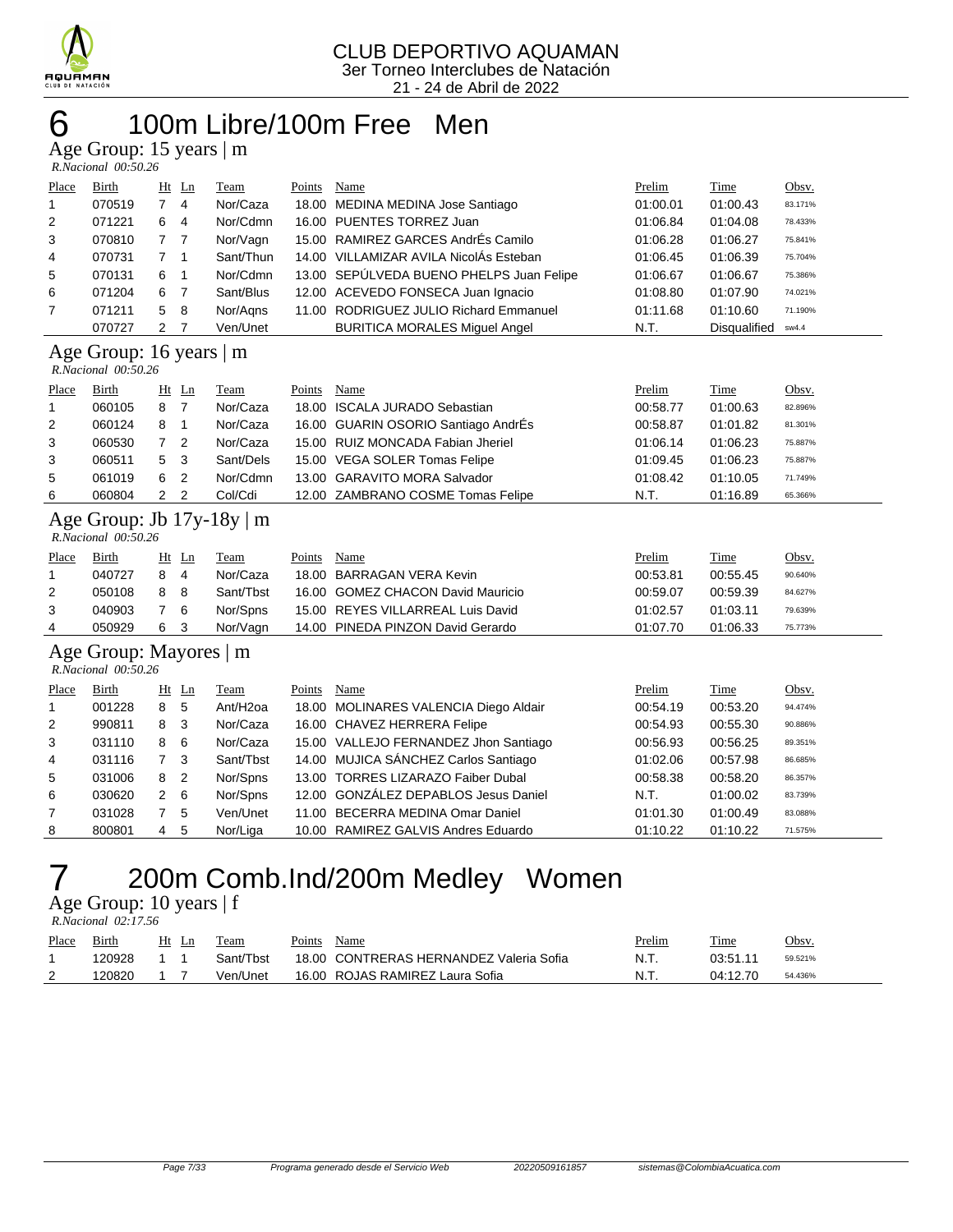

## 7 200m Comb.Ind/200m Medley Women

Age Group: 11 years | f  *R.Nacional 02:17.56* 

| <u>Place</u>                | <b>Birth</b>                                          |                | Ht Ln          | <b>Team</b>          | Points      | <b>Name</b>                            | Prelim         | <b>Time</b>          | Obsv.            |
|-----------------------------|-------------------------------------------------------|----------------|----------------|----------------------|-------------|----------------------------------------|----------------|----------------------|------------------|
| 1                           | 110207                                                | 2              | $\overline{4}$ | Nor/Cdmn             |             | 18.00 DIAZ SEGURA Karol Giser          | 03:55.72       | 03:30.08             | 65.480%          |
| 2                           | 110117                                                | 1              | 6              | Col/Cdi              |             | 16.00 ANACONA CEBALLOS Laura Stephania | N.T.           | 03:46.45             | 60.746%          |
| 3                           | 110219                                                | 1              | 2              | Ven/Unet             |             | 15.00 MORA ROA Maria Paula             | N.T.           | 04:12.58             | 54.462%          |
|                             | Age Group: 13 years   f<br>R.Nacional 02:17.56        |                |                |                      |             |                                        |                |                      |                  |
| Place                       | Birth                                                 |                | $Ht$ Ln        | Team                 | Points      | Name                                   | Prelim         | Time                 | Obsv.            |
| 1                           | 090330                                                | 3              | $\overline{7}$ | Nor/Vagn             |             | 18.00 FUENTES CRISPIN Nicoll Alejandra | 03:01.10       | 02:59.86             | 76.482%          |
| 2                           | 090825                                                | 1              | 5              | Col/Cdi              |             | 16.00 VARGAS RUIZ Samantha Isabella    | N.T.           | 03:28.33             | 66.030%          |
| 3                           | 090612                                                | 1              | 4              | Ven/Unet             |             | 15.00 CAÑA TORRES Alma Victoria        | N.T.           | 03:37.06             | 63.374%          |
|                             | 091214                                                | 1              | 3              | Col/Cdi              |             | FRANCESCONI RINCON Eilyn Natalia       | N.T.           | Disqualified         | sw4.4            |
|                             | Age Group: 14 years   f<br>R.Nacional 02:17.56        |                |                |                      |             |                                        |                |                      |                  |
| Place                       | Birth                                                 |                | $Ht$ Ln        | <b>Team</b>          | Points      | <b>Name</b>                            | Prelim         | <b>Time</b>          | Obsv.            |
| 1                           | 080210                                                | 3              | $\overline{1}$ | Sant/Thun            |             | 18.00 CAÑON PACHECO Sara Alejandra     | 03:03.14       | 03:01.58             | 75.757%          |
| 2                           | 080719                                                | 2              | $\overline{1}$ | Sant/Cats            |             | 16.00 JIMENEZ MAYORGA Marla Juliana    | N.T.           | 03:05.04             | 74.341%          |
| 3                           | 081201                                                | 2              | 8              | Ven/Xnt              |             | 15.00 RANGEL GUILLEN Marliany          | N.T.           | 03:06.53             | 73.747%          |
|                             | Age Group: Jb $16y-17y \mid f$<br>R.Nacional 02:17.56 |                |                |                      |             |                                        |                |                      |                  |
| <u>Place</u>                | Birth                                                 |                | <u>Ht Ln</u>   | <b>Team</b>          | Points      | Name                                   | Prelim         | Time                 | <u>Obsv.</u>     |
| 1                           | 060114                                                | 3              | 5              | Nor/Alop             |             | 18.00 LAZARO CACERES Sandra Viviana    | 02:47.60       | 02:42.98             | 84.403%          |
| 2                           | 061210                                                | 2              | $\overline{2}$ | Nor/Spns             |             | 16.00 JAIMES HERNANDEZ Laura Sofia     | N.T.           | 02:49.76             | 81.032%          |
| 3                           | 050419                                                | 3              | 4              | Nor/Vagn             |             | 15.00 ANGARITA FUENTES Sofia           | 02:43.78       | 02:50.78             | 80.548%          |
| 4                           | 060825                                                | 3              | 3              | Ven/Unet             |             | 14.00 SILVA SALAZAR Salome             | 02:53.51       | 02:52.70             | 79.653%          |
| 5                           | 050101                                                | 2              | 3              | Nor/Vagn             |             | 13.00 CASTAÑO MONROY Natalia           | N.T.           | 02:57.37             | 77.555%          |
| 6                           | 060924                                                | 3              | 6              | Ven/Tsc              |             | 12.00 SAYAGO PEREZ Camila Alejandra    | 02:57.57       | 03:00.29             | 76.299%          |
| 7                           | 060330                                                | 3              | $\overline{2}$ | Nor/Vagn             |             | 11.00 MACH GIL Fabiola Valentina       | 02:59.07       | 03:00.43             | 76.240%          |
| 8                           | 060126                                                | $\overline{2}$ | 6              | Col/Cdi              |             | 10.00 HERNANDEZ BAUTISTA Danna Sofia   | N.T.           | 03:23.43             | 67.620%          |
|                             | Age Group: Mayores   f<br>R.Nacional 02:17.56         |                |                |                      |             |                                        |                |                      |                  |
| Place                       | Birth                                                 | Ht             | $_{\text{Ln}}$ | <b>Team</b>          | Points      | Name                                   | Prelim         | <b>Time</b>          | <u>Obsv.</u>     |
| 1                           | 020225                                                | $\mathbf{2}$   | 5              | Mex/Aqch             |             | 18.00 DUARTE MUÑOZ Zyanya Lizeth       | 02:50.77       | 02:50.77             | 80.553%          |
| 8                           | Age Group: 11 years   m<br>R.Nacional 02:00.56        |                |                |                      |             | 200m Comb.Ind/200m Medley<br>Men       |                |                      |                  |
|                             |                                                       |                |                |                      |             |                                        |                |                      |                  |
| Place Birth<br>$\mathbf{1}$ | 110315                                                |                | $1\quad 2$     | Ht Ln Team           | Points Name | 18.00 SERPA CARRENO Juan Jose          | Prelim<br>N.T. | Time                 | Obsv.<br>59.674% |
|                             | 110702                                                | 1              | 7              | Sant/Tbst<br>Col/Cdi |             | 16.00 CORREA DIAZ Carlos Jeronimo      | N.T.           | 03:22.03<br>03:35.16 | 56.033%          |
| 2                           |                                                       |                |                |                      |             |                                        |                |                      |                  |
|                             | Age Group: 12 years   m<br>R.Nacional 02:00.56        |                |                |                      |             |                                        |                |                      |                  |
| Place                       | <b>Birth</b>                                          |                | $Ht$ Ln        | <b>Team</b>          | Points Name |                                        | <b>Prelim</b>  | <b>Time</b>          | Obsv.            |
| 1                           | 100407                                                | 1              | 6              | Col/Cdi              |             | 18.00 MORENO VARGAS Juan David         | N.T.           | 03:30.16             | 57.366%          |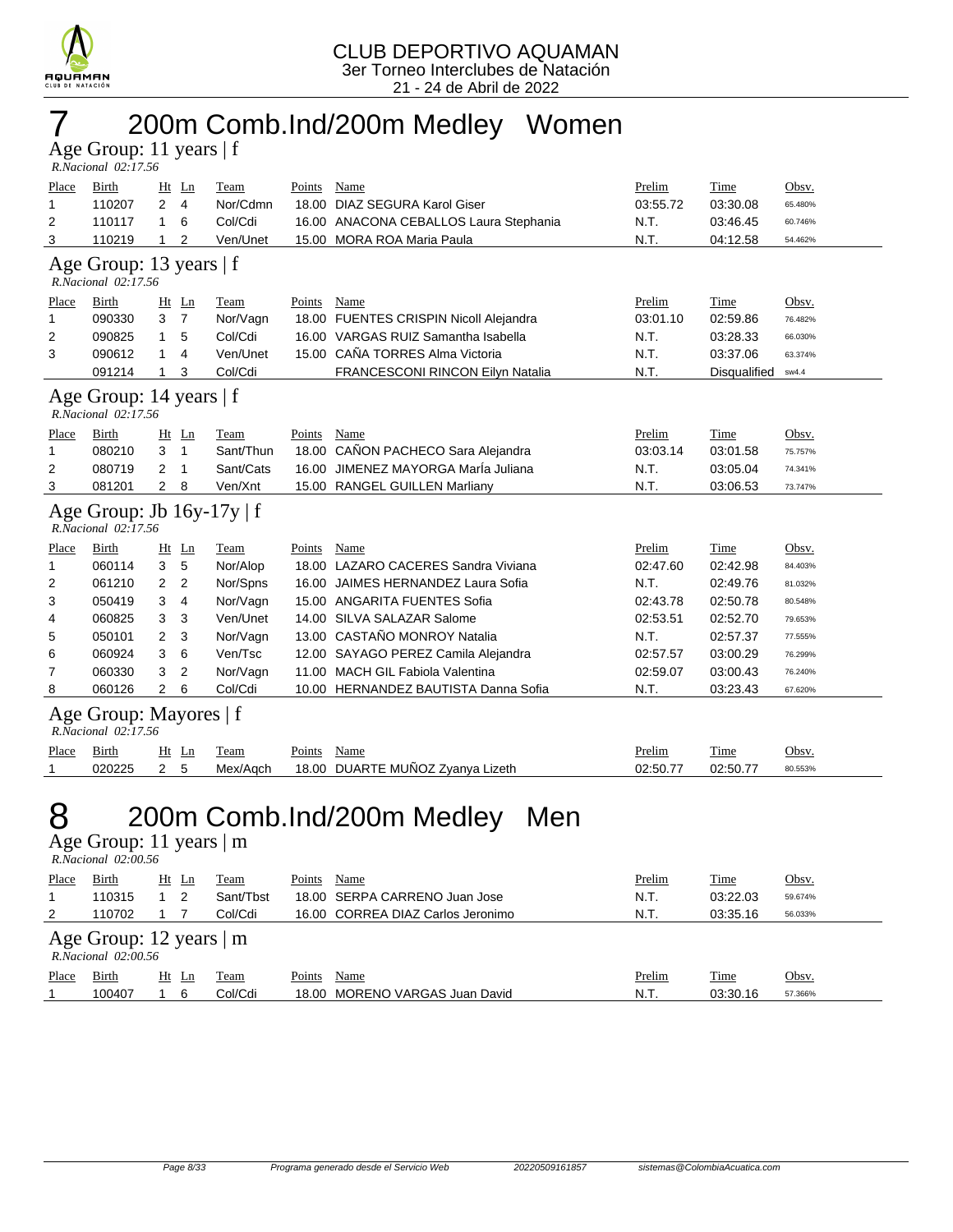

## 8 200m Comb.Ind/200m Medley Men

Age Group: 13 years | m

|                | R.Nacional 02:00.56                                  |                |                |                                |               |                                         |          |             |         |
|----------------|------------------------------------------------------|----------------|----------------|--------------------------------|---------------|-----------------------------------------|----------|-------------|---------|
| Place          | <b>Birth</b>                                         |                | $Ht$ Ln        | Team                           | <b>Points</b> | Name                                    | Prelim   | Time        | Obsv.   |
| 1              | 090921                                               | $\overline{2}$ | 3              | Sant/Aqua                      |               | 18.00 RAVELO FLOREZ David Santiago      | 02:52.44 | 02:50.42    | 70.743% |
| 2              | 090603                                               | $\overline{2}$ | $\overline{2}$ | Sant/Blus                      |               | 16.00 MORENO ARANGO NicolÁs Santiago    | 03:07.60 | 02:55.86    | 68.555% |
| 3              | 090612                                               | $\overline{2}$ | 7              | Nor/Agns                       |               | 15.00 PEÑARANDA SARABIA Jose David      | 03:18.96 | 03:05.03    | 65.157% |
|                | Age Group: 14 years   m<br>R.Nacional 02:00.56       |                |                |                                |               |                                         |          |             |         |
| Place          | Birth                                                | Ht             | Ln             | Team                           | Points        | Name                                    | Prelim   | Time        | Obsv.   |
| 1              | 080522                                               | $\overline{2}$ | 5              | Sant/Thun                      |               | 18.00 PELAEZ CASTILLO Santiago          | 02:46.71 | 02:45.00    | 73.067% |
| 2              | 080913                                               | $\mathbf{1}$   | 3              | Col/Cdi                        |               | 16.00 HERRERA CERON Erick Santiago      | N.T.     | 03:33.47    | 56.476% |
|                | Age Group: 15 years $\vert$ m<br>R.Nacional 02:00.56 |                |                |                                |               |                                         |          |             |         |
| Place          | <b>Birth</b>                                         |                | $Ht$ Ln        | Team                           | Points        | Name                                    | Prelim   | Time        | Obsv.   |
| 1              | 071215                                               | $\mathbf{1}$   | 5              | Sant/Unio                      |               | 18.00 FRANCO FONSECA AndrÉs Felipe      | N.T.     | 02:40.89    | 74.933% |
| 2              | 070311                                               | 2              | 6              | Nor/Vagn                       |               | 16.00 MORA GAVIRIA David Santiago       | 02:59.91 | 02:50.10    | 70.876% |
|                | Age Group: 16 years   m<br>R.Nacional 02:00.56       |                |                |                                |               |                                         |          |             |         |
| Place          | Birth                                                |                | $Ht$ Ln        | <b>Team</b>                    | Points        | Name                                    | Prelim   | <b>Time</b> | Obsv.   |
| 1              | 060927                                               | 3              | 6              | Nor/Spns                       |               | 18.00 CAPACHO MC CORMICK David Santiago | 02:20.99 | 02:26.11    | 82.513% |
| $\overline{2}$ | 060804                                               | $\mathbf{1}$   | $\overline{4}$ | Col/Cdi                        |               | 16.00 ZAMBRANO COSME Tomas Felipe       | N.T.     | 03:21.71    | 59.769% |
|                | R.Nacional 02:00.56                                  |                |                | Age Group: Jb $17y-18y \mid m$ |               |                                         |          |             |         |
| Place          | Birth                                                |                | $Ht$ Ln        | Team                           | Points        | Name                                    | Prelim   | Time        | Obsv.   |
| 1              | 050406                                               | 3              | 3              | Nor/Caza                       |               | 18.00 RIOS PEÑA Santiago                | 02:15.65 | 02:17.89    | 87.432% |
| 2              | 040420                                               | 3              | $\overline{2}$ | Nor/Vagn                       |               | 16.00 AREVALO PINTO Fredy Alejandro     | 02:21.30 | 02:25.86    | 82.655% |
| 3              | 040924                                               | 3              | 1              | Sant/Dels                      |               | 15.00 ALMAIDA SANDOVAL Jhoseph Steven   | 02:29.70 | 02:32.26    | 79.180% |
| 4              | 040903                                               | 2              | 4              | Nor/Spns                       |               | 14.00 REYES VILLARREAL Luis David       | 02:38.77 | 02:36.85    | 76.863% |
|                | Age Group: Mayores   m<br>R.Nacional 02:00.56        |                |                |                                |               |                                         |          |             |         |
| Place          | Birth                                                |                | Ht Ln          | Team                           | Points        | Name                                    | Prelim   | Time        | Obsv.   |
| 1              | 020804                                               | 3              | 5              | Sant/Tbst                      |               | 18.00 VALBUENA CORTES Sergio David      | 02:14.55 | 02:14.31    | 89.762% |
| 2              | 010629                                               | 3              | $\overline{4}$ | Ant/Cadm                       |               | 16.00 LOPEZ CARMONA Daniel Stiven       | 02:11.81 | 02:14.91    | 89.363% |
| 3              | 971110                                               | 3              | $\overline{7}$ | Sant/Aqua                      |               | 15.00 FERNANDEZ ALBARRAN Tony           | 02:26.60 | 02:28.51    | 81.180% |
| 4              | 031222                                               | 2              | 8              | Nor/Spns                       |               | 14.00 GUZMAN GOMEZ Ronald Alejandro     | N.T.     | 02:32.54    | 79.035% |
| 5              | 030620                                               | $\overline{2}$ | $\overline{1}$ | Nor/Spns                       |               | 13.00 GONZÁLEZ DEPABLOS Jesus Daniel    | N.T.     | 02:34.30    | 78.134% |
| 6              | 031028                                               | 3              | 8              | Ven/Unet                       |               | 12.00 BECERRA MEDINA Omar Daniel        | 02:36.51 | 02:51.72    | 70.207% |
|                |                                                      |                |                |                                |               |                                         |          |             |         |

## 9 200m Libre/200m Free Women

Age Group: 10 years | f

| R.Nacional 02:00.68 |  |
|---------------------|--|
|                     |  |

| Place | Birth                                                 | Ht<br>Ln | Team      | Name<br>Points                          | Prelim   | <u>Time</u> | Obsv.        |  |  |  |
|-------|-------------------------------------------------------|----------|-----------|-----------------------------------------|----------|-------------|--------------|--|--|--|
|       | 120928                                                | 4        | Sant/Tbst | 18.00 CONTRERAS HERNANDEZ Valeria Sofia | 03:28.74 | 03:27.68    | 58.109%      |  |  |  |
|       | Age Group: 11 years $ f $<br>$R. Nacional$ $02:00.68$ |          |           |                                         |          |             |              |  |  |  |
| Place | Birth                                                 | Ht Ln    | Team      | Name<br>Points                          | Prelim   | <b>Time</b> | <u>Obsv.</u> |  |  |  |
|       | 110117                                                |          | Col/Cdi   | 18.00 ANACONA CEBALLOS Laura Stephania  | N.T.     | 03:20.44    | 60.208%      |  |  |  |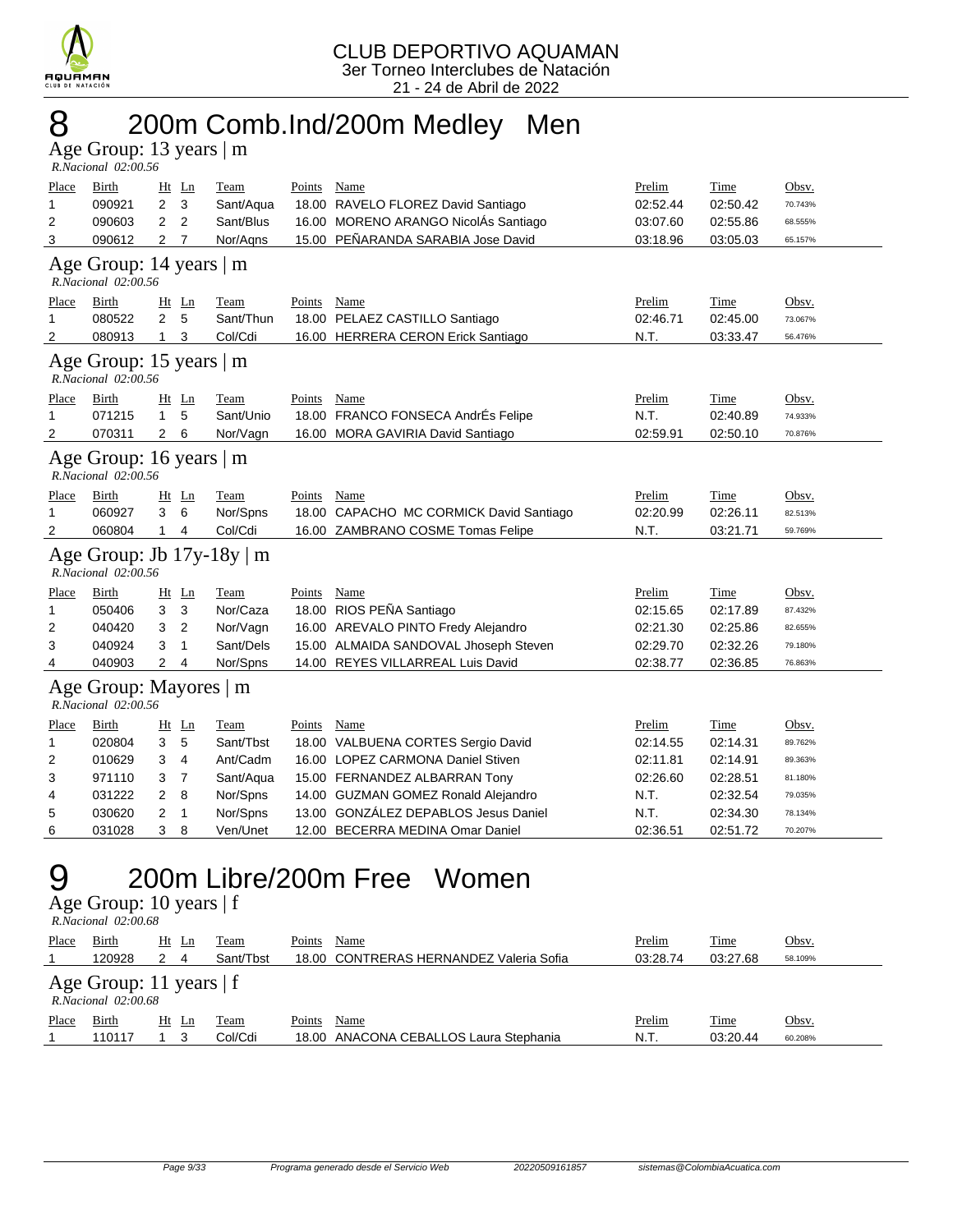

## 9 200m Libre/200m Free Women

Age Group: 12 years | f  *R.Nacional 02:00.68* 

| <b>Place</b>                                                                     | <u>Birth</u>                                     |                | Ht Ln          | <b>Team</b> | <b>Points</b> | <b>Name</b>                             | Prelim   | <b>Time</b>  | Obsv.   |  |  |  |
|----------------------------------------------------------------------------------|--------------------------------------------------|----------------|----------------|-------------|---------------|-----------------------------------------|----------|--------------|---------|--|--|--|
| 1                                                                                | 100515                                           | 1              | 4              | Col/Cdi     |               | 18.00 TRIANA RAMOS Sarah Sofia          | N.T.     | 03:07.22     | 64.459% |  |  |  |
| 2                                                                                | 100701                                           | 3              | 8              | Sant/Tbst   |               | 16.00 CORDOBA GOMEZ Isabella            | 03:12.91 | 03:16.09     | 61.543% |  |  |  |
| 3                                                                                | 101029                                           | $\mathbf{1}$   | 5              | Sant/Tbst   |               | 15.00 MONTENEGRO BLANCO Valery Sofia    | N.T.     | 03:27.49     | 58.162% |  |  |  |
| Age Group: 13 years   f<br>R.Nacional 02:00.68                                   |                                                  |                |                |             |               |                                         |          |              |         |  |  |  |
| Place                                                                            | <b>Birth</b>                                     |                | $Ht$ Ln        | Team        | Points        | Name                                    | Prelim   | Time         | Obsv.   |  |  |  |
| 1                                                                                | 091203                                           | 3              | $\overline{4}$ | Sant/Tbst   |               | 18.00 VALDIVIESO ALVAREZ Mariana        | 02:37.70 | 02:32.38     | 79.197% |  |  |  |
| 2                                                                                | 090125                                           | 2              | 2              | Ven/Xnt     |               | 16.00 RAMIREZ GUTIERREZ Keilly Yojana   | N.T.     | 02:32.49     | 79.140% |  |  |  |
| 3                                                                                | 090309                                           | 3              | 5              | Sant/Unio   |               | 15.00 CASTILLO CABALLERO Laura Vanessa  | 02:38.17 | 02:34.79     | 77.964% |  |  |  |
| 4                                                                                | 090703                                           | 3              | 6              | Nor/Vagn    |               | 14.00 LEAL GONZALEZ Hanna Sophia        | 02:46.08 | 02:43.70     | 73.720% |  |  |  |
| 5                                                                                | 090113                                           | 3              | $\overline{2}$ | Sant/Blus   |               | 13.00 VELANDIA CASTILLO Danna Valentina | 02:48.26 | 02:45.53     | 72.905% |  |  |  |
| 6                                                                                | 090102                                           | 3              | 3              | Nor/Vagn    |               | 12.00 ROJAS TELLEZ Manuela              | 02:45.41 | 02:47.42     | 72.082% |  |  |  |
| 7                                                                                | 090625                                           | 3              | 1              | Sant/Tbst   |               | 11.00 SILVA BALAGUERA Leidy Daniela     | 03:10.79 | 03:09.68     | 63.623% |  |  |  |
| 8                                                                                | 090825                                           | $\overline{2}$ | $\overline{7}$ | Col/Cdi     |               | 10.00 VARGAS RUIZ Samantha Isabella     | N.T.     | 03:09.76     | 63.596% |  |  |  |
|                                                                                  | Age Group: 14 years   f<br>R.Nacional 02:00.68   |                |                |             |               |                                         |          |              |         |  |  |  |
| Place                                                                            | Birth                                            |                | $Ht$ Ln        | Team        | Points        | Name                                    | Prelim   | Time         | Obsv.   |  |  |  |
| 1                                                                                | 080210                                           | 4              | 8              | Sant/Thun   |               | 18.00 CANON PACHECO Sara Alejandra      | 02:35.50 | 02:31.93     | 79.431% |  |  |  |
|                                                                                  | Age Group: 15 years   f<br>R.Nacional 02:00.68   |                |                |             |               |                                         |          |              |         |  |  |  |
| Place                                                                            | Birth                                            |                | $Ht$ Ln        | Team        | Points        | Name                                    | Prelim   | Time         | Obsv.   |  |  |  |
| 1                                                                                | 071018                                           | 4              | $\mathbf{1}$   | Sant/Tbst   |               | 18.00 BONILLA MEJÍA Valery Sofia        | 02:34.77 | 02:34.77     | 77.974% |  |  |  |
| 2                                                                                | 070323                                           | 4              | $\overline{7}$ | Sant/Mars   |               | 16.00 MIRANDA RANGEL Ana Sofia          | 02:31.77 | 02:39.07     | 75.866% |  |  |  |
| 3                                                                                | 070402                                           | $\overline{2}$ | 3              | Mex/Aqch    |               | 15.00 CERVANTES BARRERA Dana Camila     | N.T.     | 02:46.31     | 72.563% |  |  |  |
|                                                                                  | Age Group: Jb 16y-17y   f<br>R.Nacional 02:00.68 |                |                |             |               |                                         |          |              |         |  |  |  |
| Place                                                                            | Birth                                            |                | <u>Ht Ln</u>   | Team        | Points        | Name                                    | Prelim   | Time         | Obsv.   |  |  |  |
| 1                                                                                | 050708                                           | 4              | 6              | Nor/Vagn    |               | 18.00 SANABRIA SUAREZ Marla Katherine   | 02:26.36 | 02:27.38     | 81.884% |  |  |  |
| 2                                                                                | 050419                                           | 4              | 5              | Nor/Vagn    |               | 16.00 ANGARITA FUENTES Sofia            | 02:25.41 | 02:27.57     | 81.778% |  |  |  |
| 3                                                                                | 050101                                           | 4              | $\overline{4}$ | Nor/Vagn    |               | 15.00 CASTAÑO MONROY Natalia            | 02:25.39 | 02:32.71     | 79.026% |  |  |  |
| 4                                                                                | 051212                                           | 4              | 3              | Nor/Caza    |               | 14.00 MEDINA MEDINA Maria Jimena        | 02:25.88 | 02:34.91     | 77.903% |  |  |  |
|                                                                                  | 060126                                           | $\overline{2}$ | 5              | Col/Cdi     |               | HERNANDEZ BAUTISTA Danna Sofia          | N.T.     | Disqualified | sw4.4   |  |  |  |
|                                                                                  | Age Group: Mayores   f<br>R.Nacional 02:00.68    |                |                |             |               |                                         |          |              |         |  |  |  |
| <b>Place</b>                                                                     | <b>Birth</b>                                     |                | $Ht$ Ln        | Team        | Points        | <b>Name</b>                             | Prelim   | <b>Time</b>  | Obsv.   |  |  |  |
|                                                                                  | 040425                                           | 4              | $\overline{2}$ | Nor/Vagn    |               | 18.00 DOMINGUEZ DELGADO Mariangel       | 02:27.60 | 02:26.68     | 82.274% |  |  |  |
| 200m Libre/200m Free Men<br>Age Group: 11 years $\vert$ m<br>R.Nacional 01:49.07 |                                                  |                |                |             |               |                                         |          |              |         |  |  |  |

| Place | <b>Birth</b> | Ht Ln | Team     | Points | Name                               | <b>Prelim</b> | <b>Time</b> | Obsv.   |
|-------|--------------|-------|----------|--------|------------------------------------|---------------|-------------|---------|
|       | 110203       | 1 3   | Nor/Cdmn |        | 18.00 ALVARES PEDRAZA Angel AndrÉs | N.T.          | 03:02.65    | 59.715% |
|       | 110702       | 1 6   | Col/Cdi  |        | 16.00 CORREA DIAZ Carlos Jeronimo  | N.T.          | 03:05.28    | 58.868% |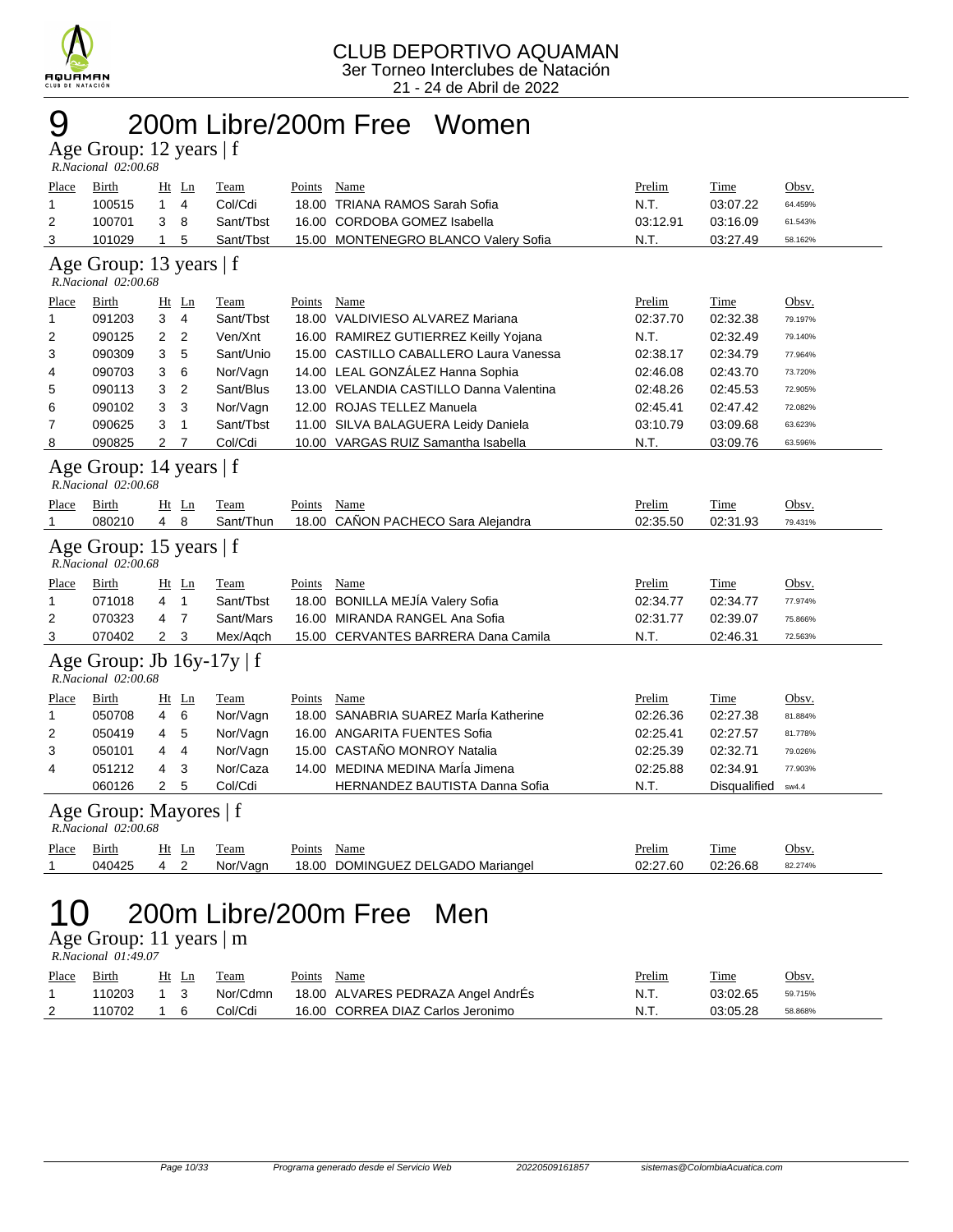

# 200m Libre/200m Free Men

Age Group: 12 years | m

| R.Nacional 01:49.07 |  |
|---------------------|--|

| Place        | <b>Birth</b> | $Ht$ Ln |    | Team      | Points | Name                                    | Prelim   | <b>Time</b>         | Obsv.   |
|--------------|--------------|---------|----|-----------|--------|-----------------------------------------|----------|---------------------|---------|
| $\mathbf{1}$ | 100120       | 4       | 1  | Nor/Caza  |        | 18.00 RUIZ MONCADA Angel Elian          | 02:37.45 | 02:30.80            | 72.328% |
| 2            | 100426       | 2       |    | Nor/Spns  |        | 16.00 CORREDOR DIAZ Santiago David      | N.T.     | 02:30.96            | 72.251% |
| 3            | 100224       | 3       | -6 | Nor/Vagn  |        | 15.00 VEGA ARIAS Andrey Santiago        | 02:48.02 | 02:43.43            | 66.738% |
| 4            | 100913       |         | -5 | Nor/Vagn  |        | 14.00 RIVERA VILLAMIZAR David Alejandro | N.T.     | 02:59.27            | 60.841% |
| 5            | 100407       | 2       |    | Col/Cdi   |        | 13.00 MORENO VARGAS Juan David          | N.T.     | 03:10.57            | 57.234% |
| 6            | 100724       |         | 4  | Sant/Tbst |        | 12.00 ROMERO QUINTERO Andres Felipe     | N.T.     | 03:11.68            | 56.902% |
|              | 100524       | 2       | 8  | Nor/Caza  |        | OLIVEROS DELGADO Luis Alejandro         | N.T.     | <b>Disqualified</b> | sw4.4   |

#### Age Group: 13 years | m  *R.Nacional 01:49.07*

| Place          | Birth  |            | Ht Ln          | Team      | Points | Name                                 | Prelim   | Time     | Obsv.   |
|----------------|--------|------------|----------------|-----------|--------|--------------------------------------|----------|----------|---------|
|                | 090529 | 5          | $\overline{7}$ | Nor/Vagn  |        | 18.00 BOTELLO SANDOVAL Juan Diego    | 02:25.91 | 02:21.76 | 76.940% |
| $\overline{2}$ | 090211 | 4          | - 5            | Nor/Vagn  |        | 16.00 PEREZ HURTADO Juan Esteban     | 02:30.64 | 02:28.93 | 73.236% |
| 3              | 090815 | $3\quad 2$ |                | Nor/Vagn  |        | 15.00 AVENDAÑO BOADA Brandon AndrÉs  | 02:51.87 | 02:35.01 | 70.363% |
| 4              | 091128 | 4          |                | Sant/Aqua |        | 14.00 SANTOS MARTÍNEZ Isaac Mauricio | 02:37.06 | 02:37.78 | 69.128% |
| 5              | 090129 | 2 2        |                | Nor/Vagn  |        | 13.00 RINCONES CORDOBA Alejandro     | N.T.     | 02:40.18 | 68.092% |
| 6              | 091208 |            |                | Sant/Tbst |        | 12.00 RODRIGUEZ VALENCIA Jeronimo    | 02:58.80 | 02:41.62 | 67.485% |

### Age Group: 14 years | m

 *R.Nacional 01:49.07* 

| Place          | <b>Birth</b> |                | $Ht$ Ln        | Team      | Points | Name                                    | Prelim   | <b>Time</b>  | Obsv.   |
|----------------|--------------|----------------|----------------|-----------|--------|-----------------------------------------|----------|--------------|---------|
| -1             | 080522       | 5              | 8              | Sant/Thun |        | 18.00 PELAEZ CASTILLO Santiago          | 02:28.54 | 02:23.64     | 75.933% |
| 2              | 081206       | 4              | 4              | Sant/Blus |        | 16.00 TRUJILLO BOHORQUEZ Diego Fernando | 02:28.56 | 02:25.07     | 75.184% |
| 3              | 080925       | 4              | $\overline{2}$ | Nor/Vagn  |        | 15.00 TORRES PICON Cristhofer Alexander | 02:34.28 | 02:28.79     | 73.305% |
| 4              | 080604       | 4              | - 6            | Nor/Vagn  |        | 14.00 JAIMES RAMIREZ Juan Jose          | 02:33.49 | 02:33.35     | 71.125% |
| 5              | 080724       | 4              | - 8            | Ven/Unet  |        | 13.00 RAMIREZ SALAZAR David Alexander   | 02:42.62 | 02:34.50     | 70.595% |
| 6              | 080509       | 3              | 5              | Sant/Tbst |        | 12.00 CHAPARRO ALMEIDA Jose Andres      | 02:45.87 | 02:39.49     | 68.387% |
| $\overline{7}$ | 080314       | 3 <sub>3</sub> |                | Sant/Blus |        | 11.00 LEGRO MORA Gianfranco             | 02:46.83 | 02:41.74     | 67.435% |
| 8              | 080209       | 3              | -4             | Ven/Unet  |        | 10.00 SILVA SALAZAR Sebastian           | 02:42.64 | 02:41.75     | 67.431% |
| 9              | 080913       | $2\quad 6$     |                | Col/Cdi   |        | 8.00 HERRERA CERON Erick Santiago       | N.T.     | 03:00.90     | 60.293% |
|                | 080614       | 2 <sub>3</sub> |                | Nor/Caza  |        | PORTILLO QUINTERO Johnny Eduardo        | N.T.     | Disqualified | sw4.4   |

Age Group: 15 years | m

| R.Nacional 01:49.07 |  |
|---------------------|--|

| Place          | <b>Birth</b> | Ht Ln | <b>Team</b> | Points Name                        | <b>Prelim</b> | <b>Time</b> | Obsv.   |
|----------------|--------------|-------|-------------|------------------------------------|---------------|-------------|---------|
|                | 070519       | 68    | Nor/Caza    | 18.00 MEDINA MEDINA Jose Santiago  | 02:09.72      | 02:12.49    | 82.323% |
| 2              | 071215       | 55    | Sant/Unio   | 16.00 FRANCO FONSECA AndrÉs Felipe | 02:13.70      | 02:13.47    | 81.719% |
| 3              | 070810       | 56    | Nor/Vagn    | 15.00 RAMIREZ GARCES AndrÉs Camilo | 02:21.00      | 02:22.28    | 76.659% |
| $\overline{4}$ | 071204       | 4 3   | Sant/Blus   | 14.00 ACEVEDO FONSECA Juan Ignacio | 02:32.78      | 02:29.86    | 72.781% |
|                |              |       |             |                                    |               |             |         |

#### Age Group: 16 years | m

 *R.Nacional 01:49.07* 

| Place | Birth  | Ht Ln                           |    | Team     | Points | Name                                | Prelim   | Time     | Obsv.   |
|-------|--------|---------------------------------|----|----------|--------|-------------------------------------|----------|----------|---------|
|       | 060515 | 3                               |    | Mex/Agch |        | 18.00 HERNANDEZ BUENO Diego Aiako   | 02:01.24 | 02:04.94 | 87.298% |
| 2     | 060105 | 6                               |    | Nor/Caza |        | 16.00 ISCALA JURADO Sebastian       | 02:06.50 | 02:10.78 | 83.400% |
| 3     | 060124 | 5 4                             |    | Nor/Caza |        | 15.00 GUARIN OSORIO Santiago AndrÉs | 02:11.87 | 02:13.45 | 81.731% |
| 4     | 060530 | 5<br>$\overline{\phantom{0}}^2$ |    | Nor/Caza |        | 14.00 RUIZ MONCADA Fabian Jheriel   | 02:24.88 | 02:27.60 | 73.896% |
| 5     | 060804 |                                 | -5 | Col/Cdi  |        | 13.00 ZAMBRANO COSME Tomas Felipe   | N.T.     | 02:53.12 | 63.003% |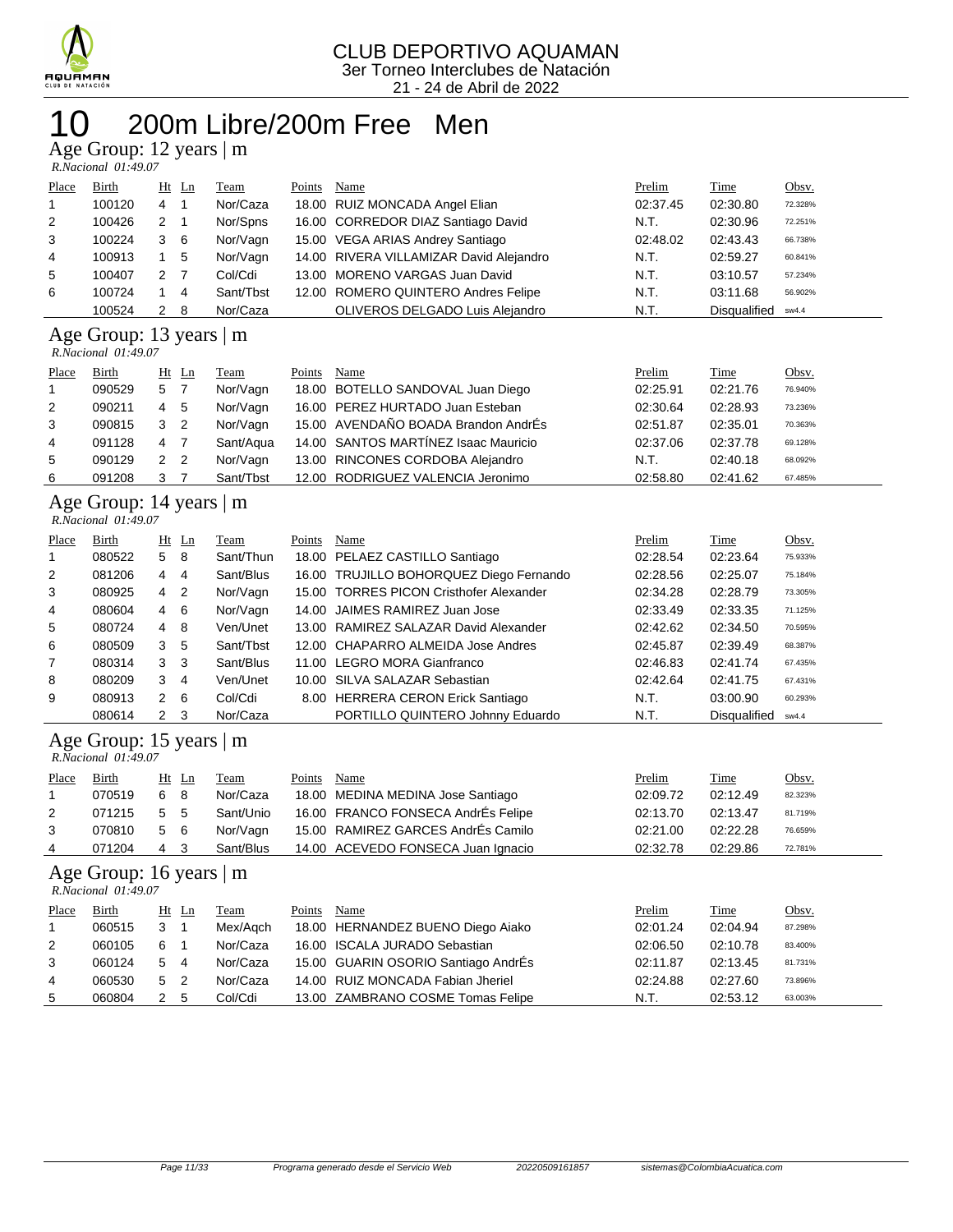

## 10 200m Libre/200m Free Men

Age Group: Jb 17y-18y | m

| R.Nacional 01:49.07 |  |
|---------------------|--|

| Place          | <b>Birth</b> |   | $Ht$ Ln        | <b>Team</b> | Points | Name                                  | <b>Prelim</b> | <b>Time</b> | Obsv.   |
|----------------|--------------|---|----------------|-------------|--------|---------------------------------------|---------------|-------------|---------|
|                | 040727       | 6 | $\overline{4}$ | Nor/Caza    |        | 18.00 BARRAGAN VERA Kevin             | 01:58.50      | 01:59.16    | 91.532% |
| 2              | 040924       | 6 |                | Sant/Dels   |        | 16.00 ALMAIDA SANDOVAL Jhoseph Steven | 02:06.18      | 02:05.92    | 86.618% |
| 3              | 040416       | 6 | - 6            | Nor/Vagn    |        | 15.00 ARIAS LARGO Angel Joseph        | 02:05.75      | 02:09.76    | 84.055% |
| $\overline{4}$ | 040903       | 5 | - 3            | Nor/Spns    |        | 14.00 REYES VILLARREAL Luis David     | 02:19.95      | 02:19.52    | 78.175% |
| 5              | 050929       | 5 |                | Nor/Vagn    |        | 13.00 PINEDA PINZON David Gerardo     | 02:26.20      | 02:27.15    | 74.122% |

#### Age Group: Mayores | m

 *R.Nacional 01:49.07* 

| Place | <b>Birth</b> | Ht Ln          | <u>Team</u>          | Points | Name                                  | Prelim   | <u>Time</u> | Obsv.   |
|-------|--------------|----------------|----------------------|--------|---------------------------------------|----------|-------------|---------|
|       | 001228       | 6<br>- 5       | Ant/H <sub>20a</sub> |        | 18.00 MOLINARES VALENCIA Diego Aldair | 01:58.83 | 01:58.85    | 91.771% |
| 2     | 031110       | 6<br>2         | Nor/Caza             |        | 16.00 VALLEJO FERNANDEZ Jhon Santiago | 02:06.06 | 02:05.83    | 86.680% |
| 3     | 870628       | 6 3            | Nor/Vagn             |        | 15.00 CARRILLO ROZO David             | 02:01.55 | 02:05.88    | 86.646% |
| 4     | 001118       | - 8            | Ant/Hura             |        | 14.00 MUNERA CASTRO Juan Pablo        | N.T.     | 02:18.50    | 78.751% |
| 5     | 800801       | $\overline{4}$ | Nor/Liga             |        | 13.00 RAMIREZ GALVIS Andres Eduardo   | N.T.     | 02:43.05    | 66.894% |

### 11 50m Pecho/50m Breast Women

Age Group: 10 years | f

| R.Nacional 00:32.19                              |                                                |                |                |           |        |                                         |          |             |         |  |  |
|--------------------------------------------------|------------------------------------------------|----------------|----------------|-----------|--------|-----------------------------------------|----------|-------------|---------|--|--|
| Place                                            | Birth                                          | Ht             | Ln             | Team      | Points | Name                                    | Prelim   | <u>Time</u> | Obsv.   |  |  |
| 1                                                | 120820                                         | 1              | 6              | Ven/Unet  | 18.00  | ROJAS RAMIREZ Laura Sofia               | N.T.     | 00:59.35    | 54.238% |  |  |
| 2                                                | 120521                                         | 2              | 8              | Ven/Unet  | 16.00  | GARCIA MALDONADO Angie Gabriela         | N.T.     | 01:05.49    | 49.153% |  |  |
|                                                  | Age Group: 11 years   f<br>R.Nacional 00:32.19 |                |                |           |        |                                         |          |             |         |  |  |
| Place                                            | Birth                                          |                | $Ht$ Ln        | Team      | Points | Name                                    | Prelim   | Time        | Obsv.   |  |  |
| 1                                                | 110207                                         | 4              | $\overline{7}$ | Nor/Cdmn  | 18.00  | DIAZ SEGURA Karol Giser                 | 00:56.68 | 00:51.02    | 63.093% |  |  |
| 2                                                | 110219                                         | 3              | -1             | Ven/Unet  |        | 16.00 MORA ROA Maria Paula              | N.T.     | 01:00.25    | 53.427% |  |  |
| 3                                                | 110824                                         | 1              | 3              | Ven/Unet  |        | 15.00 SUAREZ CHACON Natalia Sophia      | N.T.     | 01:06.44    | 48.450% |  |  |
| Age Group: 12 years $ f $<br>R.Nacional 00:32.19 |                                                |                |                |           |        |                                         |          |             |         |  |  |
| Place                                            | Birth                                          | Ht             | Ln             | Team      | Points | Name                                    | Prelim   | Time        | Obsv.   |  |  |
| 1                                                | 101223                                         | 4              | 2              | Ven/Unet  | 18.00  | ANAYA HERNANDEZ Scarleth Nickol         | 00:51.19 | 00:47.93    | 67.160% |  |  |
| 2                                                | 100701                                         | 2              | $\overline{2}$ | Sant/Tbst | 16.00  | <b>CORDOBA GOMEZ Isabella</b>           | 00:55.18 | 00:51.88    | 62.047% |  |  |
|                                                  | Age Group: 13 years   f<br>R.Nacional 00:32.19 |                |                |           |        |                                         |          |             |         |  |  |
| Place                                            | Birth                                          |                | $Ht$ Ln        | Team      | Points | Name                                    | Prelim   | Time        | Obsv.   |  |  |
| 1                                                | 090330                                         | $\overline{2}$ | 5              | Nor/Vagn  | 18.00  | <b>FUENTES CRISPIN Nicoll Alejandra</b> | 00:42.00 | 00:42.33    | 76.045% |  |  |
| 2                                                | 090907                                         | 2              | 3              | Nor/Vagn  |        | 16.00 CHAPARRO TRUJILLO Maria Belen     | 00:44.65 | 00:45.58    | 70.623% |  |  |
| 3                                                | 091214                                         | 2              | -1             | Col/Cdi   |        | 15.00 FRANCESCONI RINCON Eilyn Natalia  | N.T.     | 00:46.21    | 69.660% |  |  |
| 4                                                | 090108                                         | 4              | -1             | Ven/Dscv  |        | 14.00 LEAL SANCHEZ Marialba Isabella    | 00:46.51 | 00:46.51    | 69.211% |  |  |
| 5                                                | 090612                                         | 3              | 2              | Ven/Unet  | 13.00  | CAÑA TORRES Alma Victoria               | 00:54.65 | 00:47.43    | 67.868% |  |  |
| 6                                                | 090102                                         | 3              | 6              | Nor/Vagn  | 12.00  | <b>ROJAS TELLEZ Manuela</b>             | 00:49.04 | 00:48.23    | 66.743% |  |  |
| 7                                                | 090626                                         | 3              | 7              | Nor/Cdmn  |        | 11.00 RAMIREZ PARADA Salome             | 00:57.81 | 01:00.61    | 53.110% |  |  |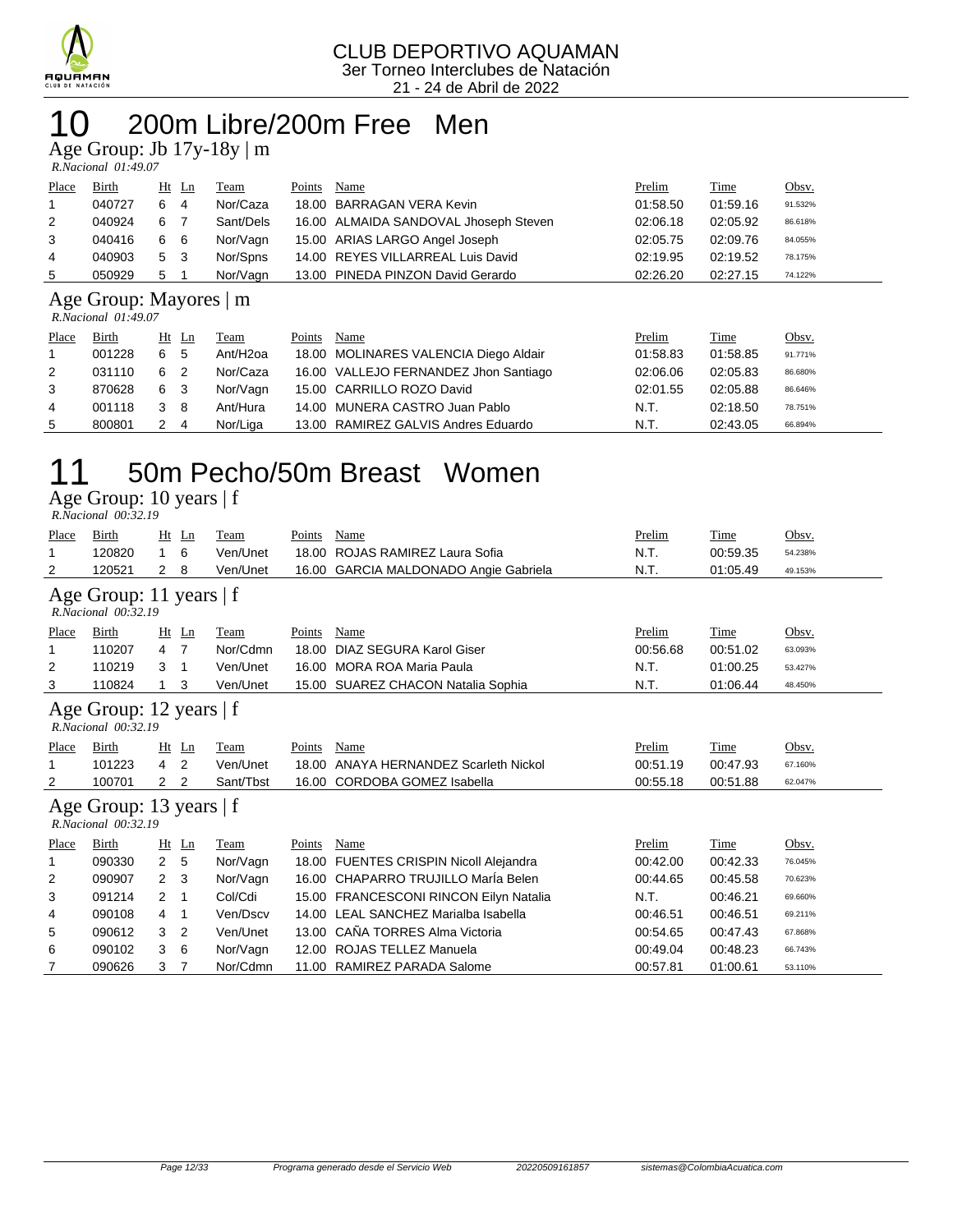

## 11 50m Pecho/50m Breast Women

Age Group: 15 years | f  *R.Nacional 00:32.19* 

|              | 1.1900.101101 00.32.17                        |          |                                |        |                                   |          |             |         |
|--------------|-----------------------------------------------|----------|--------------------------------|--------|-----------------------------------|----------|-------------|---------|
| <b>Place</b> | Birth                                         | $Ht$ Ln  | Team                           | Points | Name                              | Prelim   | Time        | Obsv.   |
|              | 070323                                        | 3<br>5   | Sant/Mars                      | 18.00  | MIRANDA RANGEL Ana Sofia          | 00:41.33 | 00:41.50    | 77.566% |
|              | $R. Nacional$ $00:32.19$                      |          | Age Group: Jb $16y-17y \mid f$ |        |                                   |          |             |         |
| <b>Place</b> | Birth                                         | $Ht$ Ln  | Team                           | Points | Name                              | Prelim   | <b>Time</b> | Obsv.   |
|              | 060114                                        | 3<br>4   | Nor/Alop                       | 18.00  | LAZARO CACERES Sandra Viviana     | 00:39.20 | 00:36.40    | 88.434% |
| 2            | 051226                                        | 4<br>4   | Ant/Hura                       | 16.00  | MUNERA CASTRO María Isabela       | 00:37.80 | 00:37.82    | 85.114% |
| 3            | 060825                                        | 5<br>4   | Ven/Unet                       | 15.00  | SILVA SALAZAR Salome              | 00:40.61 | 00:40.88    | 78.743% |
| 4            | 060330                                        | - 7<br>2 | Nor/Vagn                       | 14.00  | <b>MACH GIL Fabiola Valentina</b> | N.T.     | 00:44.68    | 72.046% |
| 5            | 050708                                        | 6<br>4   | Nor/Vagn                       | 13.00  | SANABRIA SUAREZ Maria Katherine   | 00:47.35 | 00:44.69    | 72.030% |
| 6            | 051017                                        | 5        | Ven/Unet                       | 12.00  | <b>BURITICA MORALES Laura</b>     | N.T.     | 00:48.59    | 66.248% |
|              | Age Group: Mayores   f<br>R.Nacional 00:32.19 |          |                                |        |                                   |          |             |         |
| Place        | Birth                                         | $Ht$ Ln  | Team                           | Points | Name                              | Prelim   | Time        | Obsv.   |
|              | 020225                                        | 4<br>8   | Mex/Agch                       | 18.00  | DUARTE MUÑOZ Zyanya Lizeth        | 00:36.00 | 00:37.72    | 85.339% |
| 2            | 040425                                        | 3<br>4   | Nor/Vagn                       | 16.00  | DOMINGUEZ DELGADO Mariangel       | 00:43.60 | 00:41.69    | 77.213% |
| 3            | 030918                                        | 2<br>4   | Nor/Spns                       |        | 15.00 CASTAÑO MONROY Juliana      | 00:40.49 | 00:41.72    | 77.157% |

# 12 50m Pecho/50m Breast Men

Age Group: 11 years | m

|       | R.Nacional 00:27.32 |              |       |           |        |                                            |          |                    |         |  |  |  |  |  |
|-------|---------------------|--------------|-------|-----------|--------|--------------------------------------------|----------|--------------------|---------|--|--|--|--|--|
| Place | Birth               |              | Ht Ln | Team      | Points | Name                                       | Prelim   | Time               | Obsv.   |  |  |  |  |  |
|       | 110428              | $\mathbf{3}$ |       | Nor/Cdmn  |        | 18.00 PLATA PABON Duvan Santiago           | 00:52.00 | 00:46.84           | 58.326% |  |  |  |  |  |
|       | 110315              | 28           |       | Sant/Thst |        | 16.00 SERPA CARRENO Juan Jose              | N.T.     | 00:47.78           | 57.179% |  |  |  |  |  |
|       | 110810              | 3 2          |       | Sant/Thst |        | <b>CONTRERAS HERNANDEZ Elessar Gabriel</b> | 00:50.04 | Disqualified sw7.6 |         |  |  |  |  |  |

#### Age Group: 12 years | m

|                | R.Nacional 00:27.32 |               |     |           |        |                                         |          |          |         |
|----------------|---------------------|---------------|-----|-----------|--------|-----------------------------------------|----------|----------|---------|
| Place          | Birth               | Ht Ln         |     | Team      | Points | Name                                    | Prelim   | Time     | Obsv.   |
| $\mathbf{1}$   | 100120              | $4\quad 2$    |     | Nor/Caza  |        | 18.00 RUIZ MONCADA Angel Elian          | 00:40.91 | 00:41.86 | 65.265% |
| 2              | 100418              | 3             | 4   | Nor/Caza  |        | 16.00 OCHOA ARIZA Jeronimo              | 00:46.53 | 00:43.12 | 63.358% |
| 3              | 100418              |               | 2   | Sant/Aqua |        | 15.00 GONZALEZ RODRIGUEZ Elkin Santiago | N.T.     | 00:43.72 | 62.489% |
| 4              | 100224              | 3             | - 7 | Nor/Vagn  |        | 14.00 VEGA ARIAS Andrey Santiago        | 00:50.20 | 00:46.60 | 58.627% |
| 5              | 100205              | 3             | -8  | Nor/Agns  |        | 13.00 CARRERO PENALOZA Nicolas Esteban  | 00:55.96 | 00:51.03 | 53.537% |
| 6              | 100106              |               | 6   | Ven/Unet  |        | 12.00 ZAMBRANO MENDEZ Jesus Osney       | N.T.     | 00:51.89 | 52.650% |
| $\overline{7}$ | 100329              | $\mathcal{P}$ | 5   | Nor/Cdmn  |        | 11.00 ROJAS ROJAS Cristian Alejandro    | 01:00.00 | 00:55.94 | 48.838% |
| 8              | 100703              |               |     | Ven/Unet  |        | 10.00 RIVERO PARRA Jesus Alfonso        | N.T.     | 00:59.46 | 45.947% |

#### Age Group: 13 years | m

 *R.Nacional 00:27.32* 

| Place          | <b>Birth</b> |               | $Ht$ Ln | Team      | Points | Name                                 | Prelim   | Time     | Obsv.   |
|----------------|--------------|---------------|---------|-----------|--------|--------------------------------------|----------|----------|---------|
| $\overline{1}$ | 090603       | 4             |         | Sant/Blus |        | 18.00 MORENO ARANGO NicolÁs Santiago | 00:42.80 | 00:41.39 | 66.006% |
| 2              | 090306       |               | 3       | Sant/Cats |        | 16.00 LOPEZ PEREZ Elber Javier       | N.T.     | 00:42.22 | 64.709% |
| 3              | 090612       | 4             |         | Nor/Aans  |        | 15.00 PEÑARANDA SARABIA Jose David   | 00:44.73 | 00:44.66 | 61.173% |
| 4              | 090211       | $\mathcal{P}$ | -7      | Nor/Vagn  |        | 14.00 PEREZ HURTADO Juan Esteban     | N.T.     | 00:44.77 | 61.023% |
| 5              | 090613       | 6             | 8       | Sant/Tbst |        | 13.00 BUITRAGO ORTIZ Jose Manuel     | 00:44.88 | 00:46.48 | 58.778% |
| 6              | 091128       | 3             | 5       | Sant/Aqua |        | 12.00 SANTOS MARTÍNEZ Isaac Mauricio | 00:46.86 | 00:47.24 | 57.832% |
| 7              | 090612       | 2             |         | Ven/Unet  |        | 11.00 CAÑA TORRES Alejandro Jose     | N.T.     | 00:47.74 | 57.227% |
| 8              | 090327       | $\mathcal{P}$ | 4       | Nor/Cdmn  |        | 10.00 QUINTERO RAMON Angel David     | 00:59.16 | 01:00.15 | 45.420% |

9 100727 2 3 Nor/Cdmn 8.00 GOMEZ CONTRERAS Grabiel Alejandro 01:09.22 00:59.70 45.762%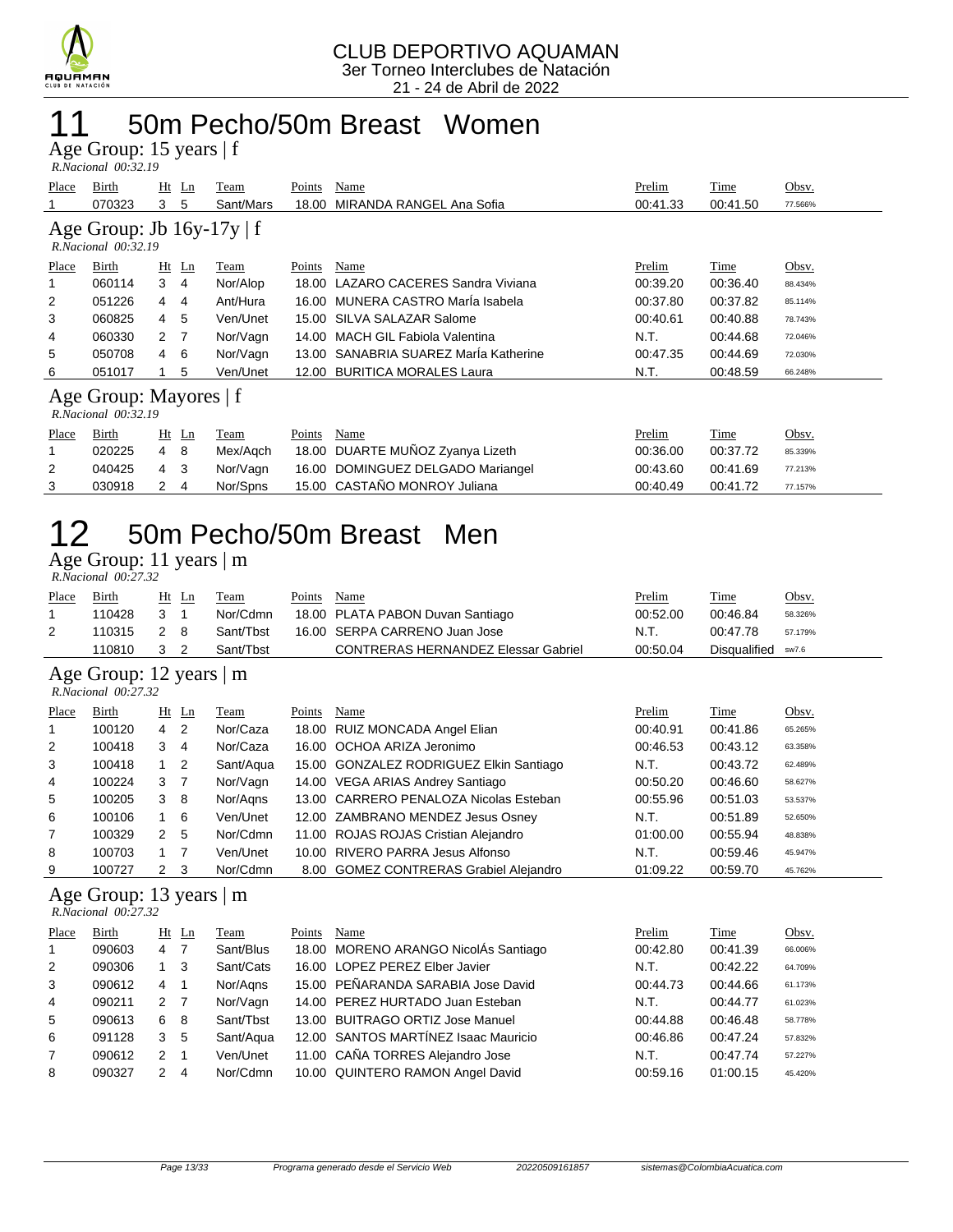

#### CLUB DEPORTIVO AQUAMAN 3er Torneo Interclubes de Natación

21 - 24 de Abril de 2022

Continuing... Event: 12 50m Pecho/50m Breast Age Group: 14 YEARS | M

### Age Group: 14 years | m

|       | R.Nacional 00:27.32 |               |                |           |        |                                           |          |          |         |  |  |  |
|-------|---------------------|---------------|----------------|-----------|--------|-------------------------------------------|----------|----------|---------|--|--|--|
| Place | Birth               | Ht Ln         |                | Team      | Points | Name                                      | Prelim   | Time     | Obsv.   |  |  |  |
|       | 080604              | 5             |                | Nor/Vagn  |        | 18.00 JAIMES RAMIREZ Juan Jose            | 00:44.65 | 00:42.47 | 64.328% |  |  |  |
| 2     | 080724              | $\mathcal{P}$ | $\overline{2}$ | Ven/Unet  |        | 16.00 RAMIREZ SALAZAR David Alexander     | N.T.     | 00:44.25 | 61.740% |  |  |  |
| 3     | 080314              | 6             |                | Sant/Blus |        | 15.00 LEGRO MORA Gianfranco               | 00:44.02 | 00:45.64 | 59.860% |  |  |  |
| 4     | 080209              | 5             | - 8            | Ven/Unet  |        | 14.00 SILVA SALAZAR Sebastian             | 00:45.68 | 00:47.42 | 57.613% |  |  |  |
| 5     | 081012              | 3             | -3             | Nor/Cdmn  |        | 13.00 HERNANDES GUERRERO AndrÉs Sebastian | 00:47.34 | 00:49.24 | 55.483% |  |  |  |
| 6     | 080913              |               | 5              | Col/Cdi   |        | 12.00 HERRERA CERON Erick Santiago        | N.T.     | 00:49.70 | 54.970% |  |  |  |

#### Age Group: 15 years | m

 *R.Nacional 00:27.32* 

| Place | Birth  |    | Ht Ln | Team      | Points | Name                                     | Prelim   | Time     | <u>Obsv.</u> |
|-------|--------|----|-------|-----------|--------|------------------------------------------|----------|----------|--------------|
|       | 070914 | 4  | - 6   | Nor/Vagn  |        | 18.00 HERRERA PALACIO Miguel Angel       | 00:37.85 | 00:36.87 | 74.098%      |
| 2     | 070727 |    | 4     | Ven/Unet  |        | 16.00 BURITICA MORALES Miquel Angel      | N.T.     | 00:37.80 | 72.275%      |
| 3     | 071221 | 5. | - 2   | Nor/Cdmn  |        | 15.00 PUENTES TORREZ Juan                | 00:39.91 | 00:38.64 | 70.704%      |
| 4     | 070731 | 6  | -2    | Sant/Thun |        | 14.00 VILLAMIZAR AVILA NicolÁs Esteban   | 00:38.40 | 00:40.19 | 67.977%      |
| 5     | 071211 |    | - 6   | Nor/Agns  |        | 13.00 RODRIGUEZ JULIO Richard Emmanuel   | 00:49.08 | 00:43.76 | 62.431%      |
| 6     | 070131 | 4  | -8    | Nor/Cdmn  |        | 12.00 SEPÚLVEDA BUENO PHELPS Juan Felipe | 00:46.34 | 00:46.91 | 58.239%      |

### Age Group: 16 years | m<br>R.Nacional 00:27.32

| R.Nacional 00:27.32 |  |
|---------------------|--|

| Place | Birth  | Ht Ln          |     | Team     | Points | Name                                    | Prelim   | Time     | Obsv.   |
|-------|--------|----------------|-----|----------|--------|-----------------------------------------|----------|----------|---------|
|       | 060927 | $\overline{4}$ | -4  | Nor/Spns |        | 18.00 CAPACHO MC CORMICK David Santiago | 00:30.68 | 00:32.58 | 83.855% |
| 2     | 060124 | 4              | - 3 | Nor/Caza |        | 16.00 GUARIN OSORIO Santiago AndrÉs     | 00:35.38 | 00:35.67 | 76.591% |
| 3     | 061019 | 5              |     | Nor/Cdmn |        | 15.00 GARAVITO MORA Salvador            | 00:41.68 | 00:40.84 | 66.895% |
| 4     | 060530 | 6              |     | Nor/Caza |        | 14.00 RUIZ MONCADA Fabian Jheriel       | 00:41.05 | 00:40.90 | 66.797% |

#### Age Group: Jb 17y-18y | m  *R.Nacional 00:27.32*

| Place | Birth  | Ht Ln | Team      | Points | Name                              | <b>Prelim</b> | Time     | Obsv.   |
|-------|--------|-------|-----------|--------|-----------------------------------|---------------|----------|---------|
|       | 050406 | 6 5   | Nor/Caza  |        | 18.00 RIOS PENA Santiago          | 00:30.69      | 00:32.14 | 85.003% |
|       | 050108 | 5 3   | Sant/Tbst |        | 16.00 GOMEZ CHACON David Mauricio | 00:35.08      | 00:35.27 | 77.460% |
|       | 040416 | 5 6   | Nor/Vagn  |        | 15.00 ARIAS LARGO Angel Joseph    | 00:36.59      | 00:36.99 | 73.858% |

### Age Group: Mayores | m

 *R.Nacional 00:27.32* 

| Place          | <b>Birth</b> |                | $Ht$ Ln        | Team                 | Points | Name                                  | Prelim   | Time     | Obsv.   |
|----------------|--------------|----------------|----------------|----------------------|--------|---------------------------------------|----------|----------|---------|
| $\overline{1}$ | 001228       | 5              | $\overline{4}$ | Ant/H <sub>2oa</sub> |        | 18.00 MOLINARES VALENCIA Diego Aldair | 00:29.79 | 00:30.09 | 90.794% |
| 2              | 990811       | 6              | $\overline{4}$ | Nor/Caza             |        | 16.00 CHAVEZ HERRERA Felipe           | 00:29.25 | 00:30.29 | 90.195% |
| 3              | 020804       | 5 <sub>5</sub> |                | Sant/Tbst            |        | 15.00 VALBUENA CORTES Sergio David    | 00:32.53 | 00:31.57 | 86.538% |
| 4              | 030620       | 4              | -5             | Nor/Spns             |        | 14.00 GONZÁLEZ DEPABLOS Jesus Daniel  | 00:32.81 | 00:32.07 | 85.189% |
| 5              | 971110       | 6              | - 3            | Sant/Aqua            |        | 13.00 FERNANDEZ ALBARRAN Tony         | 00:33.97 | 00:33.33 | 81.968% |
| 6              | 031110       | 6              | - 6            | Nor/Caza             |        | 12.00 VALLEJO FERNANDEZ Jhon Santiago | 00:35.67 | 00:35.48 | 77.001% |
|                | 031028       | 2              | - 6            | Ven/Unet             |        | 11.00 BECERRA MEDINA Omar Daniel      | N.T.     | 00:37.33 | 73.185% |

### 13 200m Espalda/200m Back Women

Age Group: 12 years | f  *R.Nacional 02:13.64* 

| Place | 31rth  | Ht<br>ப | eam     | Points | Name                           | Prelim | m.<br>1 ime | Obsv.   |
|-------|--------|---------|---------|--------|--------------------------------|--------|-------------|---------|
|       | 100515 |         | `ol/Co. | 18.00  | RAMOS Sarah<br>TRIANA<br>Sofia | - N. L | UJ 77<br>ັບ | 59.810% |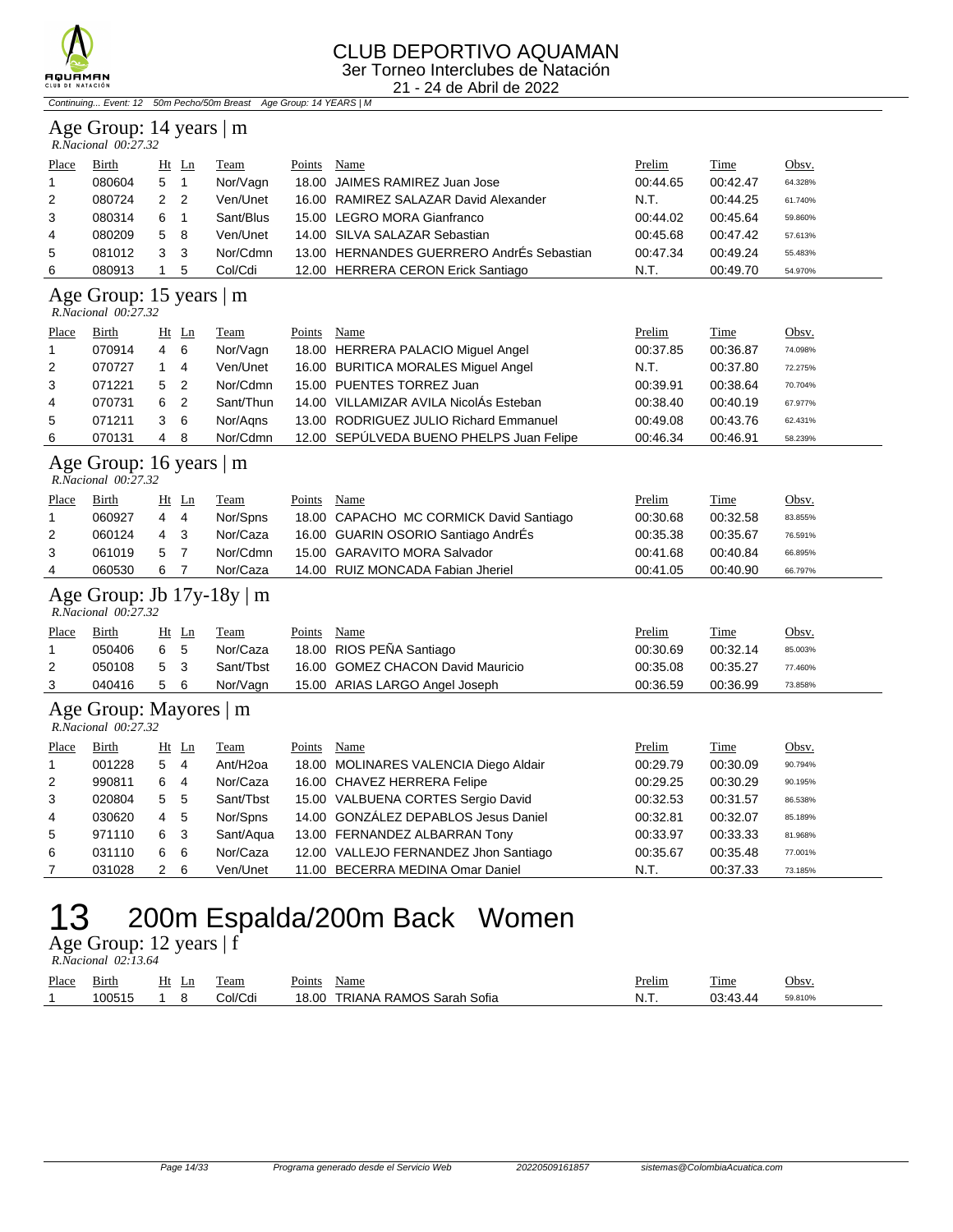

## 13 200m Espalda/200m Back Women

Age Group: 13 years | f

|                                                     | $R. Nacional$ 02:13.64 |         |     |           |        |                                         |          |          |         |
|-----------------------------------------------------|------------------------|---------|-----|-----------|--------|-----------------------------------------|----------|----------|---------|
| Place                                               | Birth                  | $Ht$ Ln |     | Team      | Points | Name                                    | Prelim   | Time     | Obsv.   |
|                                                     | 091203                 |         | 5   | Sant/Tbst | 18.00  | VALDIVIESO ALVAREZ Mariana              | 02:53.09 | 02:54.21 | 76.712% |
| 2                                                   | 090113                 |         | 3   | Sant/Blus |        | 16.00 VELANDIA CASTILLO Danna Valentina | 03:12.57 | 03:15.13 | 68.488% |
| Age Group: 15 years $ f $<br>$R. Nacional$ 02:13.64 |                        |         |     |           |        |                                         |          |          |         |
| Place                                               | Birth                  | $Ht$ Ln |     | Team      | Points | Name                                    | Prelim   | Time     | Obsv.   |
|                                                     | 071220                 |         | 4   | Nor/Caza  | 18.00  | RANGEL LIZCANO Juana Valentina          | 02:45.12 | 03:02.74 | 73.131% |
| Age Group: Mayores   f<br>$R. Nacional$ 02:13.64    |                        |         |     |           |        |                                         |          |          |         |
| Place                                               | Birth                  | $Ht$ Ln |     | Team      | Points | Name                                    | Prelim   | Time     | Obsv.   |
|                                                     | 020320                 |         | - 6 | Nor/Vagn  | 18.00  | MACH GIL Fabiana Andreina               | N.T.     | 02:49.74 | 78.732% |
| 2                                                   | 030918                 |         | 2   | Nor/Spns  |        | 16.00 CASTAÑO MONROY Juliana            | N.T.     | 02:52.33 | 77.549% |

## 14 200m Espalda/200m Back Men

Age Group: 15 years | m  *R.Nacional 01:56.40* 

|       | R.Nacional 01:50.40                              |                 |           |        |                                    |          |          |              |
|-------|--------------------------------------------------|-----------------|-----------|--------|------------------------------------|----------|----------|--------------|
| Place | Birth                                            | Ht<br>Ln        | Team      | Points | Name                               | Prelim   | Time     | <u>Obsv.</u> |
|       | 071204                                           |                 | Sant/Blus |        | 18.00 ACEVEDO FONSECA Juan Ignacio | 03:03.72 | 02:46.21 | 70.032%      |
|       | Age Group: Mayores   m<br>$R. Nacional$ 01:56.40 |                 |           |        |                                    |          |          |              |
| Place | Birth                                            | <u>Ht</u><br>Ln | l'eam     | Points | Name                               | Prelim   | Time     | Obsv.        |

| Place    | Birth  | Ht | Ln | Team      | <b>Points</b><br>Name                | Prelim   | Time     | Obsv.   |
|----------|--------|----|----|-----------|--------------------------------------|----------|----------|---------|
|          | 010629 |    |    | Ant/Cadm  | 18.00 LOPEZ CARMONA Daniel Stiven    | 02:19.61 | 02:18.21 | 84.220% |
| <u>_</u> | 031116 |    |    | Sant/Tbst | 16.00 MUJICA SANCHEZ Carlos Santiago | 02:23.87 | 02:25.34 | 80.088% |
|          |        |    |    |           |                                      |          |          |         |

# 15 200m Mariposa/200m Fly Women

Age Group: 14 years | f  *R.Nacional 02:13.17* 

| Place                                                    | Birth<br>080719 |       | Ht Ln<br>5 | Team<br>Sant/Cats | Points | Name<br>18.00 JIMENEZ MAYORGA Maria Juliana | Prelim<br>03:23.06 | Time<br>03:25.27 | Obsv.<br>64.876% |
|----------------------------------------------------------|-----------------|-------|------------|-------------------|--------|---------------------------------------------|--------------------|------------------|------------------|
| Age Group: 15 years $ f $<br>$R. Nacional$ 02:13.17      |                 |       |            |                   |        |                                             |                    |                  |                  |
| Place                                                    | Birth<br>070402 | Ht Ln | - 6        | Team<br>Mex/Agch  | Points | Name<br>18.00 CERVANTES BARRERA Dana Camila | Prelim<br>N.T.     | Time<br>03:25.85 | Obsv.<br>64.693% |
| Age Group: Jb $16y-17y \mid f$<br>$R. Nacional$ 02:13.17 |                 |       |            |                   |        |                                             |                    |                  |                  |

| Place | Birth  | Ht<br>- Ln | Team     | Points<br>Name                      | Prelim   | Time     | Obsv.   |
|-------|--------|------------|----------|-------------------------------------|----------|----------|---------|
|       | 060114 |            | Nor/Alop | 18.00 LAZARO CACERES Sandra Viviana | 02:49.64 | 02:50.46 | 78.124% |
|       | 051118 |            | Ven/Unet | 16.00 ANAYA HERNANDEZ Mariana       | 03:28.16 | 03:38.79 | 60.867% |

# 16 200m Mariposa/200m Fly Men

Age Group: 13 years | m

| R.Nacional 01:56.60 |  |
|---------------------|--|
|                     |  |

| Place | <b>Birth</b> | Ht Ln | Team | Points Name |                                                         | <u>Prelim</u> | Time     | Obsv.   |
|-------|--------------|-------|------|-------------|---------------------------------------------------------|---------------|----------|---------|
|       |              |       |      |             | 090921 2 6 Sant/Aqua 18.00 RAVELO FLOREZ David Santiago | 02:46.50      | 02:46.31 | 70.110% |
|       | 090815       | 2 2   |      |             | Nor/Vagn 16.00 AVENDAÑO BOADA Brandon AndrÉs            | 03:04.16      | 03:02.09 | 64.034% |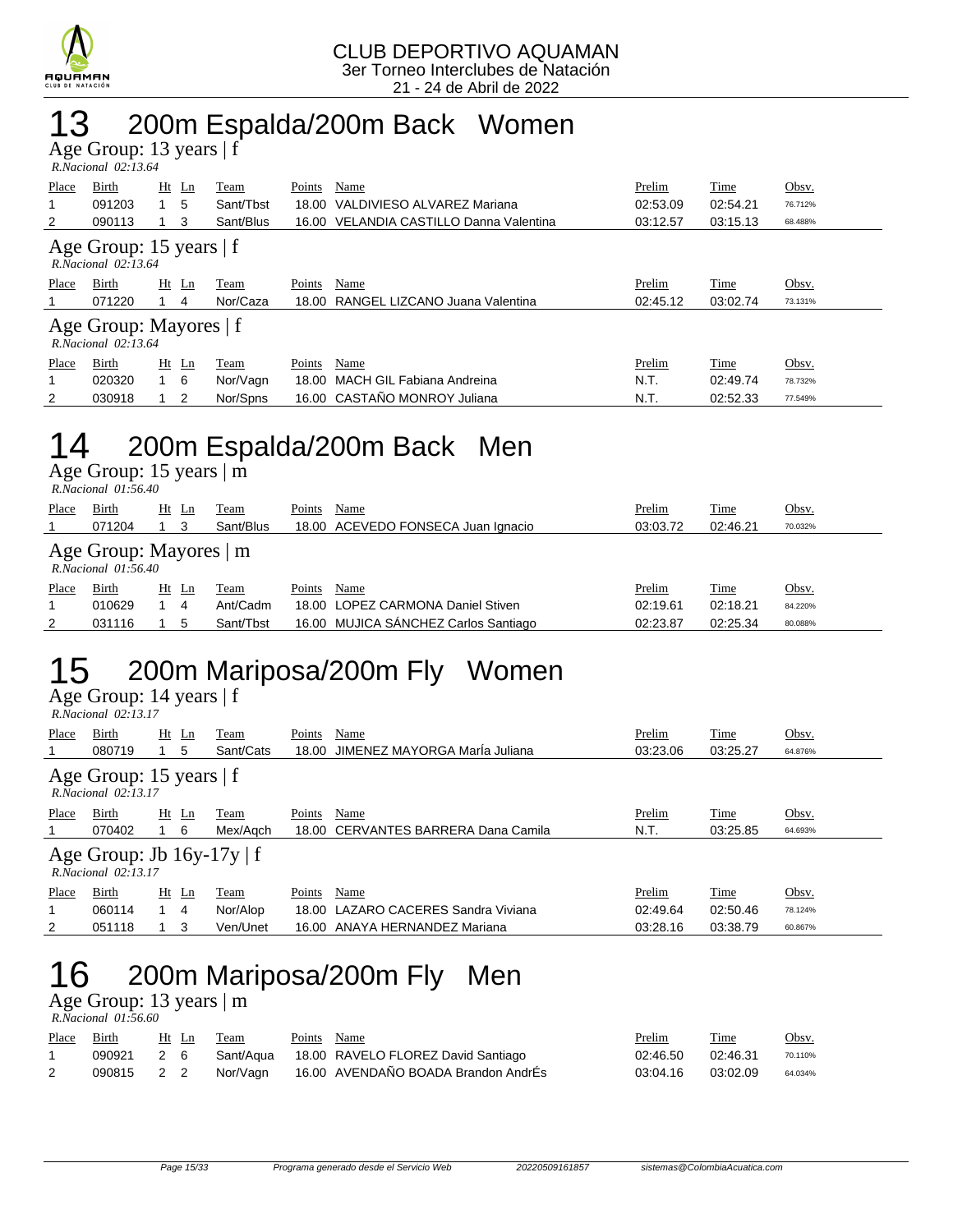

### CLUB DEPORTIVO AQUAMAN

3er Torneo Interclubes de Natación

|                                                    | пфопили<br>CLUB DE NATACIÓN<br>21 - 24 de Abril de 2022 |                |         |                                                                     |        |                                             |          |             |         |  |  |
|----------------------------------------------------|---------------------------------------------------------|----------------|---------|---------------------------------------------------------------------|--------|---------------------------------------------|----------|-------------|---------|--|--|
|                                                    |                                                         |                |         | Continuing Event: 16 200m Mariposa/200m Fly Age Group: 13 YEARS   M |        |                                             |          |             |         |  |  |
| 3                                                  | 090803                                                  |                | 4       | Sant/Dels                                                           |        | 15.00 ROYA GARCÍA Jhoan Sebastian           | 03:15.40 | 03:10.68    | 61.150% |  |  |
|                                                    | Age Group: 14 years   m<br>R.Nacional 01:56.60          |                |         |                                                                     |        |                                             |          |             |         |  |  |
| Place                                              | Birth                                                   |                | Ht Ln   | Team                                                                | Points | Name                                        | Prelim   | Time        | Obsv.   |  |  |
|                                                    | 080209                                                  | 2 <sub>7</sub> |         | Nor/Agns                                                            | 18.00  | <b>RUIZ MARCIALES Julian David Snneider</b> | 03:06.56 | 02:59.06    | 65.118% |  |  |
|                                                    | Age Group: 16 years   m<br>$R. Nacional$ $01:56.60$     |                |         |                                                                     |        |                                             |          |             |         |  |  |
| Place                                              | Birth                                                   |                | $Ht$ Ln | Team                                                                | Points | Name                                        | Prelim   | Time        | Obsv.   |  |  |
|                                                    | 060515                                                  | $2 \quad 1$    |         | Mex/Agch                                                            |        | 18.00 HERNANDEZ BUENO Diego Aiako           | 02:18.01 | 02:17.67    | 84.695% |  |  |
| 2                                                  | 060511                                                  |                | 5       | Sant/Dels                                                           |        | 16.00 VEGA SOLER Tomas Felipe               | N.T.     | 03:00.12    | 64.735% |  |  |
|                                                    | $R. Nacional$ $01:56.60$                                |                |         | Age Group: Jb $17y-18y \mid m$                                      |        |                                             |          |             |         |  |  |
| Place                                              | Birth                                                   |                | $Ht$ Ln | Team                                                                | Points | Name                                        | Prelim   | Time        | Obsv.   |  |  |
|                                                    | 040420                                                  | 2 5            |         | Nor/Vagn                                                            |        | 18.00 AREVALO PINTO Fredy Alejandro         | 02:16.38 | 02:20.10    | 83.226% |  |  |
| Age Group: Mayores   m<br>$R. Nacional$ $01:56.60$ |                                                         |                |         |                                                                     |        |                                             |          |             |         |  |  |
| <b>Place</b>                                       | Birth                                                   | Ht             | Ln      | <b>Team</b>                                                         | Points | <b>Name</b>                                 | Prelim   | <b>Time</b> | Obsv.   |  |  |
|                                                    | 020804                                                  | 2              | 4       | Sant/Tbst                                                           |        | 18.00 VALBUENA CORTES Sergio David          | 02:09.55 | 02:11.09    | 88.947% |  |  |

2 031222 2 3 Nor/Spns 16.00 GUZMAN GOMEZ Ronald Alejandro 02:16.70 02:22.58 81.779%

## 17 100m Pecho/100m Breast Women

Age Group: 11 years | f  *R.Nacional 01:10.07* 

| Place | <b>Birth</b>                                               | Ht             | Ln             | Team      | Points | Name                                   | Prelim   | Time     | Obsv.   |
|-------|------------------------------------------------------------|----------------|----------------|-----------|--------|----------------------------------------|----------|----------|---------|
|       | 110219                                                     |                |                | Ven/Unet  | 18.00  | <b>MORA ROA Maria Paula</b>            | N.T.     | 02:15.11 | 51.861% |
|       | Age Group: 12 years $ f $<br>R.Nacional 01:10.07           |                |                |           |        |                                        |          |          |         |
| Place | Birth                                                      | Ht             | Ln             | Team      | Points | Name                                   | Prelim   | Time     | Obsv.   |
|       | 101223                                                     | 1              | 5              | Ven/Unet  | 18.00  | ANAYA HERNANDEZ Scarleth Nickol        | 01:49.07 | 01:50.15 | 63.613% |
|       | Age Group: 13 years $ f $<br>$R. Nacional$ $01:10.07$      |                |                |           |        |                                        |          |          |         |
| Place | Birth                                                      | Ht             | Ln             | Team      | Points | Name                                   | Prelim   | Time     | Obsv.   |
|       | 090330                                                     | $\overline{2}$ | 3              | Nor/Vagn  |        | 18.00 FUENTES CRISPIN Nicoll Alejandra | 01:32.68 | 01:34.59 | 74.078% |
| 2     | 090309                                                     | $\overline{2}$ | 6              | Sant/Unio |        | 16.00 CASTILLO CABALLERO Laura Vanessa | 01:35.89 | 01:34.64 | 74.038% |
| 3     | 090907                                                     | 2              | -2             | Nor/Vagn  |        | 15.00 CHAPARRO TRUJILLO MarÍa Belen    | 01:37.89 | 01:44.27 | 67.201% |
| 4     | 090108                                                     | 1.             | $\overline{2}$ | Ven/Dscv  | 14.00  | LEAL SANCHEZ Marialba Isabella         | N.T.     | 01:44.74 | 66.899% |
| 5     | 090612                                                     | 1              | 4              | Ven/Unet  | 13.00  | CAÑA TORRES Alma Victoria              | 02:00.86 | 01:45.15 | 66.638% |
| 6     | 091214                                                     |                |                | Col/Cdi   |        | 12.00 FRANCESCONI RINCON Eilyn Natalia | N.T.     | 01:48.85 | 64.373% |
|       | Age Group: 14 years   f<br>$R. Nacional$ $01:10.07$        |                |                |           |        |                                        |          |          |         |
| Place | Birth                                                      |                | $Ht$ Ln        | Team      | Points | Name                                   | Prelim   | Time     | Obsv.   |
|       | 081201                                                     | 1.             | 6              | Ven/Xnt   | 18.00  | <b>RANGEL GUILLEN Marliany</b>         | N.T.     | 01:40.89 | 69.452% |
|       | Age Group: Jb $16y-17y \mid f$<br>$R. Nacional$ $01:10.07$ |                |                |           |        |                                        |          |          |         |
| Place | Birth                                                      | Ht             | $\mathbf{Ln}$  | Team      | Points | Name                                   | Prelim   | Time     | Obsv.   |
|       | 051226                                                     | $\overline{2}$ | $\overline{4}$ | Ant/Hura  | 18.00  | MUNERA CASTRO María Isabela            | 01:23.41 | 01:24.99 | 82.445% |
| 2     | 060825                                                     | 2              | 5              | Ven/Unet  | 16.00  | SILVA SALAZAR Salome                   | 01:28.51 | 01:30.10 | 77.769% |
| 3     | 051118                                                     | 2              | - 7            | Ven/Unet  | 15.00  | ANAYA HERNANDEZ Mariana                | 01:38.66 | 01:36.73 | 72.439% |
| 4     | 051017                                                     | 1              | 3              | Ven/Unet  | 14.00  | <b>BURITICA MORALES Laura</b>          | N.T.     | 01:44.58 | 67.001% |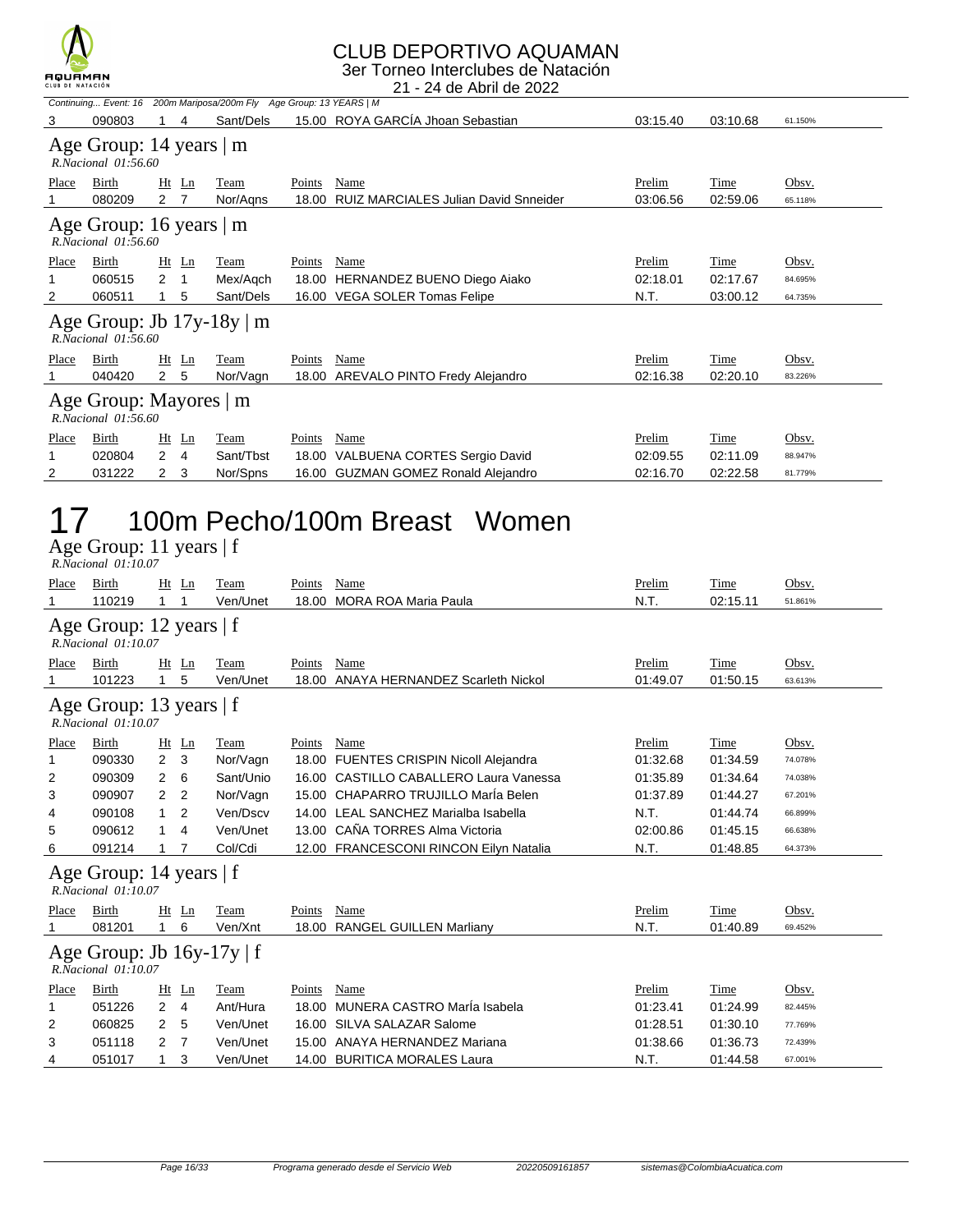

### 17 100m Pecho/100m Breast Women

Age Group: Mayores | f  *R.Nacional 01:10.07* 

Place Birth Ht Ln Team Points Name **Prelim** Prelim Time Obsv. 1 020225 2 8 Mex/Aqch 18.00 DUARTE MUÑOZ Zyanya Lizeth 01:22.46 01:24.28 83.140%

# 18 100m Pecho/100m Breast Men

| Age Group: 11 years   m |  |
|-------------------------|--|
| R.Nacional 00:59.93     |  |

| Place                                          | Birth                                                 |                | $Ht$ Ln        | Team        | Points        | Name                                      | Prelim   | Time     | Obsv.   |
|------------------------------------------------|-------------------------------------------------------|----------------|----------------|-------------|---------------|-------------------------------------------|----------|----------|---------|
| 1                                              | 110315                                                | 2 <sub>7</sub> |                | Sant/Tbst   |               | 18.00 SERPA CARRENO Juan Jose             | 01:46.63 | 01:42.93 | 58.224% |
|                                                | Age Group: 12 years   m<br>R.Nacional 00:59.93        |                |                |             |               |                                           |          |          |         |
| Place                                          | Birth                                                 |                | Ht Ln          | Team        | Points        | Name                                      | Prelim   | Time     | Obsv.   |
| 1                                              | 100418                                                | $\overline{2}$ | 3              | Nor/Caza    |               | 18.00 OCHOA ARIZA Jeronimo                | 01:38.12 | 01:42.19 | 58.646% |
| 2                                              | 100205                                                | $\mathbf{1}$   | 6              | Nor/Agns    |               | 16.00 CARRERO PENALOZA Nicolas Esteban    | N.T.     | 01:51.14 | 53.923% |
| 3                                              | 100703                                                | $\mathbf{1}$   | $\overline{2}$ | Ven/Unet    |               | 15.00 RIVERO PARRA Jesus Alfonso          | N.T.     | 02:14.04 | 44.711% |
|                                                | Age Group: 13 years   m<br>R.Nacional 00:59.93        |                |                |             |               |                                           |          |          |         |
| Place                                          | Birth                                                 |                | $Ht$ Ln        | Team        | Points Name   |                                           | Prelim   | Time     | Obsv.   |
| 1                                              | 090603                                                | $\overline{2}$ | 5              | Sant/Blus   |               | 18.00 MORENO ARANGO NicolÁs Santiago      | 01:35.89 | 01:31.15 | 65.749% |
| 2                                              | 090612                                                | $\overline{2}$ | 6              | Nor/Agns    |               | 16.00 PEÑARANDA SARABIA Jose David        | 01:42.02 | 01:40.10 | 59.870% |
| 3                                              | 090613                                                | $\overline{2}$ | $\overline{2}$ | Sant/Tbst   |               | 15.00 BUITRAGO ORTIZ Jose Manuel          | 01:42.36 | 01:41.98 | 58.766% |
| 4                                              | 090612                                                | $\overline{2}$ | 8              | Ven/Unet    |               | 14.00 CAÑA TORRES Alejandro Jose          | 01:57.38 | 01:46.10 | 56.484% |
| Age Group: 14 years   m<br>R.Nacional 00:59.93 |                                                       |                |                |             |               |                                           |          |          |         |
| <u>Place</u>                                   | Birth                                                 |                | $Ht$ Ln        | Team        | Points        | Name                                      | Prelim   | Time     | Obsv.   |
| 1                                              | 081012                                                | 2 <sub>1</sub> |                | Nor/Cdmn    |               | 18.00 HERNANDES GUERRERO AndrÉs Sebastian | 01:48.76 | 01:55.42 | 51.923% |
|                                                | Age Group: 15 years   m<br>R.Nacional 00:59.93        |                |                |             |               |                                           |          |          |         |
| <u>Place</u>                                   | Birth                                                 | Ht Ln          |                | <b>Team</b> | Points Name   |                                           | Prelim   | Time     | Obsv.   |
| 1                                              | 070914                                                | 3              | $\overline{1}$ | Nor/Vagn    |               | 18.00 HERRERA PALACIO Miguel Angel        | 01:24.34 | 01:21.64 | 73.408% |
| 2                                              | 071221                                                | $\overline{2}$ | 4              | Nor/Cdmn    |               | 16.00 PUENTES TORREZ Juan                 | 01:30.42 | 01:27.66 | 68.366% |
| 3                                              | 070731                                                | 3              | 8              | Sant/Thun   |               | 15.00 VILLAMIZAR AVILA NicolÁs Esteban    | 01:29.96 | 01:30.62 | 66.133% |
|                                                | Age Group: 16 years   m<br>R.Nacional 00:59.93        |                |                |             |               |                                           |          |          |         |
| Place                                          | Birth                                                 |                | $Ht$ Ln        | Team        | Points        | Name                                      | Prelim   | Time     | Obsv.   |
| 1                                              | 060927                                                | 3              | 3              | Nor/Spns    |               | 18.00 CAPACHO MC CORMICK David Santiago   | 01:08.07 | 01:09.23 | 86.567% |
| 2                                              | 061019                                                | $\mathbf{1}$   | 3              | Nor/Cdmn    |               | 16.00 GARAVITO MORA Salvador              | N.T.     | 01:34.86 | 63.177% |
|                                                | Age Group: Jb $17y-18y \mid m$<br>R.Nacional 00:59.93 |                |                |             |               |                                           |          |          |         |
| <u>Place</u>                                   | Birth                                                 | Ht             | Ln             | Team        | <b>Points</b> | <b>Name</b>                               | Prelim   | Time     | Obsv.   |
| 1                                              | 050406                                                | 3              | 5              | Nor/Caza    |               | 18.00 RIOS PEÑA Santiago                  | 01:07.44 | 01:08.45 | 87.553% |
| 2                                              | 050108                                                | 3              | $\overline{7}$ | Sant/Tbst   |               | 16.00 GOMEZ CHACON David Mauricio         | 01:18.03 | 01:18.82 | 76.034% |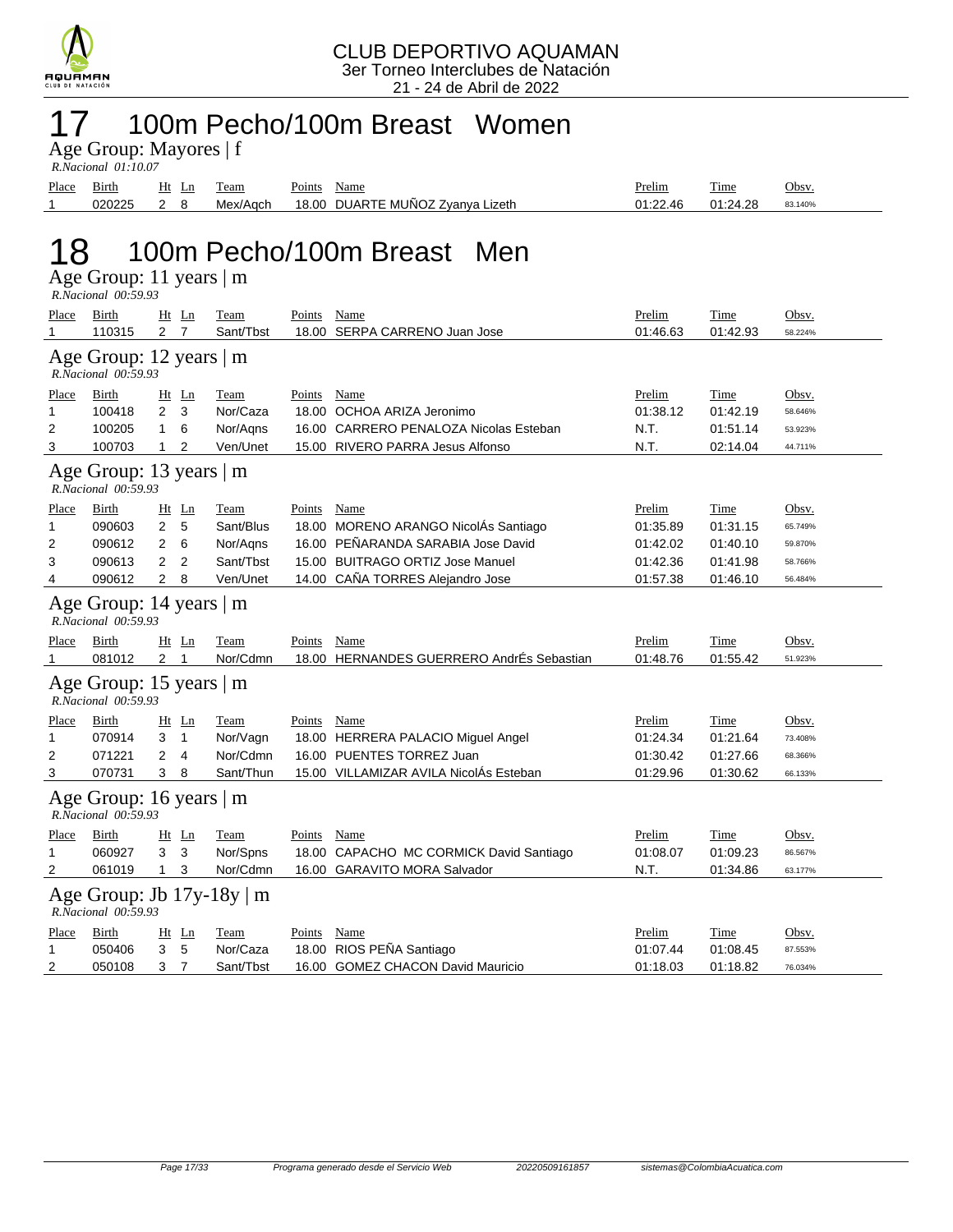

## 18 100m Pecho/100m Breast Men

Age Group: Mayores | m

| R.Nacional 00:59.93 |  |
|---------------------|--|

| Place | Birth  | $Ht$ Ln |                | Team      | Points | Name                                 | Prelim   | Time     | Obsv.   |
|-------|--------|---------|----------------|-----------|--------|--------------------------------------|----------|----------|---------|
|       | 990811 | 3       | $\overline{4}$ | Nor/Caza  |        | 18.00 CHAVEZ HERRERA Felipe          | 01:06.61 | 01:08.21 | 87.861% |
| 2     | 030620 | 3       | - 6            | Nor/Spns  |        | 16.00 GONZÁLEZ DEPABLOS Jesus Daniel | 01:11.42 | 01:09.96 | 85.663% |
| 3     | 010629 |         | $\overline{4}$ | Ant/Cadm  |        | 15.00 LOPEZ CARMONA Daniel Stiven    | N.T.     | 01:11.38 | 83.959% |
| 4     | 971110 | 3 2     |                | Sant/Aqua |        | 14.00 FERNANDEZ ALBARRAN Tony        | 01:16.69 | 01:14.87 | 80.045% |
| 5     | 031028 |         | -5             | Ven/Unet  |        | 13.00 BECERRA MEDINA Omar Daniel     | N.T.     | 01:25.32 | 70.241% |

# 25 100m Espalda/100m Back Women

Age Group: 12 years | f  *R.Nacional 01:01.08* 

| Place | Birth                                                      | Ht             | Ln | Team      | Points | Name                                  | Prelim   | Time                | Obsv.   |  |  |
|-------|------------------------------------------------------------|----------------|----|-----------|--------|---------------------------------------|----------|---------------------|---------|--|--|
| 1     | 101029                                                     | 1              | 3  | Sant/Tbst | 18.00  | <b>MONTENEGRO BLANCO Valery Sofia</b> | N.T.     | 01:54.12            | 53.523% |  |  |
| 2     | 100701                                                     | 2              | 8  | Sant/Tbst | 16.00  | <b>CORDOBA GOMEZ Isabella</b>         | 02:02.82 | 01:54.36            | 53.410% |  |  |
|       | Age Group: 13 years $ f $<br>R.Nacional 01:01.08           |                |    |           |        |                                       |          |                     |         |  |  |
| Place | Birth                                                      | Ht             | Ln | Team      | Points | Name                                  | Prelim   | Time                | Obsv.   |  |  |
| 1     | 091203                                                     | $\overline{2}$ | 5  | Sant/Tbst | 18.00  | VALDIVIESO ALVAREZ Mariana            | 01:19.70 | 01:18.10            | 78.207% |  |  |
| 2     | 090113                                                     | 2              |    | Sant/Blus | 16.00  | VELANDIA CASTILLO Danna Valentina     | 01:31.51 | 01:31.63            | 66.659% |  |  |
|       | Age Group: 14 years   f<br>R.Nacional 01:01.08             |                |    |           |        |                                       |          |                     |         |  |  |
| Place | Birth                                                      | Ht             | Ln | Team      | Points | Name                                  | Prelim   | Time                | Obsv.   |  |  |
| 0     | 080206                                                     | $\overline{2}$ | 7  | Sant/Unio |        | GARCÍA MORENO MarÍa Sofia             | 01:22.39 | <b>Disqualified</b> |         |  |  |
| 1     | 080210                                                     | $\mathbf{2}$   | 6  | Sant/Thun | 18.00  | CAÑON PACHECO Sara Alejandra          | 01:23.83 | 01:23.74            | 72.940% |  |  |
|       | Age Group: 15 years   f<br>R.Nacional 01:01.08             |                |    |           |        |                                       |          |                     |         |  |  |
| Place | Birth                                                      | Ht             | Ln | Team      | Points | Name                                  | Prelim   | Time                | Obsv.   |  |  |
|       | 071220                                                     | $2 \quad 4$    |    | Nor/Caza  |        | 18.00 RANGEL LIZCANO Juana Valentina  | 01:17.63 | 01:22.93            | 73.652% |  |  |
|       | Age Group: Jb $16y-17y \mid f$<br>$R. Nacional$ $01:01.08$ |                |    |           |        |                                       |          |                     |         |  |  |
| Place | Birth                                                      | $Ht$ Ln        |    | Team      | Points | Name                                  | Prelim   | Time                | Obsv.   |  |  |
|       | 061210                                                     |                | 4  | Nor/Spns  | 18.00  | JAIMES HERNANDEZ Laura Sofia          | N.T.     | 01:21.50            | 74.945% |  |  |
|       | Age Group: Mayores   f<br>R.Nacional 01:01.08              |                |    |           |        |                                       |          |                     |         |  |  |
| Place | Birth                                                      | Ht             | Ln | Team      | Points | Name                                  | Prelim   | Time                | Obsv.   |  |  |
| 1     | 020320                                                     | $\overline{2}$ | 3  | Nor/Vagn  | 18.00  | <b>MACH GIL Fabiana Andreina</b>      | 01:19.82 | 01:17.23            | 79.088% |  |  |
|       |                                                            |                |    |           |        |                                       |          |                     |         |  |  |

## 26 100m Espalda/100m Back Men

Age Group: 11 years  $\overline{\mathsf{m}}$  *R.Nacional 00:54.88* 

| Place | Birth  | Ht Ln | Team      | Points | Name                                      | Prelim   | Time     | Obsv.   |
|-------|--------|-------|-----------|--------|-------------------------------------------|----------|----------|---------|
|       | 110810 |       | Sant/Thst |        | 18.00 CONTRERAS HERNANDEZ Elessar Gabriel | N.T      | 01:32.14 | 59.562% |
| 2     | 110825 |       | Nor/Spns  |        | 16.00 PARADA QUINTERO Andres Gabriel      | 01:44.57 | 01:50.14 | 49.827% |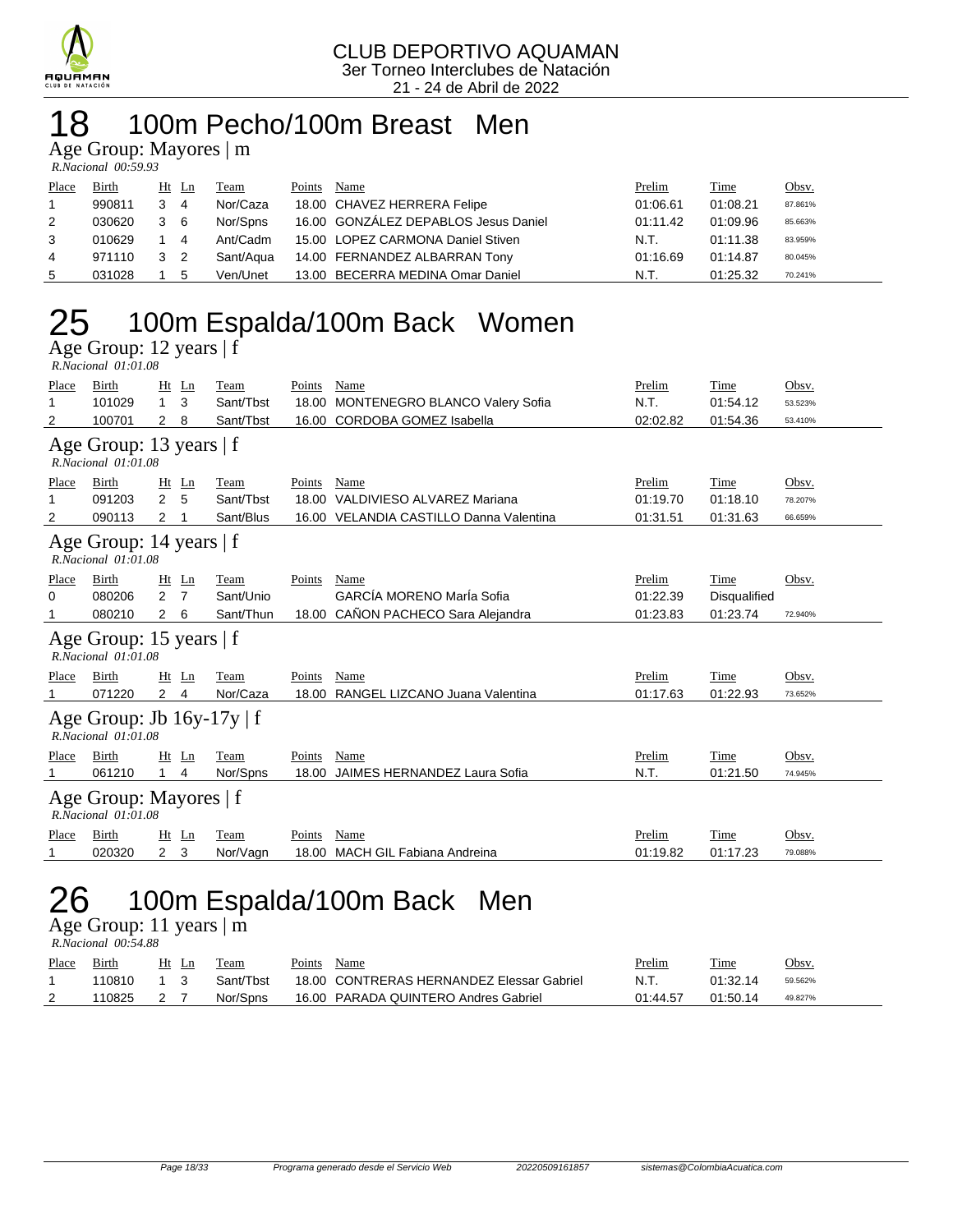

## 26 100m Espalda/100m Back Men

Age Group: 12 years | m  *R.Nacional 00:54.88* 

| Place | Birth                                                | $Ht$ Ln                          | Team      | Points | Name                                 | Prelim   | Time     | Obsv.   |  |  |  |  |  |
|-------|------------------------------------------------------|----------------------------------|-----------|--------|--------------------------------------|----------|----------|---------|--|--|--|--|--|
|       | 100524                                               | 5<br>1                           | Nor/Caza  | 18.00  | OLIVEROS DELGADO Luis Alejandro      | N.T.     | 01:44.95 | 52.292% |  |  |  |  |  |
|       | Age Group: 13 years $ m $<br>$R. Nacional$ 00:54.88  |                                  |           |        |                                      |          |          |         |  |  |  |  |  |
| Place | Birth                                                | Ht<br>Ln                         | Team      | Points | Name                                 | Prelim   | Time     | Obsv.   |  |  |  |  |  |
|       | 090612                                               | 4                                | Ven/Unet  | 18.00  | CAÑA TORRES Alejandro Jose           | N.T.     | 01:31.30 | 60.110% |  |  |  |  |  |
|       | Age Group: 14 years $ m $<br>R.Nacional 00:54.88     |                                  |           |        |                                      |          |          |         |  |  |  |  |  |
| Place | Birth                                                | Ht<br>Ln                         | Team      | Points | Name                                 | Prelim   | Time     | Obsv.   |  |  |  |  |  |
|       | 080522                                               | $\mathbf{2}$<br>8                | Sant/Thun | 18.00  | PELAEZ CASTILLO Santiago             | N.T.     | 01:18.29 | 70.098% |  |  |  |  |  |
|       | Age Group: 15 years $\vert$ m<br>R.Nacional 00:54.88 |                                  |           |        |                                      |          |          |         |  |  |  |  |  |
| Place | Birth                                                | Ht<br>Ln                         | Team      | Points | Name                                 | Prelim   | Time     | Obsv.   |  |  |  |  |  |
|       | 070311                                               | $\overline{2}$<br>$\overline{2}$ | Nor/Vagn  |        | 18.00 MORA GAVIRIA David Santiago    | 01:19.58 | 01:15.53 | 72.660% |  |  |  |  |  |
| 2     | 071204                                               | 2<br>6                           | Sant/Blus |        | 16.00 ACEVEDO FONSECA Juan Ignacio   | 01:17.96 | 01:17.00 | 71.273% |  |  |  |  |  |
| 3     | 071215                                               | 2                                | Sant/Unio | 15.00  | FRANCO FONSECA AndrÉs Felipe         | N.T.     | 01:17.96 | 70.395% |  |  |  |  |  |
|       | Age Group: Mayores   m<br>R.Nacional 00:54.88        |                                  |           |        |                                      |          |          |         |  |  |  |  |  |
| Place | Birth                                                | Ht<br>Ln                         | Team      | Points | Name                                 | Prelim   | Time     | Obsv.   |  |  |  |  |  |
|       | 031116                                               | $\overline{2}$<br>5              | Sant/Tbst | 18.00  | MUJICA SÁNCHEZ Carlos Santiago       | 01:07.70 | 01:04.66 | 84.875% |  |  |  |  |  |
| 2     | 031006                                               | 2<br>4                           | Nor/Spns  | 16.00  | <b>TORRES LIZARAZO Faiber Dubal</b>  | 01:06.33 | 01:06.11 | 83.013% |  |  |  |  |  |
| 3     | 031222                                               | 3<br>2                           | Nor/Spns  | 15.00  | <b>GUZMAN GOMEZ Ronald Alejandro</b> | 01:15.59 | 01:12.12 | 76.095% |  |  |  |  |  |

## 27 50m Libre/50m Free Women

Age Group: 10 years | f

| R.Nacional 00:25.11 |  |
|---------------------|--|

| Place                                            | Birth                                          | Ht           | Ln             | Team      | Points | Name                                   | Prelim   | Time     | Obsv.   |  |  |
|--------------------------------------------------|------------------------------------------------|--------------|----------------|-----------|--------|----------------------------------------|----------|----------|---------|--|--|
| 1                                                | 120521                                         |              | 3              | Ven/Unet  | 18.00  | GARCIA MALDONADO Angie Gabriela        | N.T.     | 00:38.75 | 64.800% |  |  |
| 2                                                | 120820                                         | 2            |                | Ven/Unet  |        | 16.00 ROJAS RAMIREZ Laura Sofia        | N.T.     | 00:47.12 | 53.289% |  |  |
| Age Group: 11 years $ f $<br>R.Nacional 00:25.11 |                                                |              |                |           |        |                                        |          |          |         |  |  |
| Place                                            | Birth                                          |              | $Ht$ Ln        | Team      | Points | Name                                   | Prelim   | Time     | Obsv.   |  |  |
|                                                  | 110207                                         | 6            |                | Nor/Cdmn  | 18.00  | DIAZ SEGURA Karol Giser                | 00:33.39 | 00:33.59 | 74.754% |  |  |
| 2                                                | 110117                                         | 1            | -5             | Col/Cdi   |        | 16.00 ANACONA CEBALLOS Laura Stephania | N.T.     | 00:42.06 | 59.700% |  |  |
| 3                                                | 110219                                         | $\mathbf{2}$ | $\overline{2}$ | Ven/Unet  |        | 15.00 MORA ROA Maria Paula             | N.T.     | 00:44.83 | 56.012% |  |  |
| 4                                                | 110824                                         | 3            | 8              | Ven/Unet  |        | 14.00 SUAREZ CHACON Natalia Sophia     | N.T.     | 00:52.43 | 47.892% |  |  |
|                                                  | Age Group: 12 years   f<br>R.Nacional 00:25.11 |              |                |           |        |                                        |          |          |         |  |  |
| Place                                            | Birth                                          |              | $Ht$ Ln        | Team      | Points | Name                                   | Prelim   | Time     | Obsv.   |  |  |
|                                                  | 101223                                         | 4            |                | Ven/Unet  | 18.00  | ANAYA HERNANDEZ Scarleth Nickol        | 00:37.47 | 00:38.50 | 65.221% |  |  |
| $\overline{2}$                                   | 100515                                         | 1            | 4              | Col/Cdi   |        | 16.00 TRIANA RAMOS Sarah Sofia         | N.T.     | 00:39.10 | 64.220% |  |  |
| 3                                                | 101029                                         | 3            | $\overline{4}$ | Sant/Tbst |        | 15.00 MONTENEGRO BLANCO Valery Sofia   | 00:40.84 | 00:41.30 | 60.799% |  |  |
| 4                                                | 100701                                         | 4            | 8              | Sant/Tbst |        | 14.00 CORDOBA GOMEZ Isabella           | 00:39.66 | 00:43.01 | 58.382% |  |  |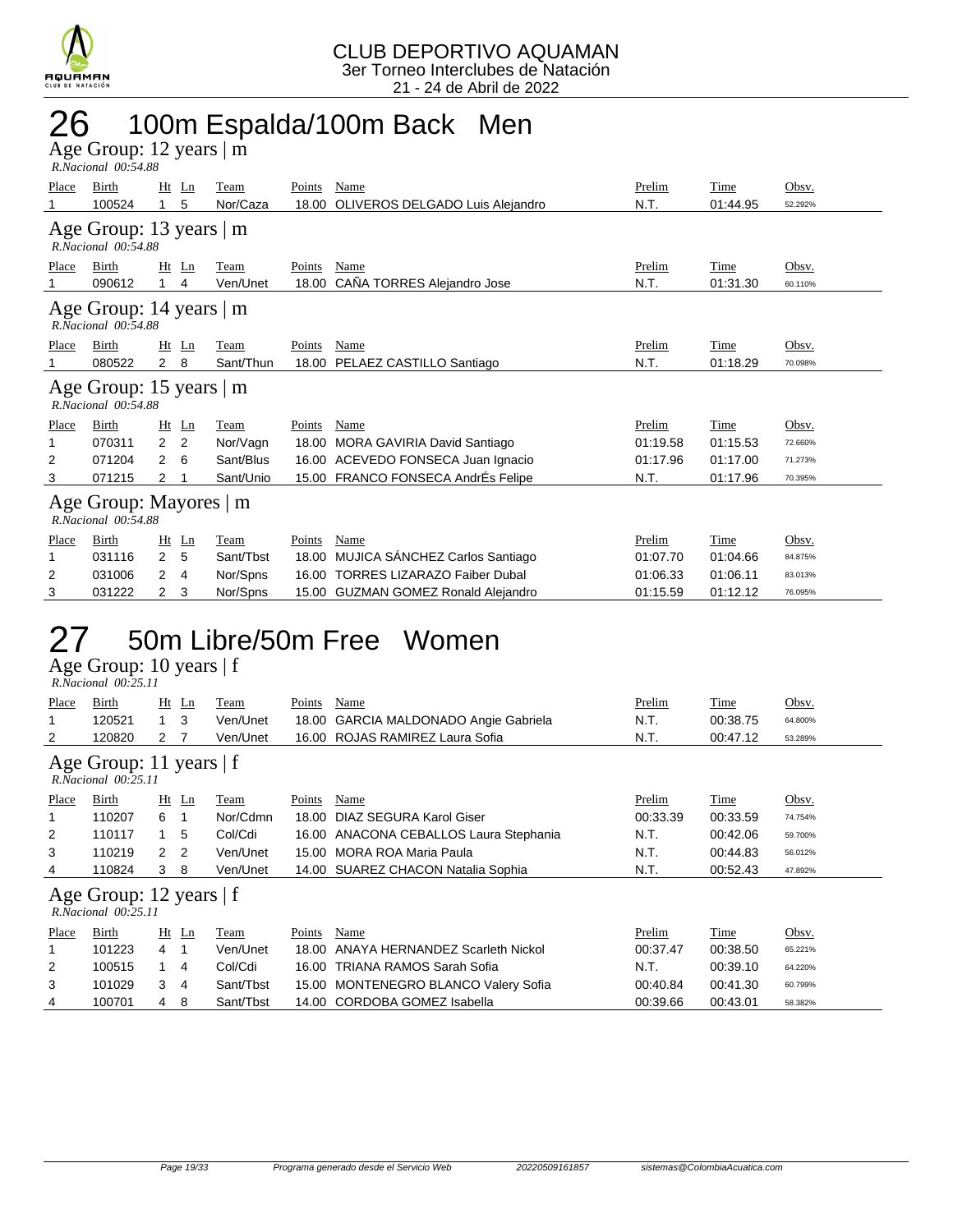

## 50m Libre/50m Free Women

Age Group: 13 years | f

| R.Nacional 00:25.11 |  |
|---------------------|--|

| Place                                          | Birth                                                 |                | $Ht$ Ln        | Team      | Points | Name                                    | Prelim   | Time        | Obsv.   |
|------------------------------------------------|-------------------------------------------------------|----------------|----------------|-----------|--------|-----------------------------------------|----------|-------------|---------|
| 1                                              | 090125                                                | 6              | $\overline{2}$ | Ven/Xnt   |        | 18.00 RAMIREZ GUTIERREZ Keilly Yojana   | 00:31.86 | 00:30.22    | 83.091% |
| 2                                              | 091203                                                | 6              | 3              | Sant/Tbst |        | 16.00 VALDIVIESO ALVAREZ Mariana        | 00:30.61 | 00:31.12    | 80.688% |
| 3                                              | 090309                                                | 7              | $\overline{7}$ | Sant/Unio |        | 15.00 CASTILLO CABALLERO Laura Vanessa  | 00:32.13 | 00:32.20    | 77.981% |
| 4                                              | 090703                                                | 4              | 4              | Nor/Vagn  |        | 14.00 LEAL GONZÁLEZ Hanna Sophia        | 00:34.34 | 00:34.44    | 72.909% |
| 5                                              | 090108                                                | 3              | 1              | Ven/Dscv  |        | 13.00 LEAL SANCHEZ Marialba Isabella    | N.T.     | 00:34.51    | 72.762% |
| 6                                              | 090907                                                | 5              | 8              | Nor/Vagn  |        | 12.00 CHAPARRO TRUJILLO MarÍa Belen     | 00:34.29 | 00:34.65    | 72.468% |
| 7                                              | 090113                                                | 4              | 3              | Sant/Blus |        | 11.00 VELANDIA CASTILLO Danna Valentina | 00:34.56 | 00:35.44    | 70.852% |
| 8                                              | 090102                                                | 6              | 8              | Nor/Vagn  |        | 10.00 ROJAS TELLEZ Manuela              | 00:34.15 | 00:36.42    | 68.946% |
| 9                                              | 090625                                                | 4              | 6              | Sant/Tbst |        | 8.00 SILVA BALAGUERA Leidy Daniela      | 00:35.27 | 00:37.78    | 66.464% |
| 10                                             | 090825                                                | 2              | 3              | Col/Cdi   |        | 7.00 VARGAS RUIZ Samantha Isabella      | N.T.     | 00:38.12    | 65.871% |
| 11                                             | 090612                                                | 3              | 3              | Ven/Unet  |        | 6.00 CAÑA TORRES Alma Victoria          | 00:43.85 | 00:38.72    | 64.850% |
| 12                                             | 091214                                                | 2              | 6              | Col/Cdi   |        | 5.00 FRANCESCONI RINCON Eilyn Natalia   | N.T.     | 00:41.48    | 60.535% |
| 13                                             | 090626                                                | 3              | 5              | Nor/Cdmn  |        | 4.00 RAMIREZ PARADA Salome              | 00:42.31 | 00:42.53    | 59.041% |
| Age Group: 14 years   f<br>R.Nacional 00:25.11 |                                                       |                |                |           |        |                                         |          |             |         |
| Place                                          | Birth                                                 | $Ht$ Ln        |                | Team      | Points | Name                                    | Prelim   | <b>Time</b> | Obsv.   |
| 1                                              | 080719                                                | 6              | $\overline{7}$ | Sant/Cats | 18.00  | JIMENEZ MAYORGA Marla Juliana           | 00:32.15 | 00:33.02    | 76.045% |
| 2                                              | 081201                                                | 3              | $\overline{7}$ | Ven/Xnt   |        | 16.00 RANGEL GUILLEN Marliany           | N.T.     | 00:34.48    | 72.825% |
| 3                                              | 080624                                                | $\overline{4}$ | 5              | Nor/Caza  |        | 15.00 CACERES SÁNCHEZ Laura Catalina    | 00:34.37 | 00:35.19    | 71.355% |
|                                                | Age Group: 15 years   f<br>R.Nacional 00:25.11        |                |                |           |        |                                         |          |             |         |
| Place                                          | Birth                                                 | Ht Ln          |                | Team      | Points | Name                                    | Prelim   | Time        | Obsv.   |
| 1                                              | 071018                                                | 5              | 2              | Sant/Tbst |        | 18.00 BONILLA MEJÍA Valery Sofia        | 00:31.90 | 00:31.73    | 79.136% |
| 2                                              | 070323                                                | 6              | 6              | Sant/Mars |        | 16.00 MIRANDA RANGEL Ana Sofia          | 00:31.43 | 00:32.70    | 76.789% |
| 3                                              | 070402                                                | 2              | 5              | Mex/Aqch  |        | 15.00 CERVANTES BARRERA Dana Camila     | N.T.     | 00:35.05    | 71.641% |
| 4                                              | 071220                                                | 5              |                | Nor/Caza  |        | 14.00 RANGEL LIZCANO Juana Valentina    | 00:33.73 | 00:35.87    | 70.003% |
|                                                | Age Group: Jb $16y-17y \mid f$<br>R.Nacional 00:25.11 |                |                |           |        |                                         |          |             |         |
| Place                                          | Birth                                                 | $Ht$ Ln        |                | Team      | Points | Name                                    | Prelim   | Time        | Obsv.   |
| 1                                              | 060114                                                | $\overline{7}$ | 4              | Nor/Alop  | 18.00  | LAZARO CACERES Sandra Viviana           | 00:29.27 | 00:29.36    | 85.525% |
| 2                                              | 050419                                                | 6              | 5              | Nor/Vagn  |        | 16.00 ANGARITA FUENTES Sofia            | 00:30.29 | 00:30.42    | 82.544% |
| 3                                              | 061210                                                | 7              | 3              | Nor/Spns  |        | 15.00 JAIMES HERNANDEZ Laura Sofia      | 00:30.46 | 00:30.80    | 81.526% |

| 5  | 051212                           |     | 5 <sub>3</sub> | Nor/Caza |  | 13.00 MEDINA MEDINA María Jimena     | 00:30.71 | 00:31.00 | 81.000% |  |  |
|----|----------------------------------|-----|----------------|----------|--|--------------------------------------|----------|----------|---------|--|--|
| 6  | 060924                           |     | $5\quad 6$     | Ven/Tsc  |  | 12.00 SAYAGO PEREZ Camila Alejandra  | 00:31.58 | 00:31.35 | 80.096% |  |  |
| 7  | 060330                           |     | 7 6            | Nor/Vagn |  | 11.00 MACH GIL Fabiola Valentina     | 00:31.00 | 00:31.62 | 79.412% |  |  |
| 8  | 050101                           |     | 5 5            | Nor/Vagn |  | 10.00 CASTAÑO MONROY Natalia         | 00:30.43 | 00:31.73 | 79.136% |  |  |
| 9  | 050708                           | 5 7 |                | Nor/Vagn |  | 8.00 SANABRIA SUAREZ MarÍa Katherine | 00:32.76 | 00:32.93 | 76.253% |  |  |
| 10 | 051017                           |     | 3 <sup>2</sup> | Ven/Unet |  | 7.00 BURITICA MORALES Laura          | N.T.     | 00:34.97 | 71.804% |  |  |
| 11 | 060126                           | 2   | -4             | Col/Cdi  |  | 6.00 HERNANDEZ BAUTISTA Danna Sofia  | N.T.     | 00:37.27 | 67.373% |  |  |
|    | $\Lambda$ as Croup: $M$ ovores f |     |                |          |  |                                      |          |          |         |  |  |

#### Age Group: Mayores | f

|       | R.Nacional 00:25.11 |       |                |           |        |                                  |  |          |          |         |  |  |  |
|-------|---------------------|-------|----------------|-----------|--------|----------------------------------|--|----------|----------|---------|--|--|--|
| Place | Birth               | Ht Ln |                | Team      | Points | Name                             |  | Prelim   | Time     | Obsv.   |  |  |  |
|       | 040915              | 6     | $\overline{4}$ | Sant/Unio |        | 18.00 NIÑO DALLOS Valery         |  | 00:29.65 | 00:29.70 | 84.545% |  |  |  |
| 2     | 020320              | 5 4   |                | Nor/Vagn  |        | 16.00 MACH GIL Fabiana Andreina  |  | 00:29.82 | 00:30.31 | 82.844% |  |  |  |
| 3     | 030918              | - 5   |                | Nor/Spns  |        | 15.00 CASTAÑO MONROY Juliana     |  | 00:30.13 | 00:30.82 | 81.473% |  |  |  |
| 4     | 020225              |       | 8              | Mex/Aach  |        | 14.00 DUARTE MUÑOZ Zvanya Lizeth |  | 00:30.29 | 00:30.87 | 81.341% |  |  |  |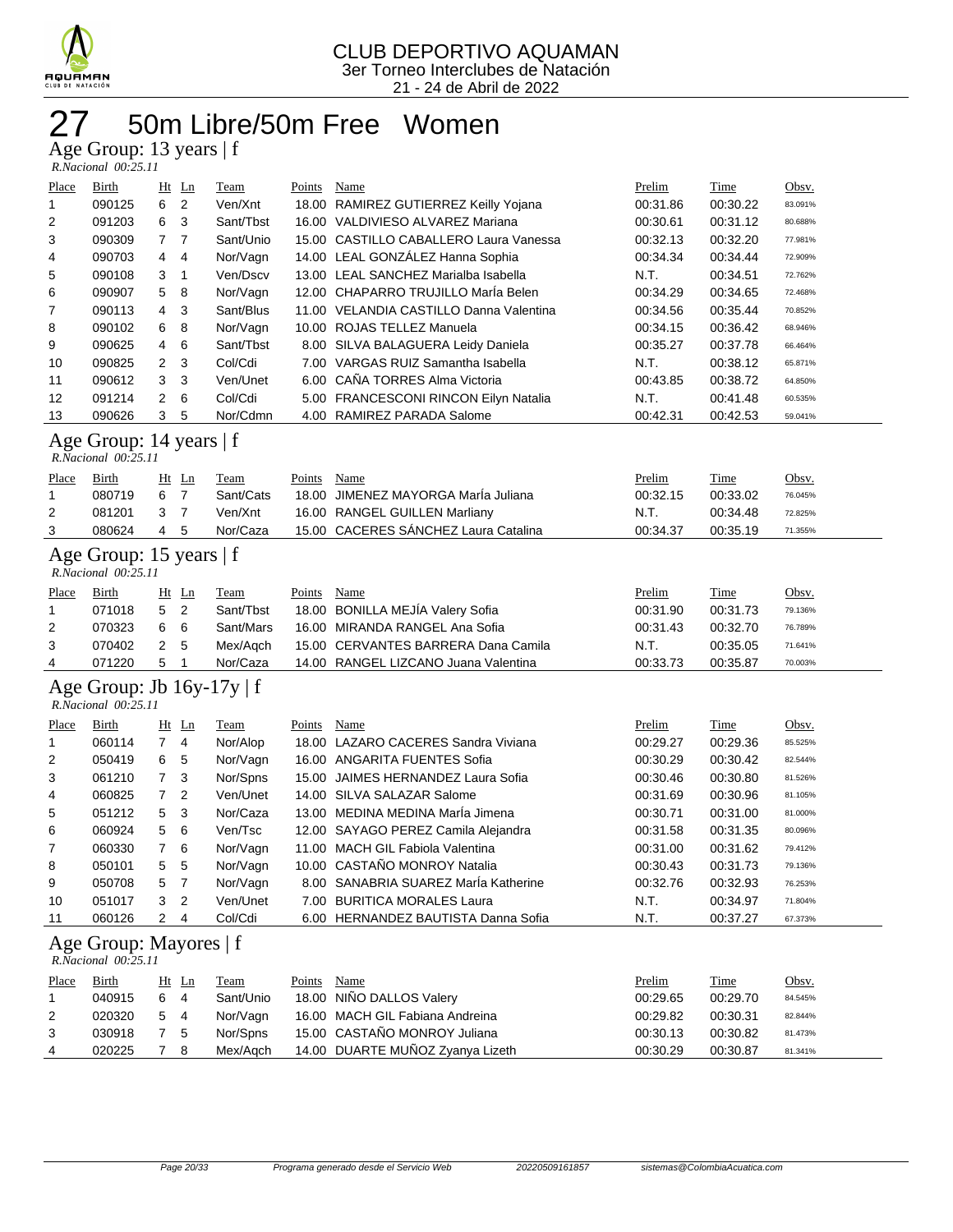

### 50m Libre/50m Free Men 28 50m Libre<br>Age Group: 11 years | m

| R.Nacional 00:22.52 |  |
|---------------------|--|

| Place | Birth  | Ht Ln |                | Team      | Points | Name                                      | Prelim   | Time     | <u>Obsv.</u> |
|-------|--------|-------|----------------|-----------|--------|-------------------------------------------|----------|----------|--------------|
|       | 110428 | 3     | $\overline{4}$ | Nor/Cdmn  |        | 18.00 PLATA PABON Duvan Santiago          | 00:35.31 | 00:36.23 | 62.158%      |
| 2     | 110810 | 3     | - 5            | Sant/Tbst |        | 16.00 CONTRERAS HERNANDEZ Elessar Gabriel | 00:35.44 | 00:36.97 | 60.914%      |
| 3     | 110203 | 3     |                | Nor/Cdmn  |        | 15.00 ALVARES PEDRAZA Angel AndrÉs        | 00:37.27 | 00:37.65 | 59.814%      |
|       | 110702 |       | 8              | Col/Cdi   |        | 14.00 CORREA DIAZ Carlos Jeronimo         | N.T.     | 00:40.88 | 55.088%      |
|       |        |       |                |           |        |                                           |          |          |              |

### Age Group: 12 years | m

| $R. Nacional$ 00:22.52 |  |
|------------------------|--|
|------------------------|--|

| Place | Birth  |                | $Ht$ Ln        | Team      | Points | Name                                    | Prelim   | Time     | Obsv.   |
|-------|--------|----------------|----------------|-----------|--------|-----------------------------------------|----------|----------|---------|
| 1     | 100617 | 5              | 5              | Sant/Unio | 18.00  | OTERO BALLESTEROS Luis Martin           | 00:31.12 | 00:30.60 | 73.595% |
| 2     | 100426 | 4              | 4              | Nor/Spns  |        | 16.00 CORREDOR DIAZ Santiago David      | 00:32.41 | 00:31.48 | 71.537% |
| 3     | 100418 | 6              | 8              | Sant/Aqua |        | 15.00 GONZALEZ RODRIGUEZ Elkin Santiago | 00:30.91 | 00:31.74 | 70.951% |
| 4     | 100418 | 3              | -3             | Nor/Caza  |        | 14.00 OCHOA ARIZA Jeronimo              | 00:35.69 | 00:34.20 | 65.848% |
| 5     | 100913 | $2 \quad 3$    |                | Nor/Vagn  |        | 13.00 RIVERA VILLAMIZAR David Alejandro | 00:40.15 | 00:34.49 | 65.294% |
| 6     | 100106 | 3              | - 6            | Ven/Unet  |        | 12.00 ZAMBRANO MENDEZ Jesus Osney       | 00:35.81 | 00:35.54 | 63.365% |
| 7     | 100524 | 3              | 8              | Nor/Caza  |        | 11.00 OLIVEROS DELGADO Luis Alejandro   | 00:37.85 | 00:37.26 | 60.440% |
| 8     | 100329 | $\mathbf{2}$   | $\overline{4}$ | Nor/Cdmn  |        | 10.00 ROJAS ROJAS Cristian Alejandro    | 00:38.66 | 00:37.77 | 59.624% |
| 9     | 100724 | 2              | -5             | Sant/Tbst |        | 8.00 ROMERO QUINTERO Andres Felipe      | 00:40.15 | 00:39.46 | 57.070% |
| 10    | 100407 | $1 \quad 7$    |                | Col/Cdi   |        | 7.00 MORENO VARGAS Juan David           | N.T.     | 00:39.52 | 56.984% |
| 11    | 100205 | 3              | $\overline{7}$ | Nor/Agns  | 6.00   | CARRERO PENALOZA Nicolas Esteban        | 00:37.25 | 00:39.61 | 56.854% |
| 12    | 100703 |                |                | Ven/Unet  |        | 5.00 RIVERO PARRA Jesus Alfonso         | N.T.     | 00:42.11 | 53.479% |
| 13    | 100727 | $\overline{2}$ |                | Nor/Cdmn  |        | 4.00 GOMEZ CONTRERAS Grabiel Alejandro  | 00:44.71 | 00:43.72 | 51.510% |

#### Age Group: 13 years | m

| $R. Nacional$ $00:22.52$ |        |     |                |           |        |                                      |  |          |          |         |
|--------------------------|--------|-----|----------------|-----------|--------|--------------------------------------|--|----------|----------|---------|
| Place                    | Birth  | Ht  | Ln             | Team      | Points | Name                                 |  | Prelim   | Time     | Obsv.   |
|                          | 090211 | 6   | 5              | Nor/Vagn  |        | 18.00 PEREZ HURTADO Juan Esteban     |  | 00:30.22 | 00:29.69 | 75.850% |
| 2                        | 090529 | 1   | 2              | Nor/Vagn  |        | 16.00 BOTELLO SANDOVAL Juan Diego    |  | N.T.     | 00:30.42 | 74.030% |
| 3                        | 090306 | 6.  |                | Sant/Cats |        | 15.00 LOPEZ PEREZ Elber Javier       |  | 00:30.70 | 00:30.53 | 73.764% |
| 4                        | 091128 | 5   | $\overline{2}$ | Sant/Aqua |        | 14.00 SANTOS MARTINEZ Isaac Mauricio |  | 00:31.44 | 00:31.82 | 70.773% |
| 5                        | 090129 | 4 7 |                | Nor/Vagn  |        | 13.00 RINCONES CORDOBA Alejandro     |  | 00:33.75 | 00:32.35 | 69.614% |
| 6                        | 090803 | 4   |                | Sant/Dels |        | 12.00 ROYA GARCÍA Jhoan Sebastian    |  | 00:33.95 | 00:32.80 | 68.659% |
| $\overline{7}$           | 091208 | 4   | 8              | Sant/Tbst |        | 11.00 RODRIGUEZ VALENCIA Jeronimo    |  | 00:35.20 | 00:33.19 | 67.852% |
| 8                        | 090613 | 4   | -2             | Sant/Tbst |        | 10.00 BUITRAGO ORTIZ Jose Manuel     |  | 00:33.50 | 00:34.20 | 65.848% |
| 9                        | 090612 |     | 3 <sub>2</sub> | Ven/Unet  |        | 8.00 CAÑA TORRES Alejandro Jose      |  | 00:36.75 | 00:34.41 | 65.446% |
| 10                       | 090327 |     | 2 <sub>2</sub> | Nor/Cdmn  |        | 7.00 QUINTERO RAMON Angel David      |  | 00:42.37 | 00:39.59 | 56.883% |

#### Age Group: 14 years | m

 *R.Nacional 00:22.52* 

| Place          | Birth  |                | $Ht$ Ln | Team      | Points | Name                                       | Prelim   | Time     | Obsv.   |
|----------------|--------|----------------|---------|-----------|--------|--------------------------------------------|----------|----------|---------|
| 1              | 080724 | 6 6            |         | Ven/Unet  | 18.00  | RAMIREZ SALAZAR David Alexander            | 00:30.33 | 00:30.07 | 74.892% |
| 2              | 080925 | 5              | 6       | Nor/Vagn  |        | 16.00 TORRES PICON Cristhofer Alexander    | 00:31.42 | 00:30.08 | 74.867% |
| 3              | 080314 | 6 7            |         | Sant/Blus |        | 15.00 LEGRO MORA Gianfranco                | 00:30.69 | 00:30.53 | 73.764% |
| 4              | 080209 | 5 <sub>1</sub> |         | Nor/Agns  |        | 14.00 RUIZ MARCIALES Julian David Snneider | 00:31.98 | 00:31.50 | 71.492% |
| 5              | 080604 | 5 8            |         | Nor/Vagn  |        | 13.00 JAIMES RAMIREZ Juan Jose             | 00:32.24 | 00:31.75 | 70.929% |
| 6              | 080209 | 2 1            |         | Ven/Unet  |        | 12.00 SILVA SALAZAR Sebastian              | 00:45.68 | 00:32.06 | 70.243% |
| $\overline{7}$ | 081206 | $4 \quad 3$    |         | Sant/Blus |        | 11.00 TRUJILLO BOHORQUEZ Diego Fernando    | 00:33.12 | 00:32.17 | 70.003% |
| 8              | 080509 | $4\quad 5$     |         | Sant/Tbst |        | 10.00 CHAPARRO ALMEIDA Jose Andres         | 00:32.64 | 00:32.89 | 68.471% |
| 9              | 080614 | $4\quad 6$     |         | Nor/Caza  |        | 8.00 PORTILLO QUINTERO Johnny Eduardo      | 00:33.27 | 00:33.21 | 67.811% |
| 10             | 081012 | $\mathcal{P}$  | - 6     | Nor/Cdmn  |        | 7.00 HERNANDES GUERRERO AndrÉs Sebastian   | 00:40.56 | 00:39.90 | 56.441% |
| 11             | 080913 | $\mathbf{2}$   | 8       | Col/Cdi   |        | 6.00 HERRERA CERON Erick Santiago          | N.T.     | 00:40.70 | 55.332% |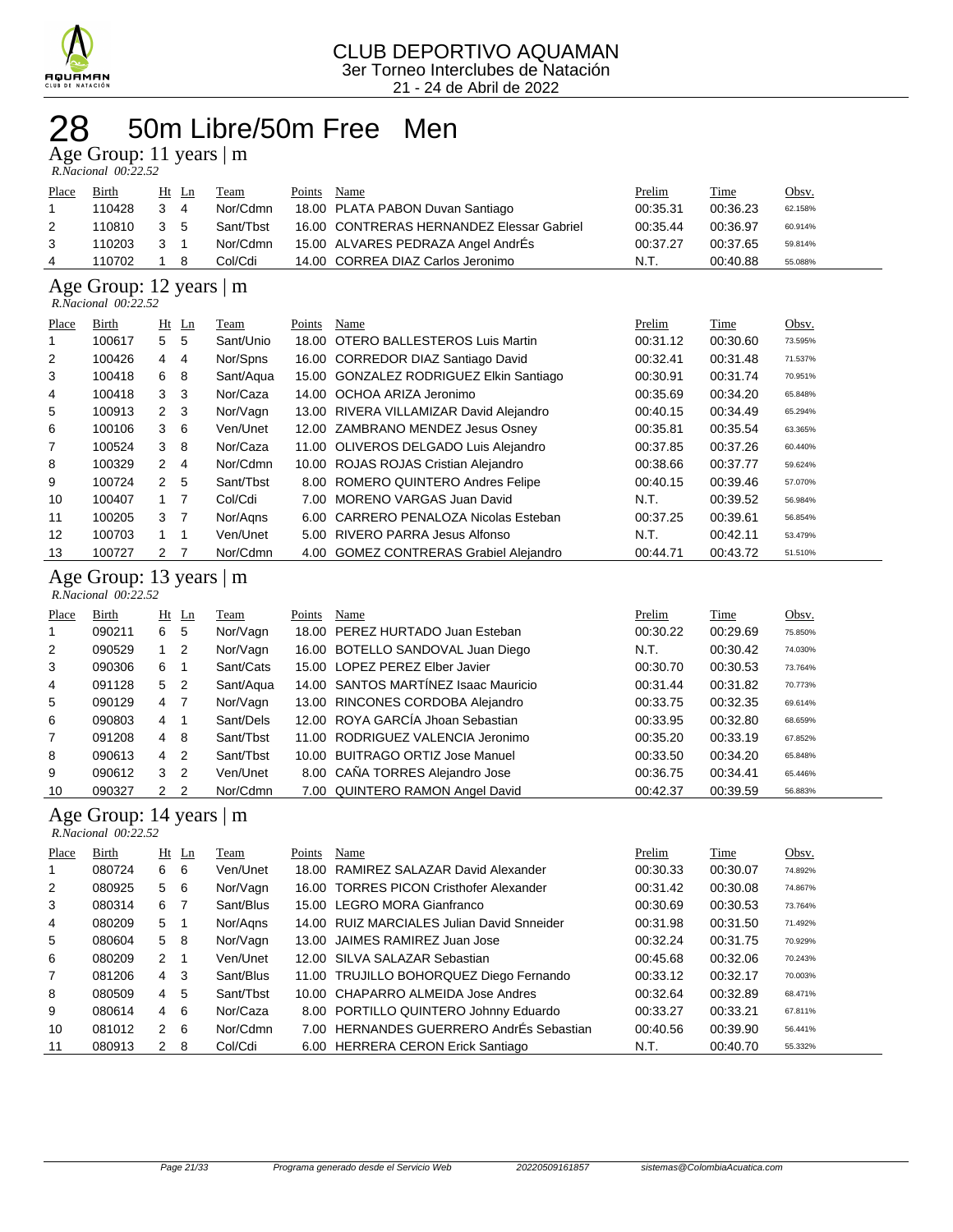

## 50m Libre/50m Free Men

Age Group: 15 years | m

| R.Nacional 00:22.52 |  |
|---------------------|--|

| Place          | <b>Birth</b> | Ht | Ln             | <b>Team</b> | Points | Name                                     | Prelim   | <b>Time</b> | Obsv.   |
|----------------|--------------|----|----------------|-------------|--------|------------------------------------------|----------|-------------|---------|
| $\mathbf{1}$   | 070727       |    | 6              | Ven/Unet    |        | 18.00 BURITICA MORALES Miguel Angel      | N.T.     | 00:26.58    | 84.725% |
| 2              | 070519       | 9  | $\overline{7}$ | Nor/Caza    |        | 16.00 MEDINA MEDINA Jose Santiago        | 00:28.21 | 00:27.82    | 80.949% |
| 3              | 070914       | 8  | -1             | Nor/Vagn    |        | 15.00 HERRERA PALACIO Miguel Angel       | 00:28.82 | 00:28.32    | 79.520% |
| 4              | 070131       |    | 5              | Nor/Cdmn    |        | 14.00 SEPÚLVEDA BUENO PHELPS Juan Felipe | 00:30.08 | 00:29.25    | 76.991% |
| 5              | 071221       | 9  | -8             | Nor/Cdmn    |        | 13.00 PUENTES TORREZ Juan                | 00:29.22 | 00:29.44    | 76.495% |
| 6              | 070731       | 8  | 8              | Sant/Thun   |        | 12.00 VILLAMIZAR AVILA NicolAs Esteban   | 00:29.57 | 00:30.30    | 74.323% |
| $\overline{7}$ | 070810       | 5  | 4              | Nor/Vagn    |        | 11.00 RAMIREZ GARCES AndrÉs Camilo       | 00:31.11 | 00:30.34    | 74.225% |
| 8              | 071204       | 6  | $\overline{4}$ | Sant/Blus   |        | 10.00 ACEVEDO FONSECA Juan Ignacio       | 00:30.15 | 00:30.51    | 73.812% |
| 9              | 071211       | 5  | 3              | Nor/Aans    |        | 8.00 RODRIGUEZ JULIO Richard Emmanuel    | 00:31.15 | 00:31.62    | 71.221% |

#### Age Group: 16 years | m

| R.Nacional 00:22.52 |  |
|---------------------|--|

|       | 1.1.1946.101141 00.22.92 |     |                |           |        |                                         |          |             |         |  |  |  |
|-------|--------------------------|-----|----------------|-----------|--------|-----------------------------------------|----------|-------------|---------|--|--|--|
| Place | Birth                    |     | $Ht$ Ln        | Team      | Points | Name                                    | Prelim   | <b>Time</b> | Obsv.   |  |  |  |
| 1     | 060929                   | 9   | 5              | Sant/Tbst |        | 18.00 OTERO BALLESTEROS Jesus Martin    | 00:25.45 | 00:26.34    | 85.497% |  |  |  |
| 2     | 060927                   | 8   | - 6            | Nor/Spns  |        | 16.00 CAPACHO MC CORMICK David Santiago | 00:26.56 | 00:26.41    | 85.271% |  |  |  |
| 3     | 060515                   | 7 8 |                | Mex/Agch  |        | 15.00 HERNANDEZ BUENO Diego Aiako       | 00:25.90 | 00:26.73    | 84.250% |  |  |  |
| 4     | 060105                   |     | - 6            | Nor/Caza  |        | 14.00 ISCALA JURADO Sebastian           | 00:26.74 | 00:27.07    | 83.192% |  |  |  |
| 5     | 060124                   |     | $\overline{2}$ | Nor/Caza  |        | 13.00 GUARIN OSORIO Santiago AndrÉs     | 00:27.36 | 00:27.88    | 80.775% |  |  |  |
| 6     | 061019                   | 9   |                | Nor/Cdmn  |        | 12.00 GARAVITO MORA Salvador            | 00:28.78 | 00:28.90    | 77.924% |  |  |  |
| 7     | 060511                   | 5 7 |                | Sant/Dels |        | 11.00 VEGA SOLER Tomas Felipe           | 00:31.46 | 00:30.85    | 72.998% |  |  |  |
| 8     | 060530                   | 6   | -3             | Nor/Caza  |        | 10.00 RUIZ MONCADA Fabian Jheriel       | 00:30.33 | 00:31.65    | 71.153% |  |  |  |
| 9     | 060804                   |     | -3             | Col/Cdi   |        | 8.00 ZAMBRANO COSME Tomas Felipe        | N.T.     | 00:33.55    | 67.124% |  |  |  |

#### Age Group: Jb 17y-18y | m  *R.Nacional 00:22.52*

| Place | <b>Birth</b> | $Ht$ Ln |     | <b>Team</b> | Points | Name                              | <b>Prelim</b> | <u>Time</u> | Obsv.   |
|-------|--------------|---------|-----|-------------|--------|-----------------------------------|---------------|-------------|---------|
|       | 040727       |         | 4   | Nor/Caza    |        | 18.00 BARRAGAN VERA Kevin         | 00:24.86      | 00:25.43    | 88.557% |
| 2     | 050406       | -9      | - 6 | Nor/Caza    |        | 16.00 RIOS PEÑA Santiago          | 00:26.49      | 00:26.14    | 86.151% |
| 3     | 050108       | 8       | -2  | Sant/Tbst   |        | 15.00 GOMEZ CHACON David Mauricio | 00:27.21      | 00:27.27    | 82.582% |
| 4     | 040903       | 7 1     |     | Nor/Spns    |        | 14.00 REYES VILLARREAL Luis David | 00:28.94      | 00:28.79    | 78.222% |
| 5     | 050929       |         |     | Nor/Vagn    |        | 13.00 PINEDA PINZON David Gerardo | 00:28.70      | 00:28.83    | 78.113% |

#### Age Group: Mayores | m

 *R.Nacional 00:22.52* 

| Place          | Birth  |    | $Ht$ Ln        | Team                 | Points | Name                                  | Prelim   | <b>Time</b> | Obsv.   |
|----------------|--------|----|----------------|----------------------|--------|---------------------------------------|----------|-------------|---------|
| 1              | 001228 | 9  | 4              | Ant/H <sub>20a</sub> |        | 18.00 MOLINARES VALENCIA Diego Aldair | 00:24.62 | 00:24.60    | 91.545% |
| 2              | 990811 | 8  | 4              | Nor/Caza             |        | 16.00 CHAVEZ HERRERA Felipe           | 00:24.74 | 00:25.32    | 88.942% |
| 3              | 010629 | 8  | 5              | Ant/Cadm             |        | 15.00 LOPEZ CARMONA Daniel Stiven     | 00:25.57 | 00:25.40    | 88.661% |
| 4              | 020804 |    | 5              | Sant/Tbst            |        | 14.00 VALBUENA CORTES Sergio David    | 00:25.72 | 00:25.48    | 88.383% |
| 5              | 971110 | 9  | -3             | Sant/Aqua            |        | 13.00 FERNANDEZ ALBARRAN Tony         | 00:26.03 | 00:25.96    | 86.749% |
| 6              | 031110 |    | 7 <sup>3</sup> | Nor/Caza             |        | 12.00 VALLEJO FERNANDEZ Jhon Santiago | 00:26.24 | 00:26.12    | 86.217% |
| $\overline{7}$ | 031006 | 8  | - 3            | Nor/Spns             |        | 11.00 TORRES LIZARAZO Faiber Dubal    | 00:26.24 | 00:26.77    | 84.124% |
| 8              | 031116 | 8  | $\overline{7}$ | Sant/Tbst            |        | 10.00 MUJICA SÁNCHEZ Carlos Santiago  | 00:28.34 | 00:26.86    | 83.842% |
| 9              | 031028 | 9  | $\overline{2}$ | Ven/Unet             |        | 8.00 BECERRA MEDINA Omar Daniel       | 00:27.16 | 00:27.05    | 83.253% |
| 10             | 001118 | 1. | 4              | Ant/Hura             |        | 7.00 MUNERA CASTRO Juan Pablo         | N.T.     | 00:28.85    | 78.059% |
| 11             | 800801 | 6  | $\overline{2}$ | Nor/Liga             |        | 6.00 RAMIREZ GALVIS Andres Eduardo    | 00:30.60 | 00:29.92    | 75.267% |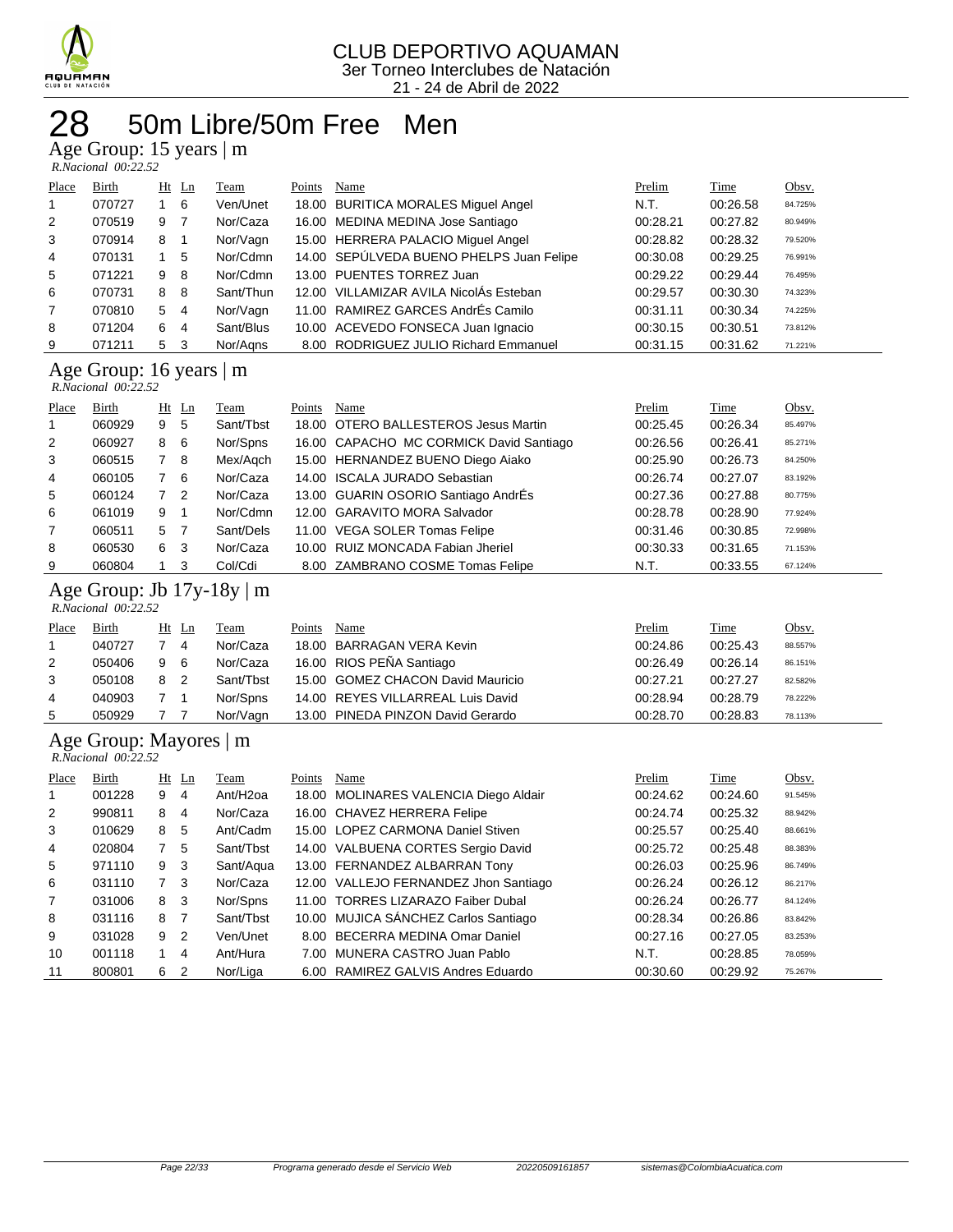

### 29 400m Comb.Ind/400m Medley Women

Age Group: Jb  $16y-17y \mid f$  *R.Nacional 04:55.39* 

|       | 1.1110.001001 0 <del>1</del> .33.33 |          |           |                                 |        |                  |         |  |
|-------|-------------------------------------|----------|-----------|---------------------------------|--------|------------------|---------|--|
| Place | $\mathbf{r}$<br>Birth               | Ht<br>Ln | l'eam     | Points<br>Name                  | Prelim | m.<br>l'ime      | Obsv.   |  |
|       | 060505                              |          | Sant/Unio | NIÑO DALLOS MarÍa Jose<br>18.00 | N.T.   | 05.4052<br>+ສ.ບ∠ | 84.513% |  |
|       |                                     |          |           |                                 |        |                  |         |  |

## 30 400m Comb.Ind/400m Medley Men

Age Group: 13 years | m  *R.Nacional 04:20.81* 

| Place                                              | Birth                                                      |             | $Ht$ Ln | Team      | Points | Name                                  | Prelim   | Time     | Obsv.   |  |  |
|----------------------------------------------------|------------------------------------------------------------|-------------|---------|-----------|--------|---------------------------------------|----------|----------|---------|--|--|
|                                                    | 090921                                                     |             | 3       | Sant/Agua |        | 18.00 RAVELO FLOREZ David Santiago    | N.T.     | 06:04.71 | 71.512% |  |  |
|                                                    | Age Group: Jb $17y-18y \mid m$<br>$R. Nacional$ $04:20.81$ |             |         |           |        |                                       |          |          |         |  |  |
| Place                                              | Birth                                                      |             | $Ht$ Ln | Team      | Points | Name                                  | Prelim   | Time     | Obsv.   |  |  |
|                                                    | 040420                                                     | $1 \quad 4$ |         | Nor/Vagn  |        | 18.00 AREVALO PINTO Fredy Alejandro   | 04:53.31 | 04:58.44 | 87.391% |  |  |
| 2                                                  | 040924                                                     |             |         | Sant/Dels |        | 16.00 ALMAIDA SANDOVAL Jhoseph Steven | N.T.     | 05:22.65 | 80.834% |  |  |
| Age Group: Mayores   m<br>$R. Nacional$ $04:20.81$ |                                                            |             |         |           |        |                                       |          |          |         |  |  |
| Place                                              | Birth                                                      | Ht          | Ln      | Team      | Points | Name                                  | Prelim   | Time     | Obsv.   |  |  |
|                                                    | 010629                                                     | 1           | 5       | Ant/Cadm  |        | 18.00 LOPEZ CARMONA Daniel Stiven     | 04:45.55 | 04:52.50 | 89.166% |  |  |
| 2                                                  | 870628                                                     |             | 6       | Nor/Vagn  |        | 16.00 CARRILLO ROZO David             | 04:48.12 | 05:00.62 | 86.757% |  |  |

## 31 200m Espalda/200m Back Women

Age Group: 13 years  $|f|$ 

|       | $R. Nacional$ 02:13.64                              |         |           |                                      |          |          |         |  |
|-------|-----------------------------------------------------|---------|-----------|--------------------------------------|----------|----------|---------|--|
| Place | Birth                                               | Ht Ln   | Team      | Name<br>Points                       | Prelim   | Time     | Obsv.   |  |
|       | 090108                                              | 6       | Ven/Dscv  | 18.00 LEAL SANCHEZ Marialba Isabella | N.T.     | 03:15.73 | 68.278% |  |
|       | 090703                                              | 3       | Nor/Vagn  | 16.00 LEAL GONZÁLEZ Hanna Sophia     | 03:17.57 | 03:17.18 | 67.776% |  |
|       | Age Group: 15 years $ f $<br>$R. Nacional$ 02:13.64 |         |           |                                      |          |          |         |  |
| Place | Birth                                               | $Ht$ Ln | Team      | Name<br>Points                       | Prelim   | Time     | Obsv.   |  |
|       | 071018                                              | 5       | Sant/Tbst | 18.00 BONILLA MEJÍA Valery Sofia     | 03:06.77 | 03:07.11 | 71.423% |  |

# 32 200m Espalda/200m Back Men

Age Group: 11 years | m  *R.Nacional 01:56.40* 

| Place | Birth  | Ht<br>Ln | `eam     | Points | Name                                 | Prelim | <b>Time</b> | Obsv.   |
|-------|--------|----------|----------|--------|--------------------------------------|--------|-------------|---------|
|       | 110825 |          | Nor/Spns |        | 18.00 PARADA QUINTERO Andres Gabriel |        | 03:45.39    | 51.644% |

# 33 50m Mariposa/50m Fly Women

Age Group: 10 years | f  *R.Nacional 00:26.74* 

| Place | Birth  | Ht Ln | Team      | Name<br>Points                          | Prelim | Time     | Obsv.   |
|-------|--------|-------|-----------|-----------------------------------------|--------|----------|---------|
|       | 120928 |       | Sant/Tbst | 18.00 CONTRERAS HERNANDEZ Valeria Sofia | N.T.   | 00:44.67 | 59.861% |
|       | 120521 |       | Ven/Unet  | 16.00 GARCIA MALDONADO Angie Gabriela   | N.T.   | 00:45.27 | 59.068% |
|       | 120820 | - 6   | Ven/Unet  | 15.00 ROJAS RAMIREZ Laura Sofia         | N.T.   | 00:57.89 | 46.191% |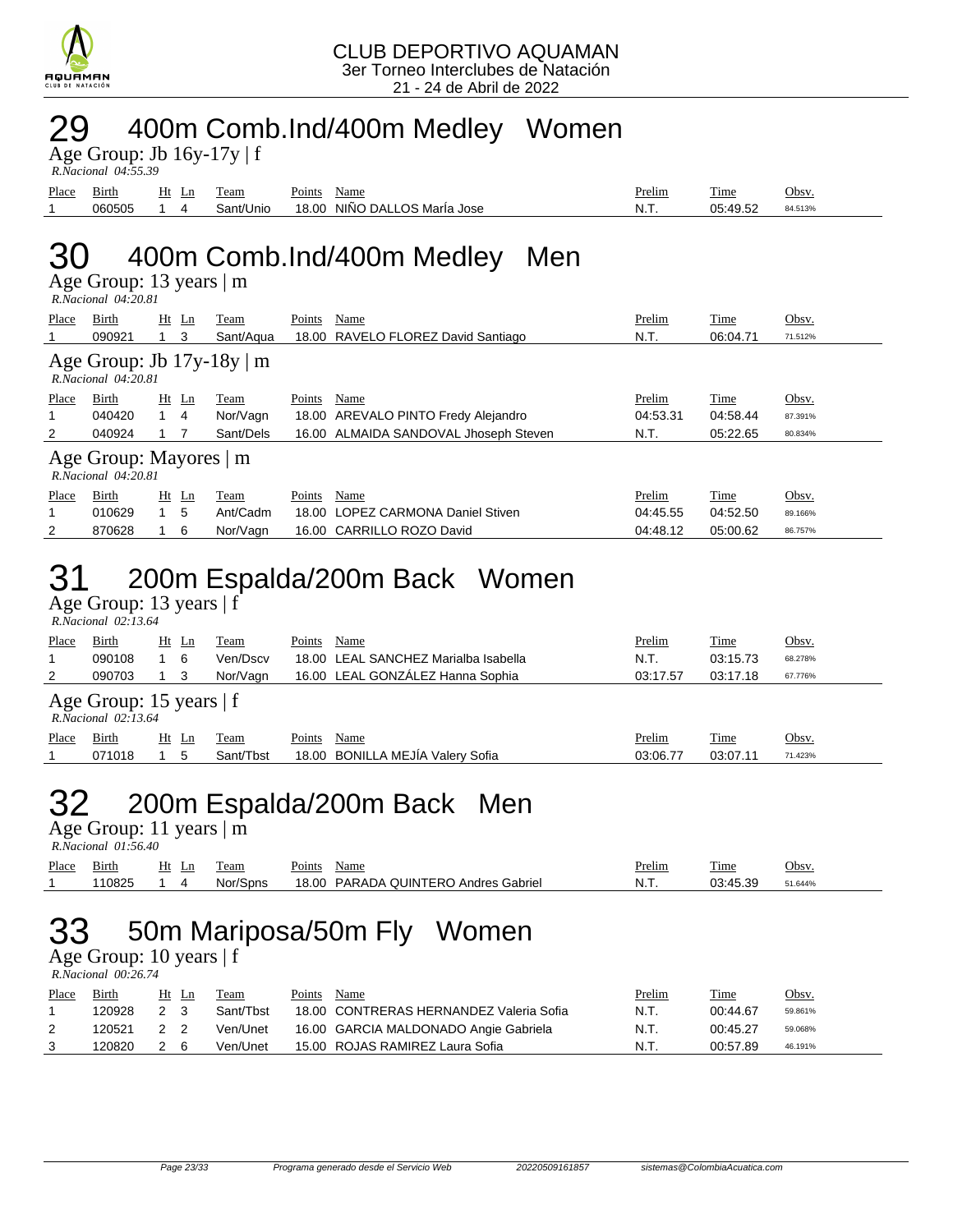

## 33 50m Mariposa/50m Fly Women

| Age Group: 11 years   f |  |
|-------------------------|--|
| R.Nacional 00:26.74     |  |

| <b>Place</b><br>1                                   | <b>Birth</b><br>110117                         | $\mathbf{1}$   | $Ht$ Ln<br>3   | <b>Team</b><br>Col/Cdi | <b>Points</b> | <b>Name</b><br>18.00 ANACONA CEBALLOS Laura Stephania | <b>Prelim</b><br>N.T. | <b>Time</b><br>00:48.30 | Obsv.<br>55.362% |
|-----------------------------------------------------|------------------------------------------------|----------------|----------------|------------------------|---------------|-------------------------------------------------------|-----------------------|-------------------------|------------------|
| 2                                                   | 110824                                         | $\overline{2}$ | 1              | Ven/Unet               |               | 16.00 SUAREZ CHACON Natalia Sophia                    | N.T.                  | 01:15.61                | 35.366%          |
|                                                     | Age Group: 12 years   f<br>R.Nacional 00:26.74 |                |                |                        |               |                                                       |                       |                         |                  |
| <u>Place</u>                                        | Birth                                          |                | Ht Ln          | <b>Team</b>            | Points        | Name                                                  | Prelim                | <b>Time</b>             | Obsv.            |
| 1                                                   | 101223                                         | 5              | 8              | Ven/Unet               |               | 18.00 ANAYA HERNANDEZ Scarleth Nickol                 | 01:42.07              | 00:46.27                | 57.791%          |
| 2                                                   | 100515                                         | $\overline{2}$ | 8              | Col/Cdi                |               | 16.00 TRIANA RAMOS Sarah Sofia                        | N.T.                  | 00:50.65                | 52.794%          |
|                                                     | Age Group: 13 years   f<br>R.Nacional 00:26.74 |                |                |                        |               |                                                       |                       |                         |                  |
| Place                                               | Birth                                          | Ht Ln          |                | Team                   | Points        | Name                                                  | Prelim                | Time                    | Obsv.            |
| 1                                                   | 090125                                         | 4              | 6              | Ven/Xnt                |               | 18.00 RAMIREZ GUTIERREZ Keilly Yojana                 | 00:34.58              | 00:32.57                | 82.100%          |
| 2                                                   | 090309                                         | 5              | 6              | Sant/Unio              |               | 16.00 CASTILLO CABALLERO Laura Vanessa                | 00:34.46              | 00:34.64                | 77.194%          |
| 3                                                   | 090330                                         | 3              | 7              | Nor/Vagn               |               | 15.00 FUENTES CRISPIN Nicoll Alejandra                | 00:36.64              | 00:37.63                | 71.060%          |
| 4                                                   | 090907                                         | 2              | 4              | Nor/Vagn               |               | 14.00 CHAPARRO TRUJILLO Marla Belen                   | N.T.                  | 00:41.59                | 64.294%          |
| 5                                                   | 090625                                         | 4              | 1              | Sant/Tbst              |               | 13.00 SILVA BALAGUERA Leidy Daniela                   | 00:43.11              | 00:41.82                | 63.941%          |
| 6                                                   | 090825                                         | 2              | 7              | Col/Cdi                |               | 12.00 VARGAS RUIZ Samantha Isabella                   | N.T.                  | 00:45.86                | 58.308%          |
| 7                                                   | 090626                                         | $\mathbf{1}$   | 5              | Nor/Cdmn               | 11.00         | RAMIREZ PARADA Salome                                 | N.T.                  | 00:49.18                | 54.372%          |
| 8                                                   | 090612                                         | 3              | 1              | Ven/Unet               |               | 10.00 CAÑA TORRES Alma Victoria                       | 01:09.28              | 00:50.07                | 53.405%          |
| Age Group: 14 years   f<br>$R$ .Nacional $00.26.74$ |                                                |                |                |                        |               |                                                       |                       |                         |                  |
| <u>Place</u>                                        | Birth                                          |                | <u>Ht</u> Ln   | Team                   | Points        | Name                                                  | Prelim                | <b>Time</b>             | Obsv.            |
| 1                                                   | 080719                                         | 4              | 3              | Sant/Cats              |               | 18.00 JIMENEZ MAYORGA Marla Juliana                   | 00:34.21              | 00:34.65                | 77.172%          |
| 2                                                   | 080210                                         | 3              | 2              | Sant/Thun              |               | 16.00 CAÑON PACHECO Sara Alejandra                    | 00:36.20              | 00:34.80                | 76.839%          |
| 3                                                   | 081201                                         | $\mathbf{1}$   | 4              | Ven/Xnt                |               | 15.00 RANGEL GUILLEN Marliany                         | N.T.                  | 00:37.12                | 72.037%          |
| 4                                                   | 080206                                         | 4              | 7              | Sant/Unio              |               | 14.00 GARCÍA MORENO MarÍa Sofia                       | 00:36.32              | 00:38.02                | 70.331%          |
| 5                                                   | 080624                                         | 5              | 1              | Nor/Caza               |               | 13.00 CACERES SÁNCHEZ Laura Catalina                  | 00:39.50              | 00:41.82                | 63.941%          |
|                                                     | Age Group: 15 years   f<br>R.Nacional 00:26.74 |                |                |                        |               |                                                       |                       |                         |                  |
| Place                                               | Birth                                          |                | $Ht$ Ln        | Team                   | Points        | Name                                                  | Prelim                | Time                    | Obsv.            |
| 1                                                   | 070402                                         | $2^{\circ}$    | 5              | Mex/Aqch               |               | 18.00 CERVANTES BARRERA Dana Camila                   | N.T.                  | 00:39.27                | 68.093%          |
| Age Group: Jb 16y-17y   f<br>R.Nacional 00:26.74    |                                                |                |                |                        |               |                                                       |                       |                         |                  |
| Place                                               | Birth                                          |                | <u>Ht</u> Ln   | Team                   | Points        | Name                                                  | Prelim                | Time                    | Obsv.            |
| 1                                                   | 060114                                         | 4              | 4              | Nor/Alop               |               | 18.00 LAZARO CACERES Sandra Viviana                   | 00:32.10              | 00:30.85                | 86.677%          |
| 2                                                   | 051212                                         | 5              | 5              | Nor/Caza               |               | 16.00 MEDINA MEDINA MarÍa Jimena                      | 00:32.41              | 00:32.08                | 83.354%          |
| 3                                                   | 051226                                         | 3              | 5              | Ant/Hura               |               | 15.00 MUNERA CASTRO MarÍa Isabela                     | 00:33.42              | 00:32.60                | 82.025%          |
| 4                                                   | 050419                                         | 4              | 5              | Nor/Vagn               |               | 14.00 ANGARITA FUENTES Sofia                          | 00:32.51              | 00:32.78                | 81.574%          |
| 5                                                   | 060924                                         | 5              | 7              | Ven/Tsc                |               | 13.00 SAYAGO PEREZ Camila Alejandra                   | 00:36.22              | 00:33.73                | 79.277%          |
| 6                                                   | 060505                                         | 3              | 3              | Sant/Unio              |               | 12.00 NIÑO DALLOS MarÍa Jose                          | 00:34.44              | 00:34.76                | 76.928%          |
| 7                                                   | 060330                                         | 5              | 3              | Nor/Vagn               |               | 11.00 MACH GIL Fabiola Valentina                      | 00:34.08              | 00:34.79                | 76.861%          |
| 8                                                   | 050101                                         | 5              | $\overline{2}$ | Nor/Vagn               |               | 10.00 CASTAÑO MONROY Natalia                          | 00:34.73              | 00:35.75                | 74.797%          |
| 9                                                   | 051118                                         | 4              | $\overline{2}$ | Ven/Unet               |               | 8.00 ANAYA HERNANDEZ Mariana                          | 00:35.82              | 00:37.37                | 71.555%          |
| 10                                                  | 060126                                         | 38             |                | Col/Cdi                |               | 7.00 HERNANDEZ BAUTISTA Danna Sofia                   | N.T.                  | 00:42.92                | 62.302%          |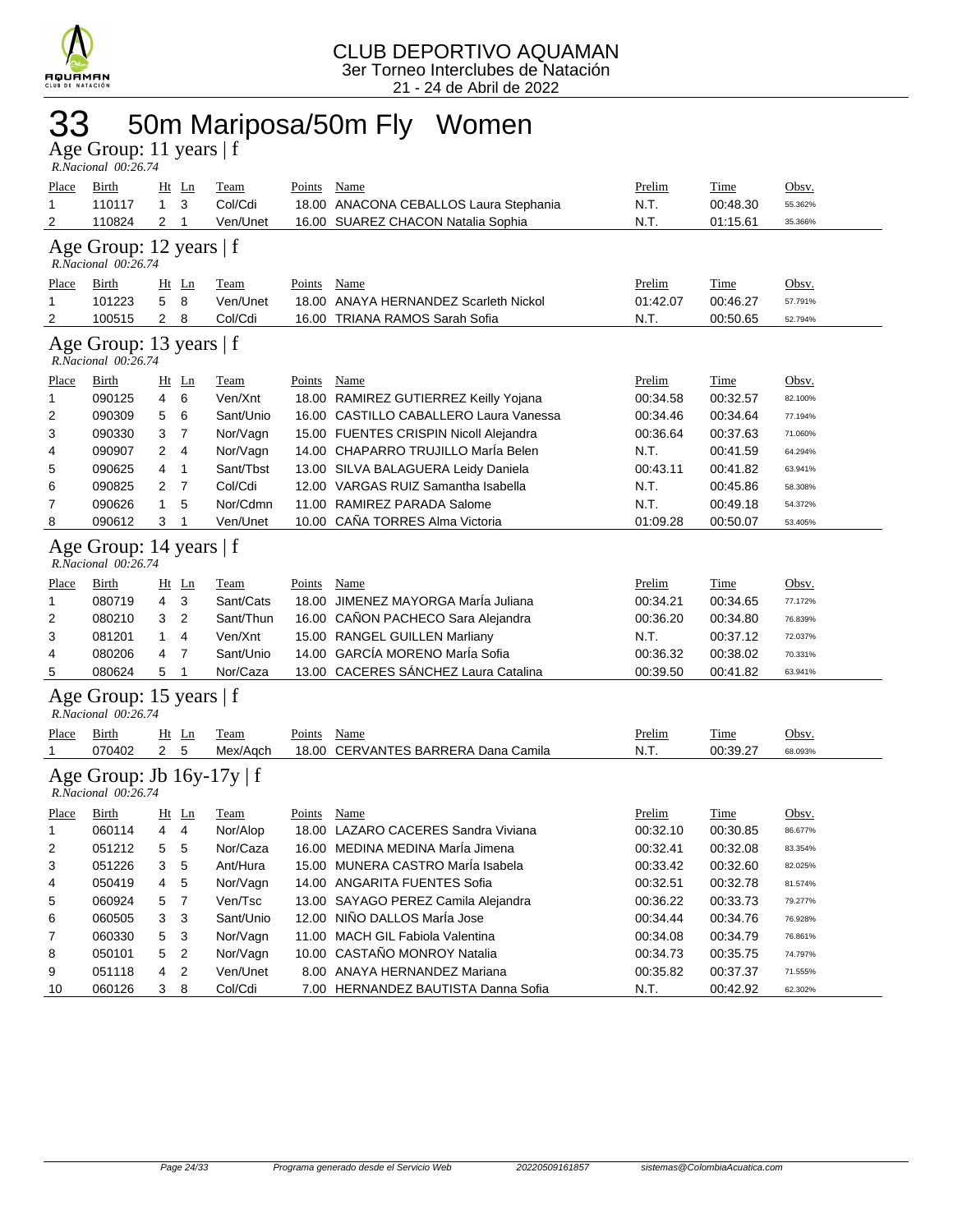

## 33 50m Mariposa/50m Fly Women

|  | Age Group: Mayores   f |  |
|--|------------------------|--|
|  |                        |  |

| R.Nacional 00:26.74 |  |  |  |  |  |
|---------------------|--|--|--|--|--|

| Place | <b>Birth</b> | Ht Ln | Team      | Points | Name                         | <u>Prelim</u> | <b>Time</b> | Obsv.   |
|-------|--------------|-------|-----------|--------|------------------------------|---------------|-------------|---------|
|       | 040915 3 4   |       | Sant/Unio |        | 18.00 NIÑO DALLOS Valery     | 00:32.15      | 00:31.48    | 84.943% |
|       | 030918 5 4   |       | Nor/Spns  |        | 16.00 CASTAÑO MONROY Juliana | 00:31.66      | 00:32.71    | 81.749% |

## 34 50m Mariposa/50m Fly Men

Age Group: 11 years | m

 *R.Nacional 00:23.99* 

| Place | <b>Birth</b>             | Ht | Ln             | Team      | Points | Name                                    | Prelim   | Time     | Obsv.   |
|-------|--------------------------|----|----------------|-----------|--------|-----------------------------------------|----------|----------|---------|
| 1     | 110428                   | 3  | 6              | Nor/Cdmn  | 18.00  | PLATA PABON Duvan Santiago              | 00:47.96 | 00:41.16 | 58.285% |
| 2     | 110315                   | 4  | $\overline{7}$ | Sant/Tbst |        | 16.00 SERPA CARRENO Juan Jose           | 00:41.18 | 00:41.93 | 57.214% |
| 3     | 110702                   | 2  | 7              | Col/Cdi   |        | 15.00 CORREA DIAZ Carlos Jeronimo       | N.T.     | 00:43.23 | 55.494% |
|       | Age Group: 12 years   m  |    |                |           |        |                                         |          |          |         |
|       | R.Nacional 00:23.99      |    |                |           |        |                                         |          |          |         |
| Place | Birth                    | Ht | Ln             | Team      | Points | Name                                    | Prelim   | Time     | Obsv.   |
| 1     | 100418                   | 6  | 2              | Sant/Aqua |        | 18.00 GONZALEZ RODRIGUEZ Elkin Santiago | 00:32.73 | 00:32.98 | 72.741% |
| 2     | 100617                   | 8  | 1              | Sant/Unio |        | 16.00 OTERO BALLESTEROS Luis Martin     | 00:33.24 | 00:33.02 | 72.653% |
| 3     | 100426                   | 5  | 5              | Nor/Spns  |        | 15.00 CORREDOR DIAZ Santiago David      | 00:34.78 | 00:34.86 | 68.818% |
| 4     | 100224                   | 3  | 4              | Nor/Vagn  |        | 14.00 VEGA ARIAS Andrey Santiago        | 00:42.59 | 00:38.91 | 61.655% |
| 5     | 100205                   | 4  | 1              | Nor/Agns  |        | 13.00 CARRERO PENALOZA Nicolas Esteban  | 00:41.33 | 00:39.29 | 61.059% |
| 6     | 100913                   | 2  | 4              | Nor/Vagn  |        | 12.00 RIVERA VILLAMIZAR David Alejandro | 00:55.79 | 00:39.44 | 60.827% |
| 7     | 100106                   | 3  | 8              | Ven/Unet  |        | 11.00 ZAMBRANO MENDEZ Jesus Osney       | 00:50.88 | 00:44.14 | 54.350% |
| 8     | 100724                   | 3  | 2              | Sant/Tbst | 10.00  | ROMERO QUINTERO Andres Felipe           | 00:48.84 | 00:45.87 | 52.300% |
| 9     | 100407                   | 1  | 3              | Col/Cdi   |        | 8.00 MORENO VARGAS Juan David           | N.T.     | 00:46.97 | 51.075% |
| 10    | 100329                   | 3  | 1              | Nor/Cdmn  |        | 7.00 ROJAS ROJAS Cristian Alejandro     | 00:49.22 | 00:47.63 | 50.367% |
| 11    | 100727                   | 2  | 5              | Nor/Cdmn  |        | 6.00 GOMEZ CONTRERAS Grabiel Alejandro  | 00:56.63 | 00:54.24 | 44.229% |
|       | Age Group: 13 years   m  |    |                |           |        |                                         |          |          |         |
|       | R.Nacional 00:23.99      |    |                |           |        |                                         |          |          |         |
| Place | <b>Birth</b>             |    | Ht Ln          | Team      | Points | Name                                    | Prelim   | Time     | Obsv.   |
| 1     | 090921                   | 6  | 6              | Sant/Aqua |        | 18.00 RAVELO FLOREZ David Santiago      | 00:31.60 | 00:31.55 | 76.038% |
| 2     | 090803                   | 7  | 1              | Sant/Dels |        | 16.00 ROYA GARCÍA Jhoan Sebastian       | 00:33.28 | 00:33.24 | 72.172% |
| 3     | 090815                   | 5  | 3              | Nor/Vagn  |        | 15.00 AVENDAÑO BOADA Brandon AndrÉs     | 00:34.90 | 00:33.72 | 71.145% |
| 4     | 090211                   | 6  | 8              | Nor/Vagn  |        | 14.00 PEREZ HURTADO Juan Esteban        | 00:34.04 | 00:34.27 | 70.003% |
| 5     | 090306                   | 4  | 3              | Sant/Cats |        | 13.00 LOPEZ PEREZ Elber Javier          | 00:38.39 | 00:35.30 | 67.960% |
| 6     | 091208                   | 3  | 5              | Sant/Tbst | 12.00  | RODRIGUEZ VALENCIA Jeronimo             | 00:42.65 | 00:37.42 | 64.110% |
| 7     | 090129                   | 3  | 3              | Nor/Vagn  |        | 11.00 RINCONES CORDOBA Alejandro        | 00:42.70 | 00:38.03 | 63.082% |
| 8     | 091128                   | 4  | 5              | Sant/Aqua |        | 10.00 SANTOS MARTÍNEZ Isaac Mauricio    | 00:37.77 | 00:38.82 | 61.798% |
| 9     | 090327                   | 3  | 7              | Nor/Cdmn  |        | 8.00 QUINTERO RAMON Angel David         | 00:49.22 | 00:45.98 | 52.175% |
|       | Age Group: 14 years $ m$ |    |                |           |        |                                         |          |          |         |
|       | R.Nacional 00:23.99      |    |                |           |        |                                         |          |          |         |
| Place | <b>Birth</b>             |    | Ht Ln          | Team      | Points | Name                                    | Prelim   | Time     | Obsv.   |

| <b>Place</b> | <b>DILII</b> |            | пы ын | теаш      | <b>POIIIIS</b> | <b>Name</b>                                | <b>FIGHIII</b> | тине     | $\overline{\text{UDSV}}$ . |
|--------------|--------------|------------|-------|-----------|----------------|--------------------------------------------|----------------|----------|----------------------------|
| $\mathbf{1}$ | 080209       | 6          |       | Nor/Agns  |                | 18.00 RUIZ MARCIALES Julian David Snneider | 00:33.36       | 00:32.89 | 72.940%                    |
| 2            | 080724       | 5          |       | Ven/Unet  |                | 16.00 RAMIREZ SALAZAR David Alexander      | 00:35.84       | 00:33.06 | 72.565%                    |
| 3            | 080314       | 5 4        |       | Sant/Blus |                | 15.00 LEGRO MORA Gianfranco                | 00:34.30       | 00:33.77 | 71.039%                    |
| 4            | 080209       | 5          | 2     | Ven/Unet  |                | 14.00 SILVA SALAZAR Sebastian              | 00:35.67       | 00:34.46 | 69.617%                    |
| 5            | 080604       | 5 8        |       | Nor/Vagn  |                | 13.00 JAIMES RAMIREZ Juan Jose             | 00:37.17       | 00:35.44 | 67.692%                    |
| 6            | 081206       | $4\quad 4$ |       | Sant/Blus |                | 12.00 TRUJILLO BOHORQUEZ Diego Fernando    | 00:37.30       | 00:37.95 | 63.215%                    |
| 7            | 080913       | 2          | -2    | Col/Cdi   |                | 11.00 HERRERA CERON Erick Santiago         | N.T.           | 00:41.30 | 58.087%                    |
| 8            | 080614       | 4          | - 2   | Nor/Caza  |                | 10.00 PORTILLO QUINTERO Johnny Eduardo     | 00:40.62       | 00:41.74 | 57.475%                    |
| 9            | 080509       | 4          | 8     | Sant/Tbst |                | 8.00 CHAPARRO ALMEIDA Jose Andres          | 00:41.55       | 00:42.87 | 55.960%                    |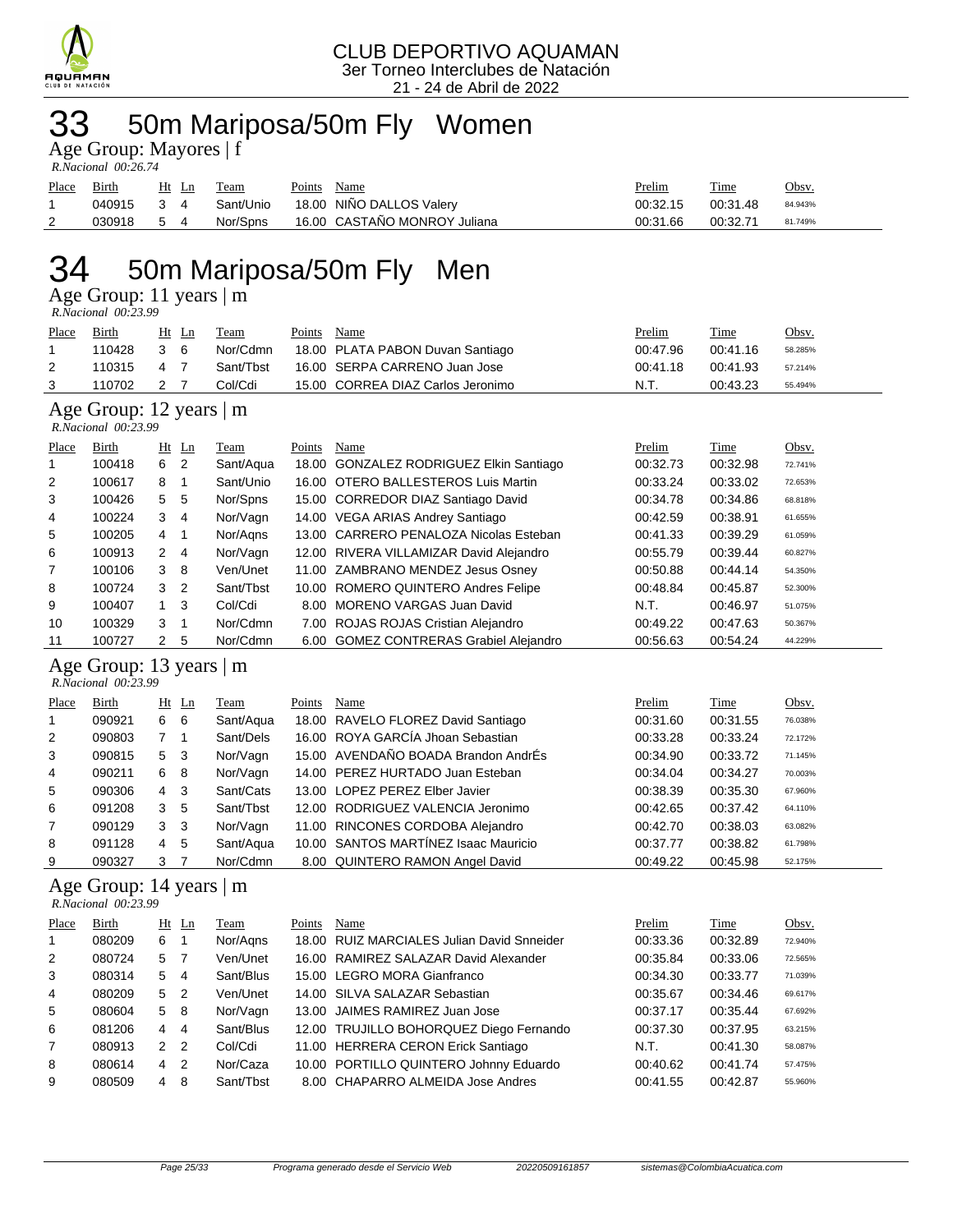

#### CLUB DEPORTIVO AQUAMAN 3er Torneo Interclubes de Natación

21 - 24 de Abril de 2022

Continuing... Event: 34 50m Mariposa/50m Fly Age Group: 15 YEARS | M

### Age Group: 15 years | m

|                | R.Nacional 00:23.99 |     |         |           |        |                                          |          |          |         |
|----------------|---------------------|-----|---------|-----------|--------|------------------------------------------|----------|----------|---------|
| Place          | Birth               |     | $Ht$ Ln | Team      | Points | Name                                     | Prelim   | Time     | Obsv.   |
| $\mathbf{1}$   | 070519              |     | - 3     | Nor/Caza  |        | 18.00 MEDINA MEDINA Jose Santiago        | 00:28.92 | 00:28.62 | 83.823% |
| 2              | 070727              |     | 5       | Ven/Unet  |        | 16.00 BURITICA MORALES Miguel Angel      | N.T.     | 00:30.52 | 78.604% |
| 3              | 071215              | 8   | 7       | Sant/Unio |        | 15.00 FRANCO FONSECA AndrÉs Felipe       | 00:32.89 | 00:31.72 | 75.631% |
| 4              | 070914              | 7 8 |         | Nor/Vagn  |        | 14.00 HERRERA PALACIO Miguel Angel       | 00:33.84 | 00:32.14 | 74.642% |
| 5              | 071221              | 5   |         | Nor/Cdmn  |        | 13.00 PUENTES TORREZ Juan                | 00:36.90 | 00:34.53 | 69.476% |
| 6              | 071211              | 5   | - 6     | Nor/Agns  |        | 12.00 RODRIGUEZ JULIO Richard Emmanuel   | 00:35.18 | 00:34.70 | 69.135% |
| $\overline{7}$ | 070311              | 4   | - 6     | Nor/Vagn  |        | 11.00 MORA GAVIRIA David Santiago        | 00:39.19 | 00:35.79 | 67.030% |
| 8              | 070131              | 2   | -6      | Nor/Cdmn  |        | 10.00 SEPÚLVEDA BUENO PHELPS Juan Felipe | 00:32.68 | 00:41.00 | 58.512% |

Age Group: 16 years  $|m \nvert$ 

| R.Nacional 00:23.99 |
|---------------------|
|                     |

| Place          | <b>Birth</b> |     | $Ht$ Ln                    | <b>Team</b> | Points | Name                                    | Prelim   | <b>Time</b> | Obsv.   |
|----------------|--------------|-----|----------------------------|-------------|--------|-----------------------------------------|----------|-------------|---------|
| $\overline{1}$ | 060515       |     | $\overline{\phantom{0}}^2$ | Mex/Agch    |        | 18.00 HERNANDEZ BUENO Diego Aiako       | 00:28.01 | 00:27.68    | 86.669% |
| 2              | 060927       | 7 5 |                            | Nor/Spns    |        | 16.00 CAPACHO MC CORMICK David Santiago | 00:28.37 | 00:28.12    | 85.313% |
| 3              | 060929       | 8   | - 5                        | Sant/Tbst   |        | 15.00 OTERO BALLESTEROS Jesus Martin    | 00:28.35 | 00:28.21    | 85.041% |
| $\overline{4}$ | 060511       | 6   |                            | Sant/Dels   |        | 14.00 VEGA SOLER Tomas Felipe           | 00:33.10 | 00:32.53    | 73.747% |
| 5              | 060804       |     | $\overline{4}$             | Col/Cdi     |        | 13.00 ZAMBRANO COSME Tomas Felipe       | N.T.     | 00:35.18    | 68.192% |
| 6              | 061019       |     |                            | Nor/Cdmn    |        | 12.00 GARAVITO MORA Salvador            | 00:33.00 | 00:35.31    | 67.941% |

#### Age Group: Jb 17y-18y | m  *R.Nacional 00:23.99*

| Place | Birth  | Ht<br>Ln | Team     | Points | Name                              | Prelim   | Time     | Obsv.   |
|-------|--------|----------|----------|--------|-----------------------------------|----------|----------|---------|
|       | 040727 | 6 5      | Nor/Caza |        | 18.00 BARRAGAN VERA Kevin         | 00:28.65 | 00:27.63 | 86.826% |
|       | 040416 | 8 3      | Nor/Vagn |        | 16.00 ARIAS LARGO Angel Joseph    | 00:28.67 | 00:28.97 | 82.810% |
|       | 040903 | 76       | Nor/Spns |        | 15.00 REYES VILLARREAL Luis David | 00:31.24 | 00:31.58 | 75.966% |
|       | 050929 |          | Nor/Vagn |        | 14.00 PINEDA PINZON David Gerardo | 00:32.03 | 00:34.15 | 70.249% |

### Age Group: Mayores | m

| R.Nacional 00:23.99 |  |
|---------------------|--|

| Place          | <b>Birth</b> |                | $Ht$ Ln        | <b>Team</b>          | Points | Name                                  | Prelim   | <b>Time</b> | Obsv.   |
|----------------|--------------|----------------|----------------|----------------------|--------|---------------------------------------|----------|-------------|---------|
| $\mathbf{1}$   | 001228       | $\overline{2}$ | - 3            | Ant/H <sub>20a</sub> |        | 18.00 MOLINARES VALENCIA Diego Aldair | N.T.     | 00:26.40    | 90.871% |
| 2              | 020804       |                | $\overline{4}$ | Sant/Tbst            |        | 16.00 VALBUENA CORTES Sergio David    | 00:27.18 | 00:27.15    | 88.361% |
| 3              | 990811       | 8              | 4              | Nor/Caza             |        | 15.00 CHAVEZ HERRERA Felipe           | 00:26.23 | 00:27.29    | 87.908% |
| $\overline{4}$ | 031222       | 6              | 4              | Nor/Spns             |        | 14.00 GUZMAN GOMEZ Ronald Alejandro   | 00:27.59 | 00:28.26    | 84.890% |
| 5              | 001118       | 8              | -6             | Ant/Hura             |        | 13.00 MUNERA CASTRO Juan Pablo        | 00:29.87 | 00:28.59    | 83.910% |
| 6              | 031110       | 6              | -3             | Nor/Caza             |        | 12.00 VALLEJO FERNANDEZ Jhon Santiago | 00:29.77 | 00:29.35    | 81.738% |
|                | 800801       | 8              | - 8            | Nor/Liga             |        | 11.00 RAMIREZ GALVIS Andres Eduardo   | 00:33.43 | 00:33.95    | 70.663% |

### 35 200m Pecho/200m Breast Women

Age Group: 13 years | f  $R.\tilde{N}$ 

| $\text{Age}$ Oroup. To years   I<br>R. Nacional 02:33.20 |        |             |    |           |        |                                        |          |          |         |  |  |  |
|----------------------------------------------------------|--------|-------------|----|-----------|--------|----------------------------------------|----------|----------|---------|--|--|--|
| Place                                                    | Birth  | Ht Ln       |    | Team      | Points | Name                                   | Prelim   | Time     | Obsv.   |  |  |  |
|                                                          | 090330 | 2 3         |    | Nor/Vagn  |        | 18.00 FUENTES CRISPIN Nicoll Alejandra | 03:16.43 | 03:20.70 | 76.333% |  |  |  |
| $\overline{2}$                                           | 090102 | $1 \quad 3$ |    | Nor/Vagn  |        | 16.00 ROJAS TELLEZ Manuela             | N.T.     | 03:40.07 | 69.614% |  |  |  |
| 3                                                        | 091214 |             | -6 | Col/Cdi   |        | 15.00 FRANCESCONI RINCON Eilyn Natalia | N.T.     | 03:48.11 | 67.161% |  |  |  |
| Age Group: 15 years $ f $<br>R. Nacional 02:33.20        |        |             |    |           |        |                                        |          |          |         |  |  |  |
| Place                                                    | Birth  | $Ht$ Ln     |    | Team      | Points | Name                                   | Prelim   | Time     | Obsv.   |  |  |  |
|                                                          | 070323 | 2 6         |    | Sant/Mars | 18.00  | MIRANDA RANGEL Ana Sofia               | 03:23.47 | 03:34.57 | 71.399% |  |  |  |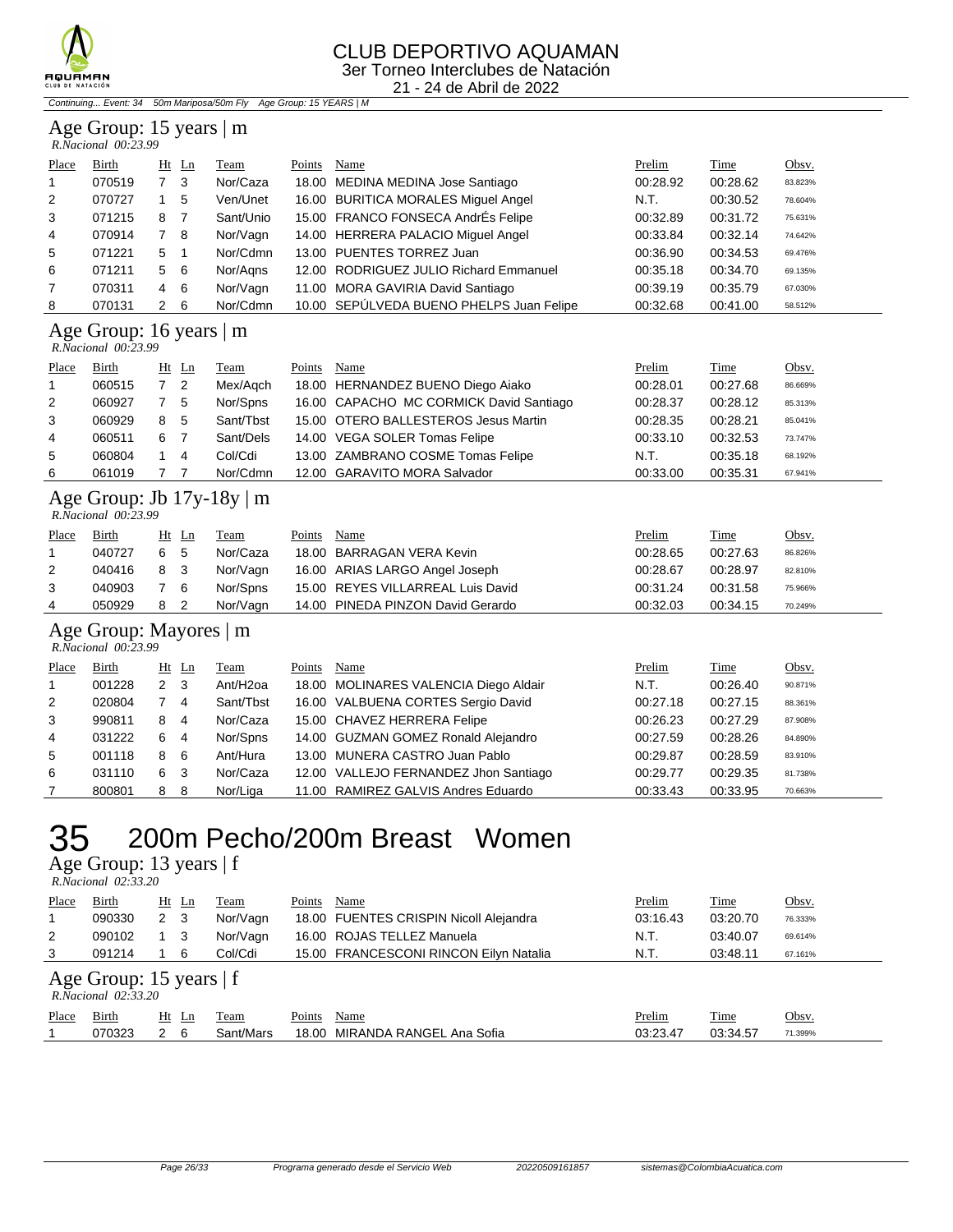

### 35 200m Pecho/200m Breast Women

Age Group: Jb 16y-17y | f

| R.Nacional 02:33.20 |  |
|---------------------|--|

| Place | Birth                                   | Ht Ln | Team     | Name<br>Points                    | Prelim   | Time     | Obsv.   |  |  |  |  |  |  |  |
|-------|-----------------------------------------|-------|----------|-----------------------------------|----------|----------|---------|--|--|--|--|--|--|--|
|       | 051226                                  | 4     | Ant/Hura | 18.00 MUNERA CASTRO Maria Isabela | 03:02.73 | 03:04.38 | 83.089% |  |  |  |  |  |  |  |
| 2     | 060825                                  | 2 5   | Ven/Unet | 16.00 SILVA SALAZAR Salome        | 03:15.74 | 03:17.22 | 77.680% |  |  |  |  |  |  |  |
| 3     | 051118                                  | -4    | Ven/Unet | 15.00 ANAYA HERNANDEZ Mariana     | N.T.     | 03:33.47 | 71.767% |  |  |  |  |  |  |  |
| 4     | 051017                                  | - 8   | Ven/Unet | 14.00 BURITICA MORALES Laura      | N.T.     | 03:38.44 | 70.134% |  |  |  |  |  |  |  |
|       | $\Lambda$ as $\Gamma$ count Morrages of |       |          |                                   |          |          |         |  |  |  |  |  |  |  |

#### Age Group: Mayores | f

| R.Nacional 02:33.20 |  |
|---------------------|--|
|                     |  |

| Place | Birth  | Ht Ln | Team     | Points | Name                                      | Prelim   | Time     | Obsv.   |
|-------|--------|-------|----------|--------|-------------------------------------------|----------|----------|---------|
|       | 020225 |       |          |        | Mex/Aqch 18.00 DUARTE MUÑOZ Zyanya Lizeth | N.T.     | 03:03.24 | 83.606% |
| 2     | 040425 |       | Nor/Vagn |        | 16.00 DOMINGUEZ DELGADO Mariangel         | 03:24.17 | 03:17.50 | 77.570% |

### 36 200m Pecho/200m Breast Men

Age Group: 12 years | m  *R.Nacional 02:11.62* 

| Place                                                | Birth                                              | Ht<br>Ln                         | Team                           | Points | Name                                   | Prelim   | Time     | Obsv.   |  |  |  |  |  |
|------------------------------------------------------|----------------------------------------------------|----------------------------------|--------------------------------|--------|----------------------------------------|----------|----------|---------|--|--|--|--|--|
| 1                                                    | 100120                                             | 5                                | Nor/Caza                       |        | 18.00 RUIZ MONCADA Angel Elian         | N.T.     | 03:22.24 | 65.081% |  |  |  |  |  |
| 2                                                    | 100418                                             | 3                                | Nor/Caza                       | 16.00  | OCHOA ARIZA Jeronimo                   | N.T.     | 03:36.42 | 60.817% |  |  |  |  |  |
|                                                      | Age Group: 13 years   m<br>$R.Nacional$ $02:11.62$ |                                  |                                |        |                                        |          |          |         |  |  |  |  |  |
| Place                                                | Birth                                              | $Ht$ Ln                          | Team                           | Points | Name                                   | Prelim   | Time     | Obsv.   |  |  |  |  |  |
| 1                                                    | 090603                                             | $\overline{2}$<br>6              | Sant/Blus                      |        | 18.00 MORENO ARANGO NicolAs Santiago   | 03:29.26 | 03:11.02 | 68.904% |  |  |  |  |  |
| 2                                                    | 090612                                             | 2<br>-7                          | Nor/Agns                       | 16.00  | PEÑARANDA SARABIA Jose David           | 03:46.38 | 03:31.89 | 62.117% |  |  |  |  |  |
| 3                                                    | 090613                                             | 2 <sub>2</sub>                   | Sant/Tbst                      |        | 15.00 BUITRAGO ORTIZ Jose Manuel       | 03:42.78 | 03:42.04 | 59.278% |  |  |  |  |  |
| Age Group: 15 years $ m$<br>$R. Nacional$ $02:11.62$ |                                                    |                                  |                                |        |                                        |          |          |         |  |  |  |  |  |
| Place                                                | Birth                                              | Ht Ln                            | <b>Team</b>                    | Points | Name                                   | Prelim   | Time     | Obsv.   |  |  |  |  |  |
|                                                      | 070731                                             | 2 <sub>3</sub>                   | Sant/Thun                      |        | 18.00 VILLAMIZAR AVILA NicolÁs Esteban | 03:18.74 | 03:17.18 | 66.751% |  |  |  |  |  |
|                                                      | $R. Nacional$ $02:11.62$                           |                                  | Age Group: Jb $17y-18y \mid m$ |        |                                        |          |          |         |  |  |  |  |  |
| <b>Place</b>                                         | Birth                                              | $Ht$ Ln                          | Team                           | Points | Name                                   | Prelim   | Time     | Obsv.   |  |  |  |  |  |
| 1                                                    | 050406                                             | $\overline{2}$<br>$\overline{4}$ | Nor/Caza                       |        | 18.00 RIOS PEÑA Santiago               | 02:27.61 | 02:42.07 | 81.212% |  |  |  |  |  |
| 2                                                    | 050108                                             | 2<br>5                           | Sant/Tbst                      | 16.00  | <b>GOMEZ CHACON David Mauricio</b>     | 02:49.56 | 02:50.31 | 77.283% |  |  |  |  |  |
|                                                      | Age Group: Mayores   m<br>$R. Nacional$ $02:11.62$ |                                  |                                |        |                                        |          |          |         |  |  |  |  |  |
| Place                                                | Birth                                              | Ht<br>Ln                         | Team                           | Points | Name                                   | Prelim   | Time     | Obsv.   |  |  |  |  |  |
| 1                                                    | 030620                                             | $\mathbf{1}$<br>4                | Nor/Spns                       | 18.00  | <b>GONZÁLEZ DEPABLOS Jesus Daniel</b>  | N.T.     | 02:40.76 | 81.874% |  |  |  |  |  |
| 2                                                    | 971110                                             | $\overline{2}$<br>1              | Sant/Aqua                      |        | 16.00 FERNANDEZ ALBARRAN Tony          | N.T.     | 02:46.09 | 79.246% |  |  |  |  |  |
|                                                      | 400m Libre/400m Free<br>Women                      |                                  |                                |        |                                        |          |          |         |  |  |  |  |  |

Age Group: 10 years | f

 *R.Nacional 04:14.60* 

| Place | 31rth | Ht<br>Ln | eam       | Points | Name                                          | Prelim | l'ime  | Jbsv    |
|-------|-------|----------|-----------|--------|-----------------------------------------------|--------|--------|---------|
|       | 20928 |          | 3ant/Tbst | 18.00  | <b>CONTRERAS HERNANDEZ Valeria 9</b><br>Sofia | - N.T. | ገ7 26. | -7.034% |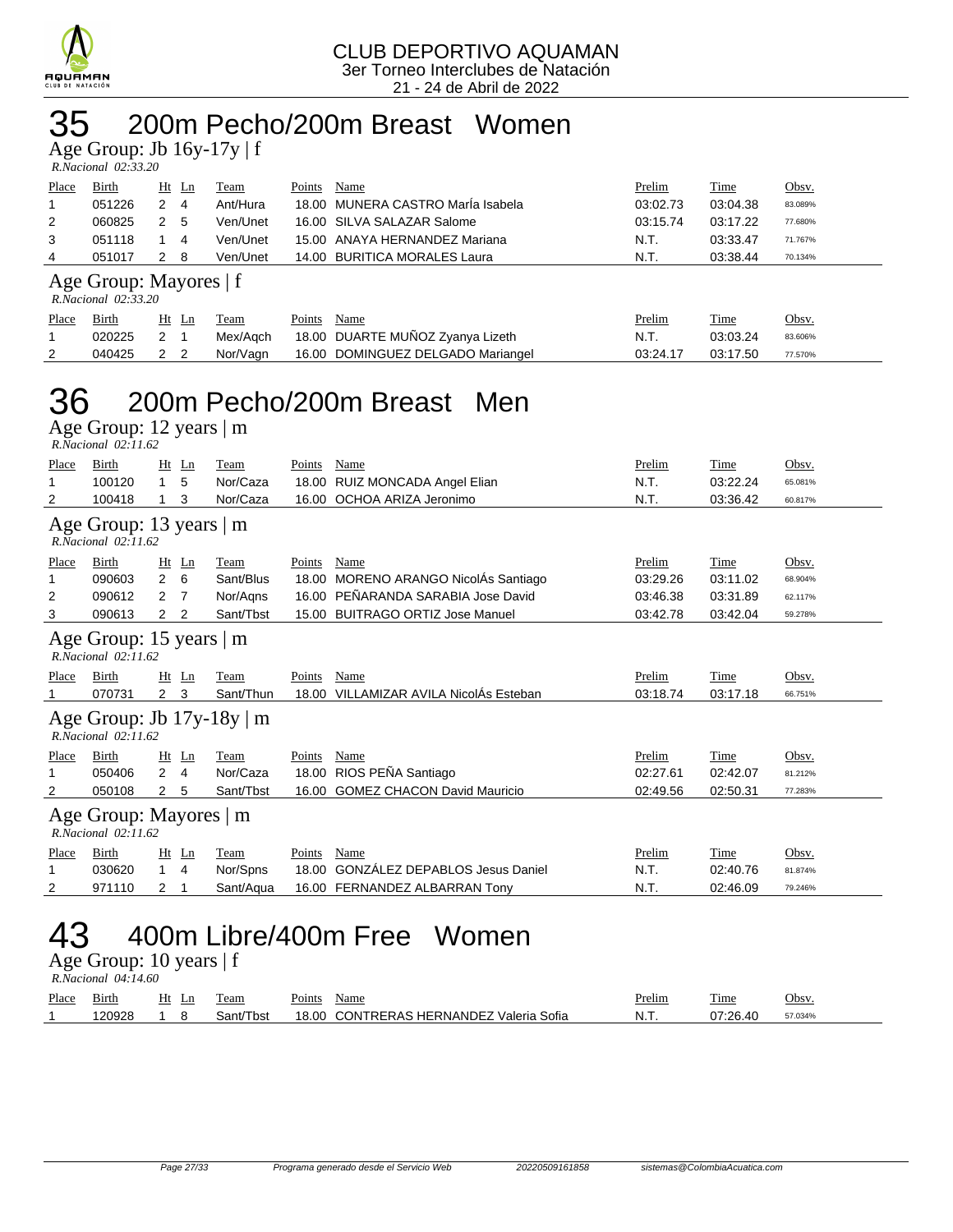

# 43 400m Libre/400m Free Women

Age Group: 11 years | f  *R.Nacional 04:14.60* 

| Place                                          | <b>Birth</b><br>110207<br>110219                      | $\mathbf{1}$<br>1 | Ht Ln<br>$\overline{7}$<br>$\mathbf{1}$ | <b>Team</b><br>Nor/Cdmn<br>Ven/Unet | <b>Points</b> | Name<br>DIAZ SEGURA Karol Giser<br><b>MORA ROA Maria Paula</b> | Prelim<br>N.T.<br>N.T. | Time<br>Disqualified<br>No Show | Obsv.<br>sw4.2 |  |  |  |
|------------------------------------------------|-------------------------------------------------------|-------------------|-----------------------------------------|-------------------------------------|---------------|----------------------------------------------------------------|------------------------|---------------------------------|----------------|--|--|--|
|                                                | Age Group: 13 years   f<br>R.Nacional 04:14.60        |                   |                                         |                                     |               |                                                                |                        |                                 |                |  |  |  |
| Place                                          | Birth                                                 |                   | Ht Ln                                   | Team                                | Points        | Name                                                           | Prelim                 | Time                            | Obsv.          |  |  |  |
| $\mathbf{1}$                                   | 090125                                                | $\overline{2}$    | 5                                       | Ven/Xnt                             |               | 18.00 RAMIREZ GUTIERREZ Keilly Yojana                          | 05:26.87               | 05:18.72                        | 79.882%        |  |  |  |
| 2                                              | 090703                                                | 2                 | $\mathbf{1}$                            | Nor/Vagn                            |               | 16.00 LEAL GONZÁLEZ Hanna Sophia                               | 05:45.12               | 05:46.46                        | 73.486%        |  |  |  |
| 3                                              | 090102                                                | $\overline{2}$    | 2                                       | Nor/Vagn                            |               | 15.00 ROJAS TELLEZ Manuela                                     | 05:39.35               | 05:56.34                        | 71.449%        |  |  |  |
| 4                                              | 090625                                                | 1                 | 6                                       | Sant/Tbst                           |               | 14.00 SILVA BALAGUERA Leidy Daniela                            | N.T.                   | 07:07.28                        | 59.586%        |  |  |  |
| 5                                              | 090626                                                | 1                 | 2                                       | Nor/Cdmn                            |               | 13.00 RAMIREZ PARADA Salome                                    | N.T.                   | 07:23.97                        | 57.346%        |  |  |  |
| Age Group: 14 years   f<br>R.Nacional 04:14.60 |                                                       |                   |                                         |                                     |               |                                                                |                        |                                 |                |  |  |  |
| Place                                          | Birth                                                 |                   | $Ht$ Ln                                 | Team                                | Points        | Name                                                           | Prelim                 | Time                            | Obsv.          |  |  |  |
| 1                                              | 080210                                                | $\overline{2}$    | 3                                       | Sant/Thun                           | 18.00         | CAÑON PACHECO Sara Alejandra                                   | 05:30.25               | 05:29.73                        | 77.215%        |  |  |  |
| 2                                              | 080624                                                | $\overline{2}$    | 6                                       | Nor/Caza                            |               | 16.00 CACERES SÁNCHEZ Laura Catalina                           | 05:31.14               | 05:52.94                        | 72.137%        |  |  |  |
| Age Group: 15 years   f<br>R.Nacional 04:14.60 |                                                       |                   |                                         |                                     |               |                                                                |                        |                                 |                |  |  |  |
| Place                                          | Birth                                                 |                   | $Ht$ Ln                                 | Team                                | Points        | Name                                                           | Prelim                 | Time                            | Obsv.          |  |  |  |
| 1                                              | 071018                                                | 3                 | 8                                       | Sant/Tbst                           |               | 18.00 BONILLA MEJÍA Valery Sofia                               | 05:21.10               | 05:37.77                        | 75.377%        |  |  |  |
| 2                                              | 070402                                                | 1                 | 4                                       | Mex/Aqch                            |               | 16.00 CERVANTES BARRERA Dana Camila                            | N.T.                   | 05:44.90                        | 73.818%        |  |  |  |
|                                                | 071220                                                | $\mathbf{1}$      | 3                                       | Nor/Caza                            |               | RANGEL LIZCANO Juana Valentina                                 | N.T.                   | No Show                         |                |  |  |  |
|                                                | Age Group: Jb $16y-17y \mid f$<br>R.Nacional 04:14.60 |                   |                                         |                                     |               |                                                                |                        |                                 |                |  |  |  |
| Place                                          | Birth                                                 |                   | $Ht$ Ln                                 | Team                                | Points        | Name                                                           | Prelim                 | Time                            | Obsv.          |  |  |  |
| 1                                              | 050708                                                | 3                 | 3                                       | Nor/Vagn                            |               | 18.00 SANABRIA SUAREZ Marla Katherine                          | 05:04.42               | 05:02.93                        | 84.046%        |  |  |  |
| 2                                              | 060505                                                | 3                 | $\overline{7}$                          | Sant/Unio                           |               | 16.00 NIÑO DALLOS Maria Jose                                   | 05:12.10               | 05:07.65                        | 82.756%        |  |  |  |
| 3                                              | 060330                                                | 3                 | 1                                       | Nor/Vagn                            |               | 15.00 MACH GIL Fabiola Valentina                               | 05:18.88               | 05:15.91                        | 80.593%        |  |  |  |
| 4                                              | 050101                                                | 3                 | $\overline{4}$                          | Nor/Vagn                            | 14.00         | CASTAÑO MONROY Natalia                                         | 05:00.18               | 05:20.75                        | 79.376%        |  |  |  |
| 5                                              | 050419                                                | 3                 | 6                                       | Nor/Vagn                            |               | 13.00 ANGARITA FUENTES Sofia                                   | 05:06.51               | 05:27.33                        | 77.781%        |  |  |  |
| 6                                              | 060924                                                | $\overline{2}$    | 8                                       | Ven/Tsc                             |               | 12.00 SAYAGO PEREZ Camila Alejandra                            | N.T.                   | 05:32.78                        | 76.507%        |  |  |  |
|                                                | Age Group: Mayores   f<br>R.Nacional 04:14.60         |                   |                                         |                                     |               |                                                                |                        |                                 |                |  |  |  |
| Place                                          | Birth                                                 |                   | <u>Ht Ln</u>                            | Team                                | Points        | Name                                                           | Prelim                 | Time                            | Obsv.          |  |  |  |
| 1                                              | 040425                                                | 3                 | $\overline{2}$                          | Nor/Vagn                            | 18.00         | DOMINGUEZ DELGADO Mariangel                                    | 05:10.47               | 05:11.36                        | 81.770%        |  |  |  |
| 2                                              | 020320                                                | 3                 | 5                                       | Nor/Vagn                            |               | 16.00 MACH GIL Fabiana Andreina                                | 05:04.25               | 06:00.40                        | 70.644%        |  |  |  |
| $\bm{\varDelta}\bm{\varDelta}$                 | 400m Libre/400m Free<br>Men                           |                   |                                         |                                     |               |                                                                |                        |                                 |                |  |  |  |

#### 44 400M LIDIC/400M FICC MCN Age Group: 11 years | m

 *R.Nacional 03:51.38* 

| Place | Birth      | Ht Ln | Team     | Points Name |                              | Prelim   | <b>Time</b>        | Obsv. |
|-------|------------|-------|----------|-------------|------------------------------|----------|--------------------|-------|
|       | 110203 3 2 |       | Nor/Cdmn |             | ALVARES PEDRAZA Angel AndrEs | 06:27.12 | Disqualified sw4.4 |       |
|       | 110428 1 3 |       | Nor/Cdmn |             | PLATA PABON Duvan Santiago   | N.T.     | No Show            |       |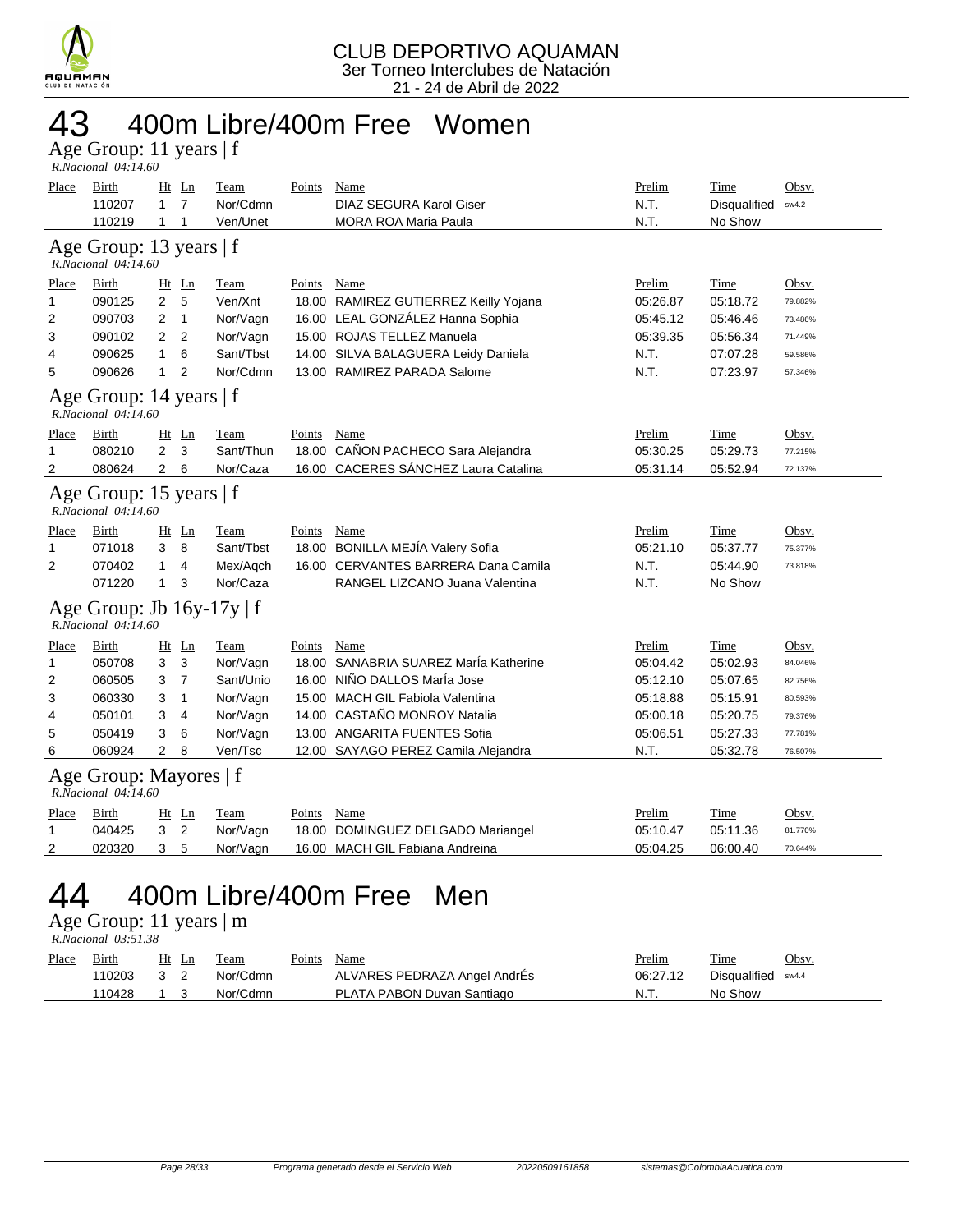

### 400m Libre/400m Free Men

Age Group: 12 years | m

| Place          | <b>Birth</b>               |   | $Ht$ Ln | <b>Team</b> | Points | Name                                    | Prelim   | <b>Time</b> | Obsv.   |  |
|----------------|----------------------------|---|---------|-------------|--------|-----------------------------------------|----------|-------------|---------|--|
| $\overline{1}$ | 100120                     | 3 | 5       | Nor/Caza    |        | 18.00 RUIZ MONCADA Angel Elian          | 05:46.96 | 05:10.27    | 74.574% |  |
| 2              | 100426                     | 4 | -5      | Nor/Spns    |        | 16.00 CORREDOR DIAZ Santiago David      | 05:12.92 | 05:12.56    | 74.027% |  |
| 3              | 100617                     | 4 | -8      | Sant/Unio   |        | 15.00 OTERO BALLESTEROS Luis Martin     | 05:37.10 | 05:21.69    | 71.926% |  |
| 4              | 100224                     | 3 | - 3     | Nor/Vagn    |        | 14.00 VEGA ARIAS Andrey Santiago        | 05:50.93 | 05:46.60    | 66.757% |  |
| 5              | 100913                     |   | -5      | Nor/Vagn    |        | 13.00 RIVERA VILLAMIZAR David Alejandro | N.T.     | 06:17.41    | 61.307% |  |
| 6              | 100727                     |   | 4       | Nor/Cdmn    |        | 12.00 GOMEZ CONTRERAS Grabiel Alejandro | N.T.     | 07:31.73    | 51.221% |  |
|                | Age Group: 13 years  <br>m |   |         |             |        |                                         |          |             |         |  |

#### *R.Nacional 03:51.38*

| Place          | Birth  |                | $Ht$ Ln        | Team      | Points | Name                                 | Prelim   | Time     | Obsv.   |
|----------------|--------|----------------|----------------|-----------|--------|--------------------------------------|----------|----------|---------|
| 1              | 090529 | 5 <sub>2</sub> |                | Nor/Vagn  |        | 18.00 BOTELLO SANDOVAL Juan Diego    | 05:00.22 | 05:00.36 | 77.034% |
| 2              | 090306 | 3              | -4             | Sant/Cats |        | 16.00 LOPEZ PEREZ Elber Javier       | 05:37.80 | 05:10.03 | 74.631% |
| 3              | 090211 | 4              | - 6            | Nor/Vagn  |        | 15.00 PEREZ HURTADO Juan Esteban     | 05:23.81 | 05:19.18 | 72.492% |
| 4              | 090815 | 4              | - 7            | Nor/Vagn  |        | 14.00 AVENDAÑO BOADA Brandon AndrÉs  | 05:28.50 | 05:25.44 | 71.098% |
| 5              | 090603 | $2 \quad 6$    |                | Sant/Blus |        | 13.00 MORENO ARANGO NicolÁs Santiago | N.T.     | 05:28.71 | 70.390% |
| 6              | 091208 | 2              | $\overline{7}$ | Sant/Tbst |        | 12.00 RODRIGUEZ VALENCIA Jeronimo    | N.T.     | 05:43.84 | 67.293% |
| $\overline{7}$ | 090612 | 2 <sub>2</sub> |                | Nor/Agns  |        | 11.00 PEÑARANDA SARABIA Jose David   | N.T.     | 05:47.77 | 66.532% |
| 8              | 090129 | 3              | $\overline{7}$ | Nor/Vagn  |        | 10.00 RINCONES CORDOBA Alejandro     | 06:44.32 | 05:51.04 | 65.913% |
| 9              | 090327 | 2              | - 3            | Nor/Cdmn  |        | 8.00 QUINTERO RAMON Angel David      | N.T.     | 08:30.25 | 45.346% |

### Age Group: 14 years | m

| Place | Birth  |     | $Ht$ Ln | Team      | Points | Name                                      | Prelim   | Time     | <u>Obsv.</u> |
|-------|--------|-----|---------|-----------|--------|-------------------------------------------|----------|----------|--------------|
|       | 080522 | 5   | - 8     | Sant/Thun |        | 18.00 PELAEZ CASTILLO Santiago            | 05:03.09 | 04:58.36 | 77.551%      |
| 2     | 081206 | 5   |         | Sant/Blus |        | 16.00 TRUJILLO BOHORQUEZ Diego Fernando   | 05:00.45 | 05:00.73 | 76.939%      |
| 3     | 080925 | 4   | - 3     | Nor/Vagn  |        | 15.00 TORRES PICON Cristhofer Alexander   | 05:23.48 | 05:29.02 | 70.324%      |
| 4     | 080209 | 3 6 |         | Ven/Unet  |        | 14.00 SILVA SALAZAR Sebastian             | 06:02.23 | 05:50.67 | 65.982%      |
| 5     | 081012 |     | -5      | Nor/Cdmn  |        | 13.00 HERNANDES GUERRERO AndrÉs Sebastian | N.T.     | 07:06.72 | 54.223%      |

#### Age Group: 15 years | m

| R.Nacional 03:51.38 |  |
|---------------------|--|

| Place          | Birth  |     | Ht Ln          | Team      | Points | Name                                     | Prelim   | Time     | Obsv.   |
|----------------|--------|-----|----------------|-----------|--------|------------------------------------------|----------|----------|---------|
| $\overline{1}$ | 070519 | 5   | -4             | Nor/Caza  |        | 18.00 MEDINA MEDINA Jose Santiago        | 04:34.50 | 04:36.60 | 83.651% |
| $\overline{2}$ | 071215 | 5   | - 3            | Sant/Unio |        | 16.00 FRANCO FONSECA AndrÉs Felipe       | 04:40.07 | 04:39.06 | 82.914% |
| 3              | 070810 | 5   |                | Nor/Vagn  |        | 15.00 RAMIREZ GARCES AndrÉs Camilo       | 05:02.27 | 04:53.60 | 78.808% |
| 4              | 070311 | 4 2 |                | Nor/Vagn  |        | 14.00 MORA GAVIRIA David Santiago        | 05:26.83 | 05:05.90 | 75.639% |
| 5              | 070131 | 2   | $\overline{4}$ | Nor/Cdmn  |        | 13.00 SEPÚLVEDA BUENO PHELPS Juan Felipe | N.T.     | 05:29.09 | 70.309% |
| 6              | 070731 | 4   |                | Sant/Thun |        | 12.00 VILLAMIZAR AVILA NicolÁs Esteban   | 05:35.69 | 05:39.85 | 68.083% |

#### Age Group: 16 years | m

| ຼ                   |  |
|---------------------|--|
| R.Nacional 03:51.38 |  |

| Place | Birth  | Ht Ln    | Team     | Points | Name                                | Prelim   | Time     | <u>Obsv.</u> |
|-------|--------|----------|----------|--------|-------------------------------------|----------|----------|--------------|
|       | 060105 | - 2<br>6 | Nor/Caza |        | 18.00 ISCALA JURADO Sebastian       | 04:29.63 | 04:40.91 | 82.368%      |
|       | 060124 | 5 5      | Nor/Caza |        | 16.00 GUARIN OSORIO Santiago AndrÉs | 04:39.53 | 04:46.90 | 80.648%      |
| -3    | 060530 | 4<br>4   | Nor/Caza |        | 15.00 RUIZ MONCADA Fabian Jheriel   | 05:11.04 | 05:17.11 | 72.965%      |

#### Age Group: Jb 17y-18y | m

| R.Nacional 03:51.38 |  |
|---------------------|--|

| Place | Birth  | Ht Ln |    | Team      | Points | Name                                  | Prelim   | <b>Time</b> | Obsv.   |
|-------|--------|-------|----|-----------|--------|---------------------------------------|----------|-------------|---------|
|       | 040924 | 6     |    | Sant/Dels |        | 18.00 ALMAIDA SANDOVAL Jhoseph Steven | 04:31.17 | 04:25.16    | 87.261% |
|       | 040420 | 6 3   |    | Nor/Vagn  |        | 16.00 AREVALO PINTO Fredy Alejandro   | 04:18.49 | 04:26.62    | 86.783% |
|       | 040416 | 66    |    | Nor/Vagn  |        | 15.00 ARIAS LARGO Angel Joseph        | 04:23.93 | 04:29.14    | 85.970% |
| 4     | 050108 | .5    | -6 | Sant/Tbst |        | 14.00 GOMEZ CHACON David Mauricio     | 04:40.72 | 04:40.28    | 82.553% |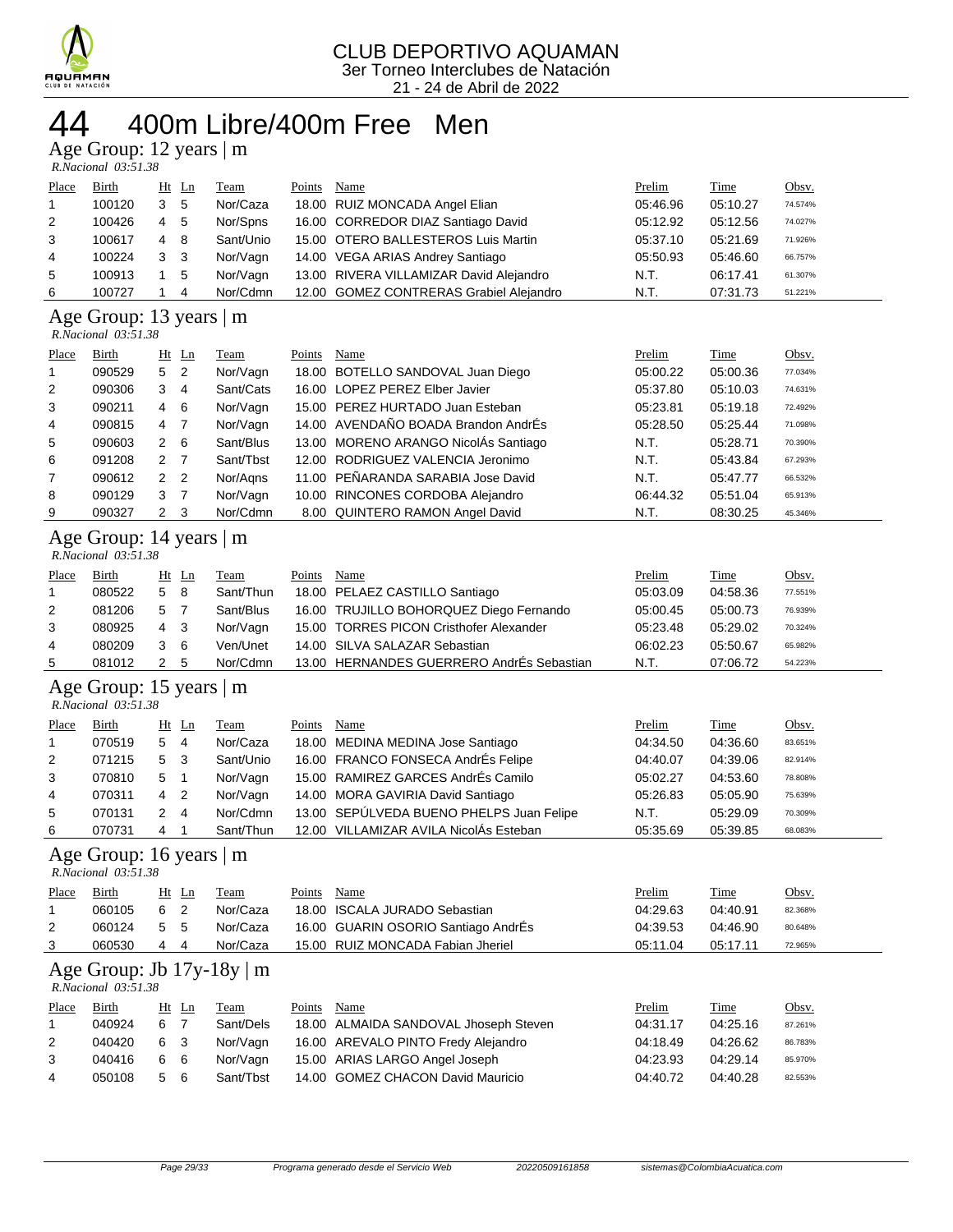

### CLUB DEPORTIVO AQUAMAN

3er Torneo Interclubes de Natación

21 - 24 de Abril de 2022

|       | Continuing Event: 44 400m Libre/400m Free Age Group: JB 17Y-18Y   M |     |         |           |        |                                    |          |  |          |         |  |  |
|-------|---------------------------------------------------------------------|-----|---------|-----------|--------|------------------------------------|----------|--|----------|---------|--|--|
|       | 040727                                                              | 6   | 4       | Nor/Caza  |        | <b>BARRAGAN VERA Kevin</b>         | 04:14.42 |  | No Show  |         |  |  |
|       | Age Group: Mayores   m<br>$R. Nacional$ $03:51.38$                  |     |         |           |        |                                    |          |  |          |         |  |  |
| Place | Birth                                                               |     | $Ht$ Ln | Team      | Points | Name                               | Prelim   |  | Time     | Obsv.   |  |  |
|       | 870628                                                              | 6 5 |         | Nor/Vagn  |        | 18.00 CARRILLO ROZO David          | 04:16.09 |  | 04:24.99 | 87.317% |  |  |
| 2     | 031006                                                              | 6   | -8      | Nor/Spns  |        | 16.00 TORRES LIZARAZO Faiber Dubal | 04:33.86 |  | 04:38.80 | 82.991% |  |  |
| 3     | 031028                                                              | 3   |         | Ven/Unet  |        | 15.00 BECERRA MEDINA Omar Daniel   | N.T.     |  | 05:06.31 | 75.538% |  |  |
|       | 031116                                                              | 3   | 8       | Sant/Tbst |        | MUJICA SÁNCHEZ Carlos Santiago     | N.T.     |  | No Show  |         |  |  |
|       | 031110                                                              | 6   |         | Nor/Caza  |        | VALLEJO FERNANDEZ Jhon Santiago    | 04:33.59 |  | No Show  |         |  |  |

# 45 100m Mariposa/100m Fly Women

Age Group: 12 years | f

|       | R.Nacional 00:59.96                                   |                                  |    |           |        |                                         |          |              |         |  |
|-------|-------------------------------------------------------|----------------------------------|----|-----------|--------|-----------------------------------------|----------|--------------|---------|--|
| Place | Birth                                                 | Ht                               | Ln | Team      | Points | Name                                    | Prelim   | Time         | Obsv.   |  |
| 1     | 101223                                                | 3<br>$\mathbf 1$                 |    | Ven/Unet  |        | 18.00 ANAYA HERNANDEZ Scarleth Nickol   | N.T.     | 01:45.35     | 56.915% |  |
|       | Age Group: 13 years $ f $<br>R.Nacional 00:59.96      |                                  |    |           |        |                                         |          |              |         |  |
| Place | Birth                                                 | Ht Ln                            |    | Team      | Points | Name                                    | Prelim   | Time         | Obsv.   |  |
| 1     | 090125                                                | 3<br>$\mathbf{1}$                |    | Ven/Xnt   |        | 18.00 RAMIREZ GUTIERREZ Keilly Yojana   | 01:26.60 | 01:24.90     | 70.624% |  |
| 2     | 090330                                                | 2<br>6                           |    | Nor/Vagn  |        | 16.00 FUENTES CRISPIN Nicoll Alejandra  | 01:41.43 | 01:30.58     | 66.196% |  |
| 3     | 090825                                                | 1<br>4                           |    | Col/Cdi   |        | 15.00 VARGAS RUIZ Samantha Isabella     | N.T.     | 01:51.79     | 53.636% |  |
|       | 090309                                                | 3<br>8                           |    | Sant/Unio |        | <b>CASTILLO CABALLERO Laura Vanessa</b> | 01:30.36 | Disqualified | sw8.3   |  |
|       | Age Group: 14 years   f<br>R.Nacional 00:59.96        |                                  |    |           |        |                                         |          |              |         |  |
| Place | Birth                                                 | $Ht$ Ln                          |    | Team      | Points | Name                                    | Prelim   | Time         | Obsv.   |  |
| 1     | 080719                                                | 3<br>6                           |    | Sant/Cats | 18.00  | JIMENEZ MAYORGA MarÍa Juliana           | 01:22.34 | 01:22.83     | 72.389% |  |
| 2     | 081201                                                | 2<br>8                           |    | Ven/Xnt   |        | 16.00 RANGEL GUILLEN Marliany           | N.T.     | 01:26.79     | 69.086% |  |
| 3     | 080206                                                | 3<br>$\overline{2}$              |    | Sant/Unio |        | 15.00 GARCÍA MORENO MarÍa Sofia         | 01:22.35 | 01:27.91     | 68.206% |  |
|       | 080624                                                | 2<br>3                           |    | Nor/Caza  |        | <b>CACERES SÁNCHEZ Laura Catalina</b>   | 01:38.87 | No Show      |         |  |
|       | Age Group: Jb $16y-17y \mid f$<br>R.Nacional 00:59.96 |                                  |    |           |        |                                         |          |              |         |  |
| Place | Birth                                                 | Ht Ln                            |    | Team      | Points | Name                                    | Prelim   | Time         | Obsv.   |  |
| 1     | 051212                                                | $\overline{2}$<br>2              |    | Nor/Caza  |        | 18.00 MEDINA MEDINA María Jimena        | N.T.     | 01:15.34     | 79.586% |  |
| 2     | 061210                                                | 3<br>5                           |    | Nor/Spns  | 16.00  | JAIMES HERNANDEZ Laura Sofia            | 01:14.72 | 01:16.72     | 78.154% |  |
| 3     | 060505                                                | $\overline{2}$<br>1              |    | Sant/Unio |        | 15.00 NIÑO DALLOS MarÍa Jose            | N.T.     | 01:19.80     | 75.138% |  |
| 4     | 060924                                                | 3<br>$\overline{7}$              |    | Ven/Tsc   |        | 14.00 SAYAGO PEREZ Camila Alejandra     | 01:23.77 | 01:21.47     | 73.598% |  |
| 5     | 051118                                                | $\overline{2}$<br>$\overline{4}$ |    | Ven/Unet  |        | 13.00 ANAYA HERNANDEZ Mariana           | 01:30.64 | 01:33.34     | 64.238% |  |
| 6     | 060126                                                | 2<br>7                           |    | Col/Cdi   |        | 12.00 HERNANDEZ BAUTISTA Danna Sofia    | N.T.     | 01:42.28     | 58.623% |  |
|       | Age Group: Mayores   f<br>$R. Nacional$ 00:59.96      |                                  |    |           |        |                                         |          |              |         |  |
| Place | Birth                                                 | $Ht$ Ln                          |    | Team      | Points | Name                                    | Prelim   | Time         | Obsv.   |  |
| 1     | 040915                                                | $\overline{4}$<br>3              |    | Sant/Unio |        | 18.00 NIÑO DALLOS Valery                | 01:11.27 | 01:10.47     | 85.086% |  |
|       | $100 \times 100$ $\mu$                                |                                  |    |           |        |                                         |          |              |         |  |

## 46 100m Mariposa/100m Fly Men

Age Group: 11 years | m  *R.Nacional 00:52.95* 

| Place | Birth  | Ht | eam       | Points | Name                           | Prelim | Time         | Obsv.   |
|-------|--------|----|-----------|--------|--------------------------------|--------|--------------|---------|
|       | 110315 |    | Sant/Tbst |        | 18.00 SERPA CARRENO Juan Jose  | N.T.   | 01:39.50     | 53.216% |
|       | 110825 |    | Nor/Spns  |        | PARADA QUINTERO Andres Gabriel | N.T.   | Disqualified | sw8.3   |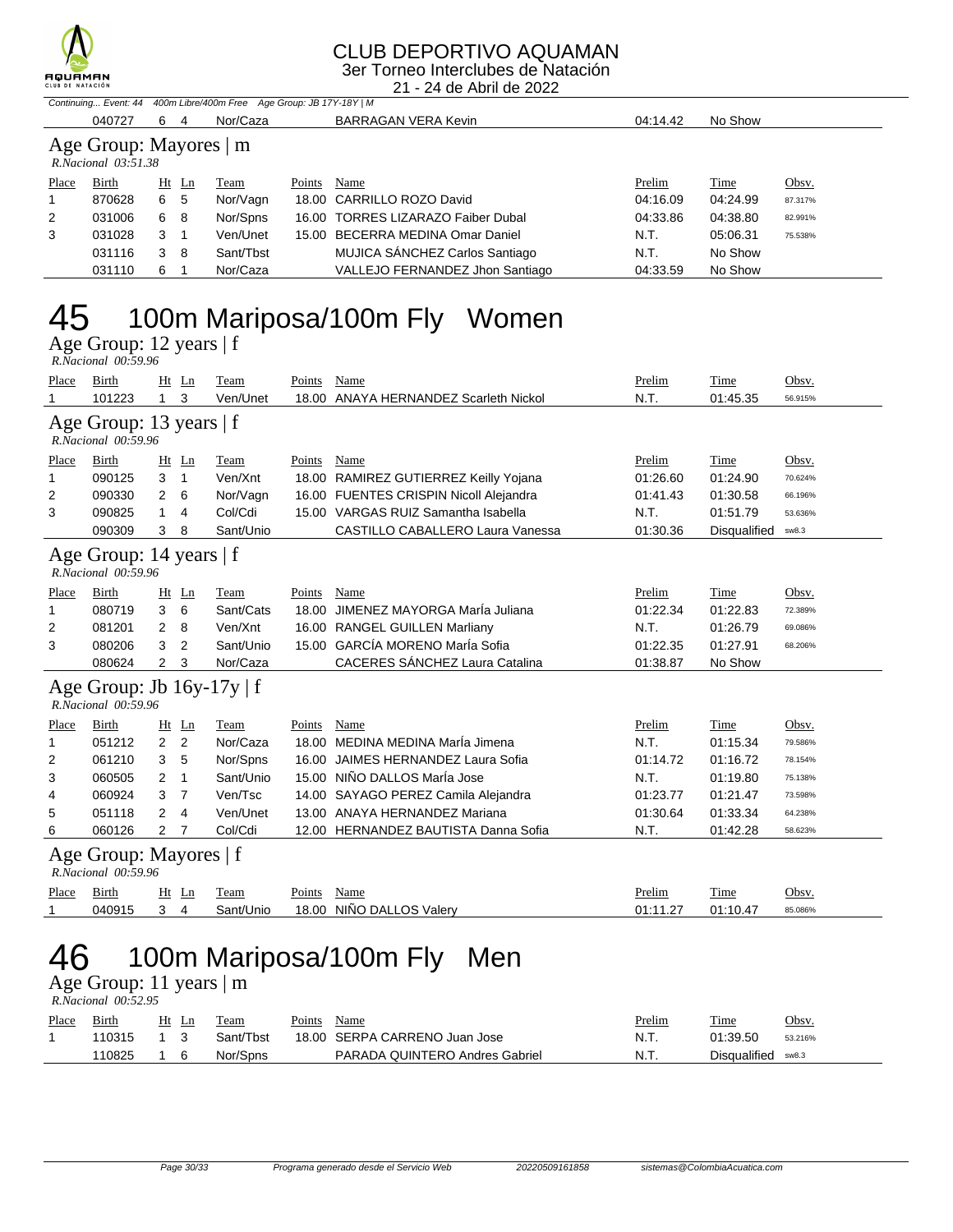

# 46 100m Mariposa/100m Fly Men

Age Group: 12 years | m

|              | R.Nacional 00:52.95                            |                |                |                                |               |                                            |          |              |         |  |  |
|--------------|------------------------------------------------|----------------|----------------|--------------------------------|---------------|--------------------------------------------|----------|--------------|---------|--|--|
| <b>Place</b> | <b>Birth</b>                                   |                | $Ht$ Ln        | <u>Team</u>                    | Points Name   |                                            | Prelim   | <b>Time</b>  | Obsv.   |  |  |
| 1            | 100617                                         | $\overline{2}$ | 3              | Sant/Unio                      |               | 18.00 OTERO BALLESTEROS Luis Martin        | 01:21.81 | 01:16.11     | 69.570% |  |  |
| 2            | 100418                                         | 2              | $\overline{4}$ | Sant/Aqua                      |               | 16.00 GONZALEZ RODRIGUEZ Elkin Santiago    | 01:19.45 | 01:17.97     | 67.911% |  |  |
| 3            | 100724                                         | $\mathbf{1}$   | 5              | Sant/Tbst                      |               | 15.00 ROMERO QUINTERO Andres Felipe        | N.T.     | 01:50.40     | 47.962% |  |  |
|              | Age Group: 13 years   m<br>R.Nacional 00:52.95 |                |                |                                |               |                                            |          |              |         |  |  |
| Place        | Birth                                          |                | $Ht$ Ln        | <b>Team</b>                    | Points        | Name                                       | Prelim   | Time         | Obsv.   |  |  |
| 1            | 090921                                         | 3              | $\overline{7}$ | Sant/Aqua                      |               | 18.00 RAVELO FLOREZ David Santiago         | 01:11.93 | 01:11.76     | 73.788% |  |  |
| 2            | 090803                                         | $\overline{2}$ | 5              | Sant/Dels                      |               | 16.00 ROYA GARCÍA Jhoan Sebastian          | 01:20.95 | 01:17.66     | 68.182% |  |  |
| 3            | 090612                                         | $\mathbf{1}$   | 4              | Ven/Unet                       |               | 15.00 CAÑA TORRES Alejandro Jose           | N.T.     | 01:47.00     | 49.486% |  |  |
|              | Age Group: 14 years   m<br>R.Nacional 00:52.95 |                |                |                                |               |                                            |          |              |         |  |  |
| <b>Place</b> | <b>Birth</b>                                   |                | Ht Ln          | <u>Team</u>                    | <b>Points</b> | <b>Name</b>                                | Prelim   | <u>Time</u>  | Obsv.   |  |  |
| 1            | 080209                                         | 3              | 8              | Nor/Aqns                       |               | 18.00 RUIZ MARCIALES Julian David Snneider | 01:18.77 | 01:19.20     | 66.856% |  |  |
|              | 080509                                         | $\overline{2}$ | 8              | Sant/Tbst                      |               | <b>CHAPARRO ALMEIDA Jose Andres</b>        | N.T.     | Disqualified | sw8.3   |  |  |
|              | Age Group: 15 years   m<br>R.Nacional 00:52.95 |                |                |                                |               |                                            |          |              |         |  |  |
| Place        | Birth                                          |                | $Ht$ Ln        | Team                           | Points        | Name                                       | Prelim   | Time         | Obsv.   |  |  |
| 1            | 070727                                         | 2              | $\mathbf{1}$   | Ven/Unet                       |               | 18.00 BURITICA MORALES Miguel Angel        | N.T.     | 01:15.72     | 69.929% |  |  |
| 2            | 071211                                         | 2              | 6              | Nor/Agns                       |               | 16.00 RODRIGUEZ JULIO Richard Emmanuel     | 02:01.74 | 01:21.08     | 65.306% |  |  |
|              | Age Group: 16 years   m<br>R.Nacional 00:52.95 |                |                |                                |               |                                            |          |              |         |  |  |
| Place        | Birth                                          |                | $Ht$ Ln        | Team                           | Points        | Name                                       | Prelim   | Time         | Obsv.   |  |  |
| 1            | 060929                                         | 3              | 6              | Sant/Tbst                      |               | 18.00 OTERO BALLESTEROS Jesus Martin       | 01:05.72 | 01:04.75     | 81.776% |  |  |
| 2            | 060511                                         | 3              | $\mathbf{1}$   | Sant/Dels                      |               | 16.00 VEGA SOLER Tomas Felipe              | 01:16.98 | 01:12.49     | 73.045% |  |  |
| 3            | 060804                                         | $\overline{2}$ | $\overline{7}$ | Col/Cdi                        |               | 15.00 ZAMBRANO COSME Tomas Felipe          | N.T.     | 01:23.43     | 63.466% |  |  |
|              | R.Nacional 00:52.95                            |                |                | Age Group: Jb $17y-18y \mid m$ |               |                                            |          |              |         |  |  |
| <b>Place</b> | Birth                                          |                | $Ht$ Ln        | <b>Team</b>                    | Points        | Name                                       | Prelim   | <b>Time</b>  | Obsv.   |  |  |
| 1            | 040727                                         | 3              | 3              | Nor/Caza                       |               | 18.00 BARRAGAN VERA Kevin                  | 01:02.13 | 01:07.77     | 78.132% |  |  |
| 2            | 040903                                         | 3              | $\overline{2}$ | Nor/Spns                       |               | 16.00 REYES VILLARREAL Luis David          | 01:10.84 | 01:11.57     | 73.984% |  |  |
|              | Age Group: Mayores   m<br>R.Nacional 00:52.95  |                |                |                                |               |                                            |          |              |         |  |  |
| Place        | Birth                                          |                | $Ht$ Ln        | <b>Team</b>                    | Points        | Name                                       | Prelim   | Time         | Obsv.   |  |  |
| 1            | 031222                                         | 3              | 4              | Nor/Spns                       |               | 18.00 GUZMAN GOMEZ Ronald Alejandro        | 00:59.85 | 01:01.17     | 86.562% |  |  |
| 2            | 001118                                         | 3              | 5              | Ant/Hura                       |               | 16.00 MUNERA CASTRO Juan Pablo             | 01:02.12 | 01:03.54     | 83.333% |  |  |
| 3            | 030620                                         | $\overline{2}$ | $\overline{2}$ | Nor/Spns                       |               | 15.00 GONZALEZ DEPABLOS Jesus Daniel       | N.T.     | 01:11.39     | 74.170% |  |  |
|              | 1500m Libre/1500m Free<br>Women                |                |                |                                |               |                                            |          |              |         |  |  |

Age Group: 13 years | f

| Place | Birth  | Ht<br>Ln | l'eam                | $\sim$ $\sim$<br>Name<br>Points                | Prelim  | m.<br><u>l'ime</u> | ~<br>Jbsv. |
|-------|--------|----------|----------------------|------------------------------------------------|---------|--------------------|------------|
|       | 091203 |          | - -<br>Tbst<br>;ant/ | DIVIESO ALVAREZ Mariana<br>18.00<br><b>VAI</b> | 1:59.09 | 22.12.22           | 75.610%    |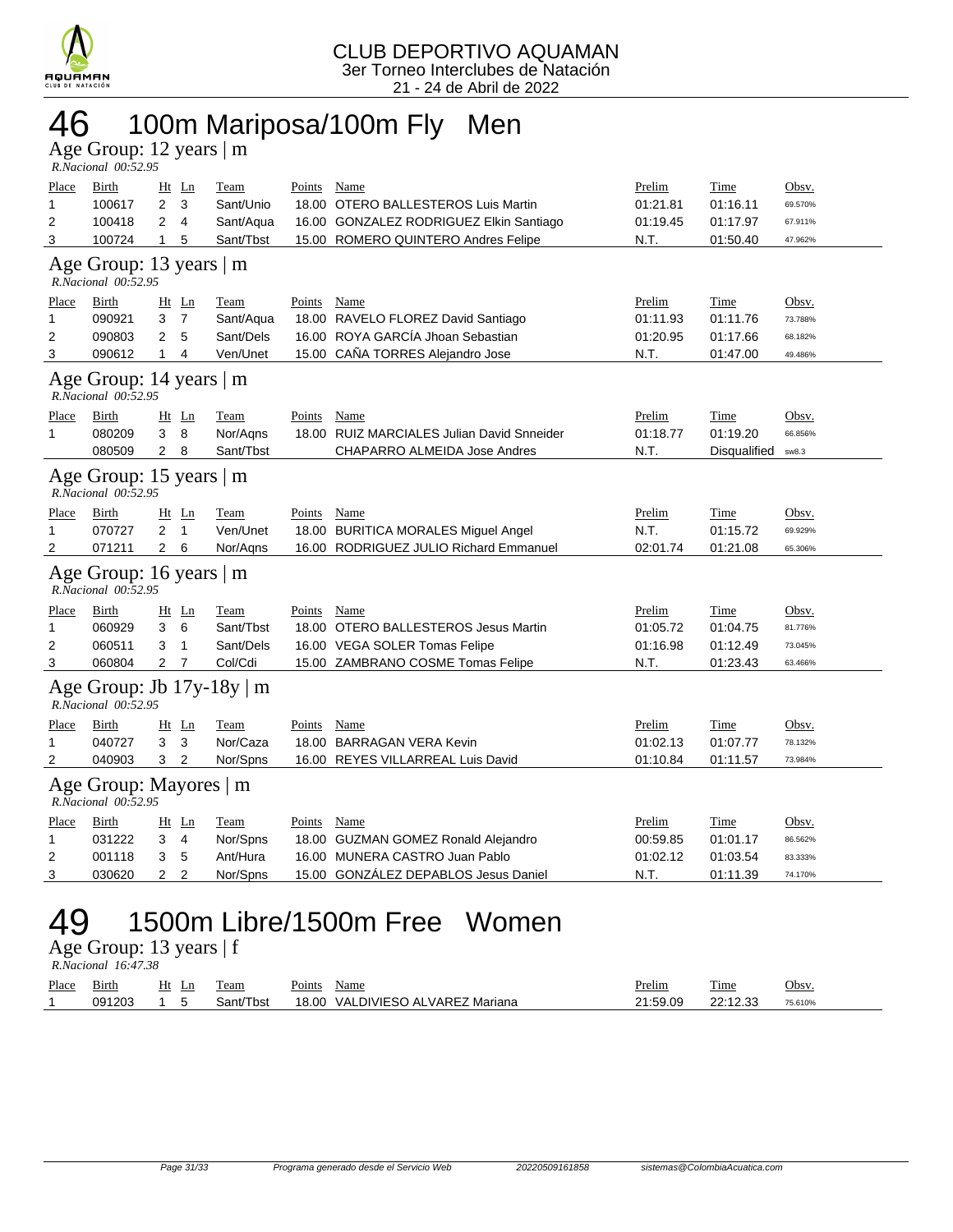

### 49 1500m Libre/1500m Free Women

Age Group: Jb 16y-17y | f  *R.Nacional 16:47.38* 

| Place | Birth<br>060330                                 |  | $Ht$ Ln<br>-2 | Team<br>Nor/Vagn | Points | Name<br>18.00 MACH GIL Fabiola Valentina | Prelim<br>21:01.97 | <b>Time</b><br>21:04.09 | Obsv.<br>79.692% |  |  |
|-------|-------------------------------------------------|--|---------------|------------------|--------|------------------------------------------|--------------------|-------------------------|------------------|--|--|
|       | Age Group: Mayores $ f $<br>R.Nacional 16:47.38 |  |               |                  |        |                                          |                    |                         |                  |  |  |
| Place | Birth                                           |  | $Ht$ Ln       | Team             | Points | Name                                     | Prelim             | Time                    | Obsv.            |  |  |
|       | 040915                                          |  | - 3           | Sant/Unio        |        | 18.00 NIÑO DALLOS Valery                 | 19:12.44           | 20:05.68                | 83.553%          |  |  |
| 2     | 040425                                          |  | 4             | Nor/Vagn         |        | 16.00 DOMINGUEZ DELGADO Mariangel        | 20:16.06           | 20:20.64                | 82.529%          |  |  |
|       |                                                 |  |               |                  |        |                                          |                    |                         |                  |  |  |

### 50 1500m Libre/1500m Free Men

Age Group: 13 years | m  *R.Nacional 15:24.27* 

| Place | Birth                                                 |    | Ht Ln          | Team      | Points | Name                                | Prelim   | Time     | Obsv.   |  |  |
|-------|-------------------------------------------------------|----|----------------|-----------|--------|-------------------------------------|----------|----------|---------|--|--|
| 1     | 090529                                                | 3  | $\overline{7}$ | Nor/Vagn  | 18.00  | BOTELLO SANDOVAL Juan Diego         | 20:59.36 | 20:34.12 | 74.893% |  |  |
| 2     | 090815                                                | 3  | 1              | Nor/Vagn  |        | 16.00 AVENDAÑO BOADA Brandon AndrÉs | 22:05.47 | 21:43.82 | 70.889% |  |  |
| 3     | 090803                                                | 2  |                | Sant/Dels |        | 15.00 ROYA GARCÍA Jhoan Sebastian   | 23:08.59 | 22:54.57 | 67.241% |  |  |
|       | Age Group: 15 years   m<br>$R. Nacional$ 15:24.27     |    |                |           |        |                                     |          |          |         |  |  |
| Place | <b>Birth</b>                                          | Ht | Ln             | Team      | Points | Name                                | Prelim   | Time     | Obsv.   |  |  |
|       | 070810                                                | 3  | 2              | Nor/Vagn  | 18.00  | RAMIREZ GARCES AndrÉs Camilo        | 19:44.61 | 19:19.05 | 79.744% |  |  |
|       | Age Group: 16 years $ m$<br>R.Nacional 15:24.27       |    |                |           |        |                                     |          |          |         |  |  |
| Place | Birth                                                 | Ht | Ln             | Team      | Points | Name                                | Prelim   | Time     | Obsv.   |  |  |
| 1     | 060515                                                | 3  | 8              | Mex/Agch  |        | 18.00 HERNANDEZ BUENO Diego Aiako   | 17:03.24 | 17:34.82 | 87.623% |  |  |
| 2     | 060929                                                | 2  | 6              | Sant/Tbst | 16.00  | OTERO BALLESTEROS Jesus Martin      | N.T.     | 19:04.15 | 80.782% |  |  |
|       | 060105                                                | 3  | 3              | Nor/Caza  |        | <b>ISCALA JURADO Sebastian</b>      | 17:39.06 | No Show  |         |  |  |
|       | Age Group: Jb $17y-18y \mid m$<br>R.Nacional 15:24.27 |    |                |           |        |                                     |          |          |         |  |  |
| Place | Birth                                                 | Ht | Ln             | Team      | Points | Name                                | Prelim   | Time     | Obsv.   |  |  |
|       | 040420                                                | 3  | 4              | Nor/Vagn  |        | 18.00 AREVALO PINTO Fredy Alejandro | 16:44.44 | 17:36.73 | 87.465% |  |  |
| 2     | 040416                                                | 3  | 6              | Nor/Vagn  |        | 16.00 ARIAS LARGO Angel Joseph      | 17:41.03 | 17:37.69 | 87.386% |  |  |
|       | Age Group: Mayores   m<br>$R. Nacional$ 15:24.27      |    |                |           |        |                                     |          |          |         |  |  |
| Place | Birth                                                 |    | $Ht$ Ln        | Team      | Points | Name                                | Prelim   | Time     | Obsv.   |  |  |
|       | 870628                                                | 3  | 5              | Nor/Vagn  | 18.00  | <b>CARRILLO ROZO David</b>          | 17:05.85 | 17:32.16 | 87.845% |  |  |

# 300 100m Espalda/100m Back Women

Age Group: 14 years | f  *R.Nacional 01:01.08* 

| Place | Birth  | Ht Ln                         | Team      | Points | Name                            | Prelim   | <b>Time</b> | Obsv.   |
|-------|--------|-------------------------------|-----------|--------|---------------------------------|----------|-------------|---------|
|       | 080206 | $\overline{1}$ $\overline{4}$ | Sant/Unio |        | 18.00 GARCÍA MORENO MarÍa Sofia | 01:22.39 | 01:22.39    | 74.135% |